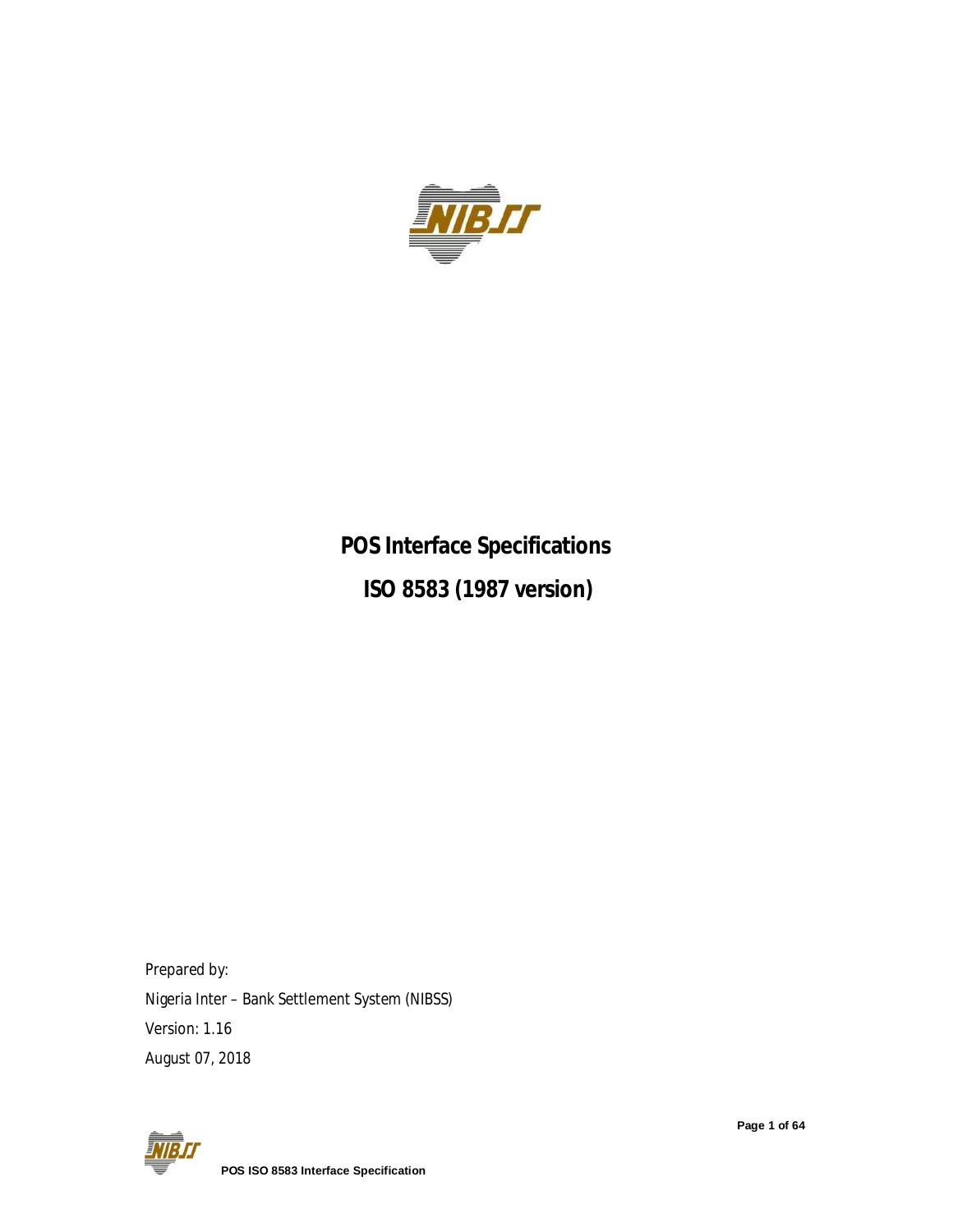

### **TABLE OF CONTENTS**

| 1 <sub>1</sub> |
|----------------|
|                |
|                |
|                |
|                |
|                |
|                |
|                |
|                |
|                |
|                |
|                |
|                |
|                |
|                |
|                |

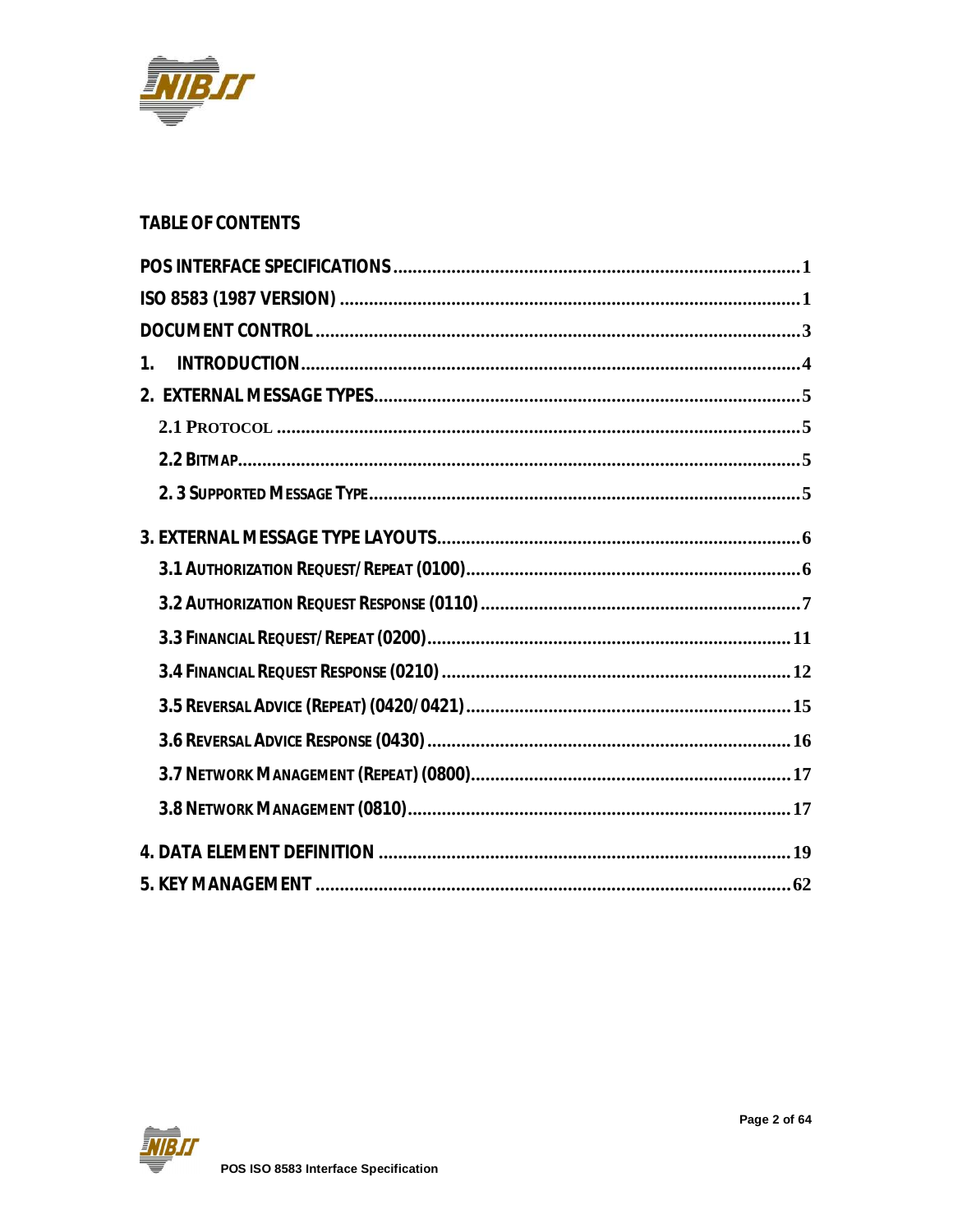

## *Document Control*

| S/N              | <b>Document Section</b> | <b>Changes</b>                                                                                                                                                                                                                                            | <b>Version</b> |
|------------------|-------------------------|-----------------------------------------------------------------------------------------------------------------------------------------------------------------------------------------------------------------------------------------------------------|----------------|
| 1.               | Section 3.7             | DE63 was added                                                                                                                                                                                                                                            | 1.7            |
| $\overline{2}$ . | Section 4               | 1. EMV and CA public key download parameters<br>.deleted from DE62<br>Description for DE63 was added to add EMV AID<br>2.                                                                                                                                 | 1.7            |
|                  |                         | and CA public key Download.                                                                                                                                                                                                                               |                |
| 3.               | Section 4               | Report Generation from POS Terminal added as a<br>transaction type in Data Element 3.<br>Report Generation field descriptions added to DE63.                                                                                                              | 1.8            |
| 4.               | Section 3.3             | DE62 added to 0200 message to carry Key Serial Number<br>(KSN) for transactions based on Derived Unique Key Per<br>Transaction (DUKPT)                                                                                                                    | 1.9            |
| 5                | Section 4               | BDK Request added as a transaction type                                                                                                                                                                                                                   | 1.9            |
| 6.               | Section 5               | <b>DUKPT</b> implementation                                                                                                                                                                                                                               | 1.9            |
| $\overline{7}$ . | Section 2 and 4         | Field #124 - Near Field Communication Data added                                                                                                                                                                                                          | 1.9            |
| 8.               | Section 4               | Purchase with additional data added                                                                                                                                                                                                                       | 1.10           |
| 9.               | Section 5               | 1. Initial PIN Encryption Key (IPEK) was added<br>for both Track2 and EMV.<br>2. BDK was adjusted to remove the<br>functionality for downloading it online                                                                                                | 1.11           |
| 10.              | Section 4               | Processing code for IPEK (Track2 Data and EMV)<br>added                                                                                                                                                                                                   | 1.11           |
| 11.              | Section 4               | Addition of Dynamic Currency Conversion (DCC)<br>Inclusion of Form Data in ICC Data (DE55)                                                                                                                                                                | 1.12           |
| 12               | Section 3               | 1. Inclusion of Message type layout for<br>220/221 and 230<br>2. Inclusion of DE26 "POS PIN capture code" in<br>the message type for 0210<br>The MTI for Sales completion was changed<br>3.<br>from 0200 to 0220<br>4. Include Message type for 0120/0130 | 1.13           |
| 14               | Section 4               | Inclusion of DE 102 and 103 in 0200<br>1.<br>message type                                                                                                                                                                                                 | 1.14           |
| 15               | Section 4               | 1. Inclusion of mCash Receipt Printing Spec.                                                                                                                                                                                                              | 1.15           |
| 16               | Section 4               | 1. Clarification on the value of $X + n$                                                                                                                                                                                                                  | 1.16           |

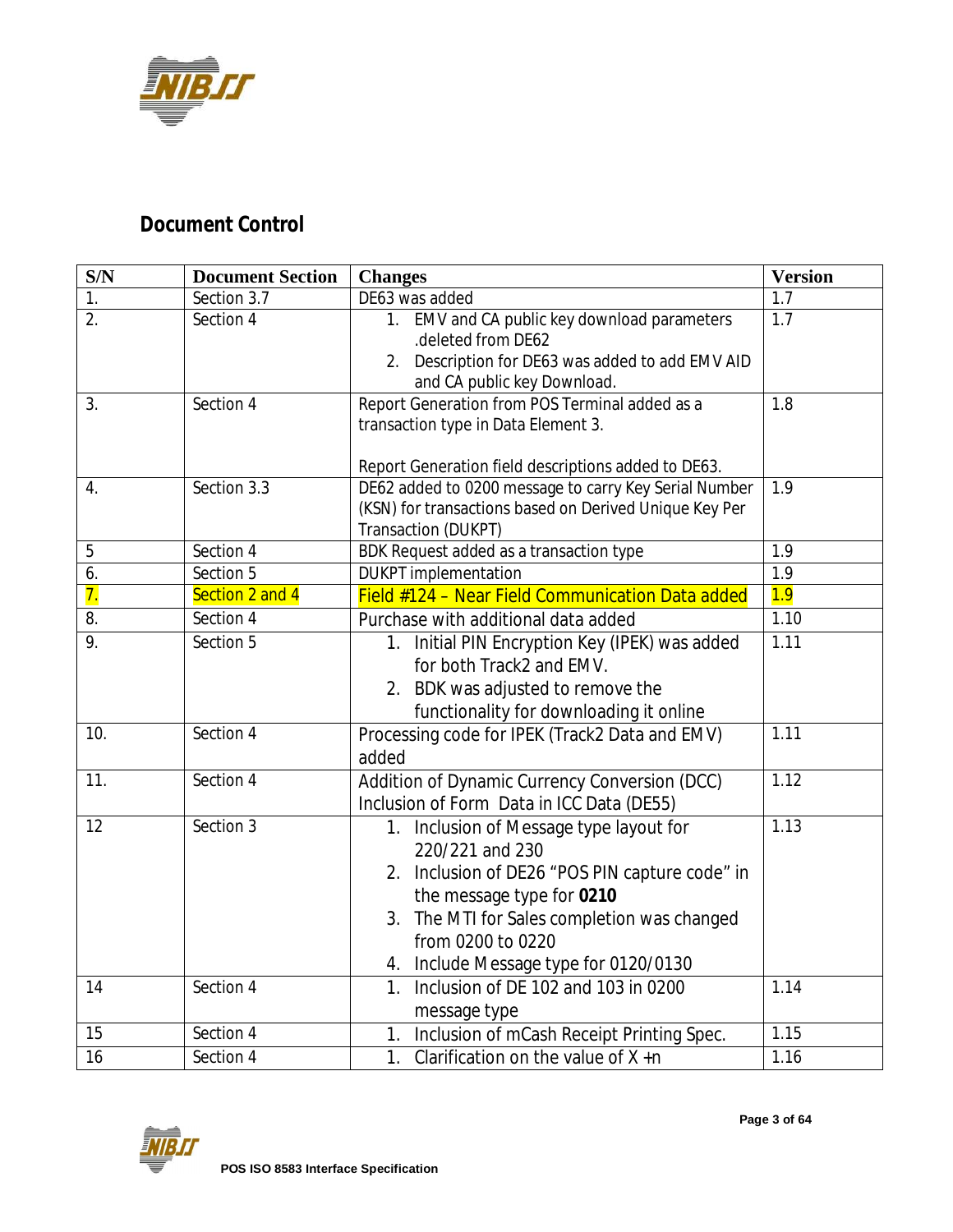

### **1. Introduction**

This specification document covers the interface specifications that must be supported by POS Terminals or other Payment Channels to integrate with Central Terminal Management System (CTMS). It contains definitions for all messages and the data elements (or fields) transmitted between the POS Terminals or other Payment Channels and CTMS.

Acronyms and Abbreviations

| <b>NCS</b>  | Nigeria Central Switch                    |
|-------------|-------------------------------------------|
| <b>ATM</b>  | Automated Teller Machine.                 |
| POS         | Point of Sale Machine                     |
| <b>CMS</b>  | <b>Card Management System</b>             |
| <b>CTMS</b> | <b>Central Terminal Management System</b> |

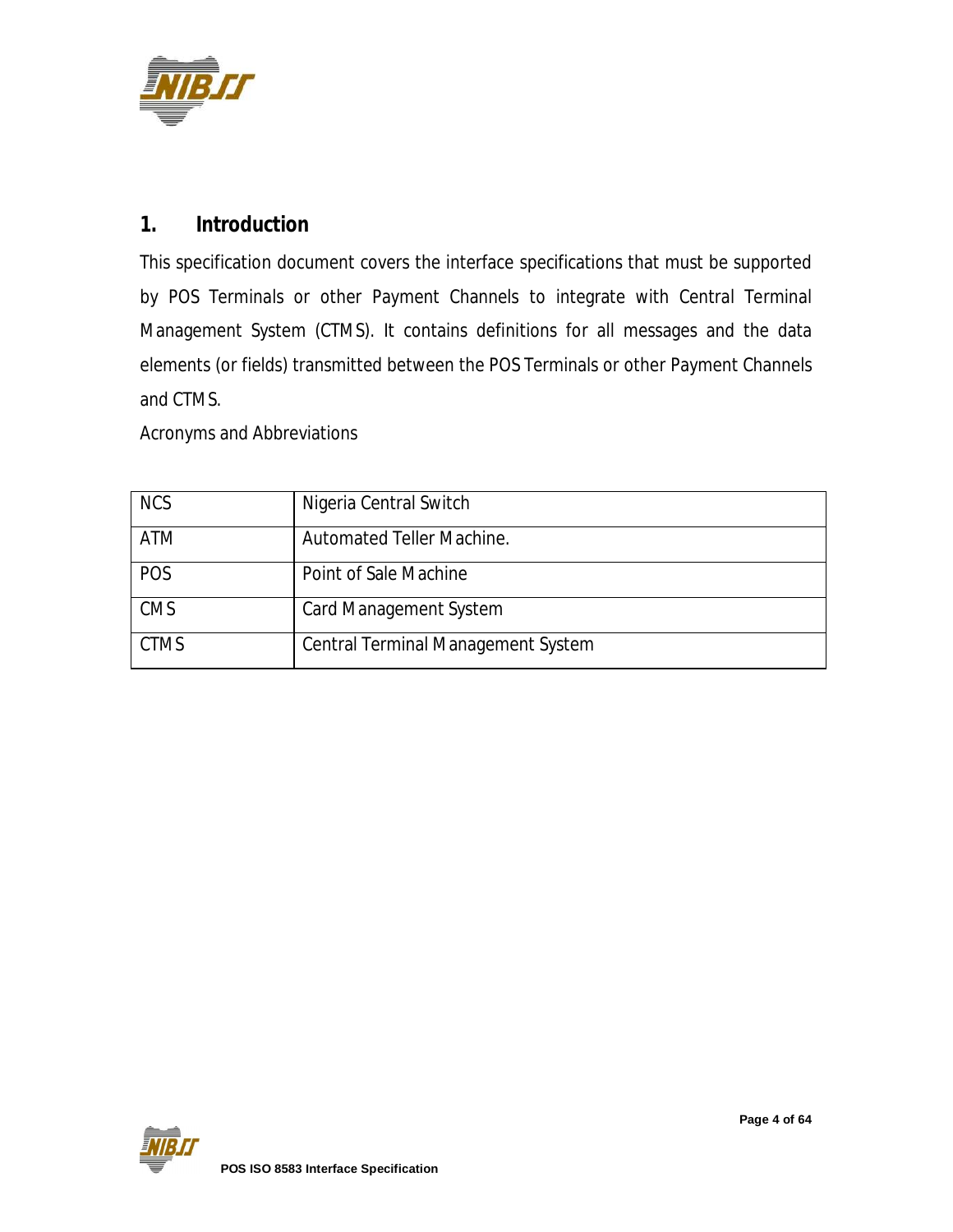

## **2. External Message types**

### *2.1 Protocol*

The interface to CTMS will be over TCP/IP. The application data will be prefixed by a 2 byte length header field (Binary) indicating the length of the application data to follow.

#### *2.2 Bitmap*

CTMS supports ASCII ISO bitmap representations. ASCII ISO bitmap representation is either 16 or 32 byte representation of the bitmap in Hex.

#### *2. 3 Supported Message Type*

Message type codes are used to identify the general function of messages, and one Message type code is required in each message. CTMS supports the message types shown in the following table for both inbound and outbound messages. The message types in the table are divided according to the ISO standard message classes.

| <b>Message Class</b>                 | <b>Type</b> | <b>Description</b>                    |
|--------------------------------------|-------------|---------------------------------------|
| Authorization                        | 0100        | <b>Authorization Request</b>          |
|                                      | 0110        | <b>Authorization Response</b>         |
| 0200<br><b>Financial Transaction</b> |             | <b>Financial Transaction Request</b>  |
|                                      | 0210        | <b>Financial Transaction Response</b> |
| Reversal                             | 0420        | <b>Reversal Advice</b>                |
|                                      | 0421        | <b>Reversal Advice Repeat</b>         |
|                                      | 0430        | <b>Reversal Advice Response</b>       |
| Network Management                   | 0800        | <b>Network Management Request</b>     |
|                                      | 0810        | Network Management Request Response   |

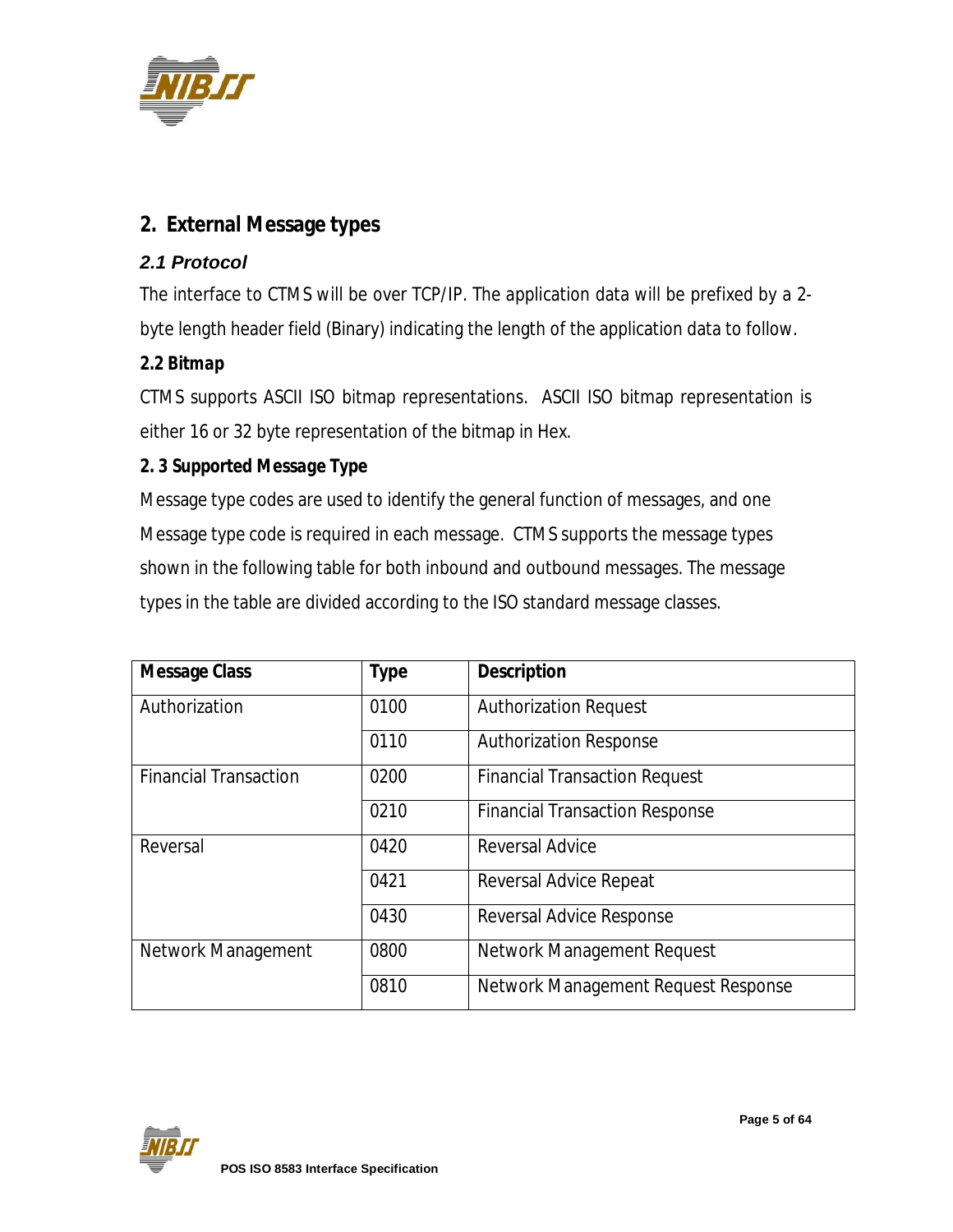

## **3. External Message Type Layouts**

CTMS uses the following codes to denote whether a data element should be present in its external message.

*Conditional*: The element is mandatory under certain conditions.

*Echo*: In response messages, this code indicates that the response message sender must include the same value it received in the data element in the associated request message. In other words, the responder must *echo back* the data element if it is present

in the request message.

*Mandatory*: The element is required in the message.

*Optional*: The element is not always required in the message.

| <b>Bit Data</b> | <b>Element Name</b>           | <b>Presence Indicator</b> |
|-----------------|-------------------------------|---------------------------|
| 2               | Primary account number        | Mandatory                 |
| 3               | Processing code               | Mandatory                 |
| $\overline{4}$  | Amount, transaction           | Mandatory                 |
| 7               | Transmission date and time    | Mandatory                 |
| 11              | Systems trace audit number    | Mandatory                 |
| 12              | Time, local transaction       | Mandatory                 |
| 13              | Date, local transaction       | Mandatory                 |
| 14              | Date, expiration              | Mandatory                 |
| 18              | Merchant's type               | Mandatory                 |
| 22              | POS entry mode                | Mandatory                 |
| 23              | Card sequence number          | Conditional               |
| 25              | POS condition code            | Mandatory                 |
| 26              | POS PIN capture code          | Conditional               |
| 28              | Amount, transaction fee       | Mandatory                 |
| 32              | Acquiring institution id code | Mandatory                 |
| 35              | Track 2 data                  | Conditional               |
| 37              | Retrieval reference number    | Mandatory                 |
| 40              | Service restriction code      | Optional                  |
| 41              | Card acceptor terminal id     | Mandatory                 |

### *3.1 Authorization Request/Repeat (0100)*

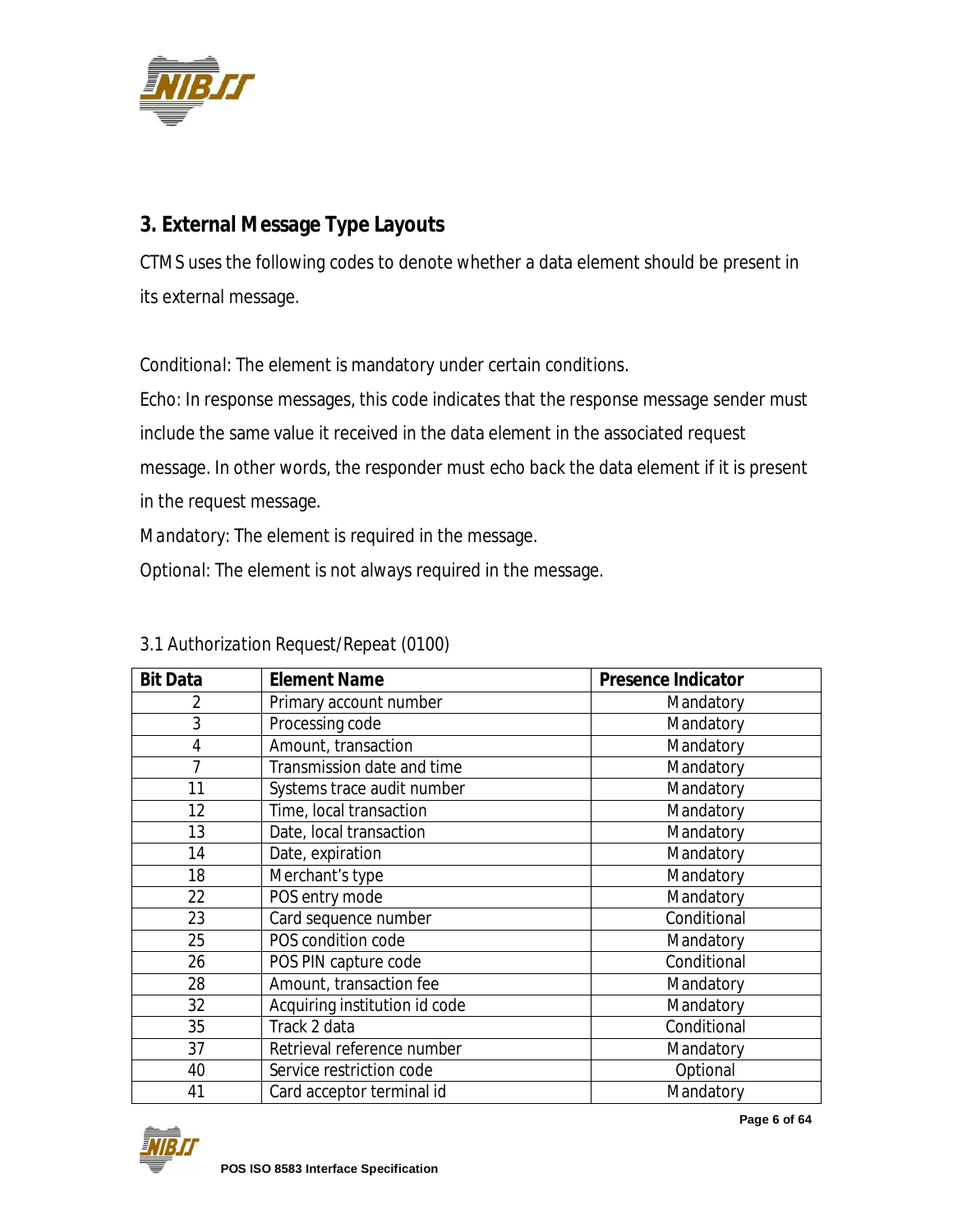

| 42  | Card acceptor id code                       | Mandatory   |
|-----|---------------------------------------------|-------------|
| 43  | Card acceptor name/location                 | Mandatory   |
| 49  | Currency code, transaction                  | Mandatory   |
| 52  | PIN data                                    | Conditional |
| 53  | Security related control information        | Conditional |
| 54  | <b>Additional amounts</b>                   | Conditional |
| 55  | Integrated Circuit Card System Related Data | Conditional |
| 56  | Message reason code                         | Optional    |
| 59  | Transport (echo) data                       | Optional    |
| 60  | Payment Information                         | Conditional |
| 62  | Private Field, Management Data 1            | Conditional |
| 102 | Account identification 1                    | Optional    |
| 103 | Account identification 2                    | Optional    |
| 123 | POS data code                               | Mandatory   |
| 124 | <b>Near Field Communication Data</b>        | Conditional |
| 128 | Secondary Message Hash Value                | Mandatory   |

## *3.2 Authorization Request Response (0110)*

| <b>Bit Data</b> | <b>Element Name</b>                | <b>Presence Indicator</b> |
|-----------------|------------------------------------|---------------------------|
| 2               | Primary account number             | Mandatory                 |
| 3               | Processing code                    | Mandatory                 |
| $\overline{4}$  | Amount, transaction                | Mandatory                 |
| 7               | <b>Transmission Date and Time</b>  | Conditional               |
| 11              | Systems trace audit number         | Conditional               |
| 12              | Time, local transaction            | Mandatory                 |
| 13              | Date, local transaction            | Conditional               |
| 14              | Date, expiration                   | Conditional               |
| 15              | Date, Settlement                   | Conditional               |
| 18              | Merchant's type                    | Mandatory                 |
| 22              | POS entry mode                     | Mandatory                 |
| 23              | Card sequence number               | Conditional               |
| 25              | POS condition code                 | Mandatory                 |
| 28              | Amount, transaction fee            | Conditional               |
| 30              | Amount, transaction processing fee | Conditional               |
| 32              | Acquiring institution id code      | Mandatory                 |
| 33              | Forwarding institution id code     | Conditional               |
| 35              | $\overline{\text{Track}}$ 2 data   | Conditional               |
| 37              | Retrieval reference number         | Mandatory                 |
| 38              | Authorization id response          | Conditional               |

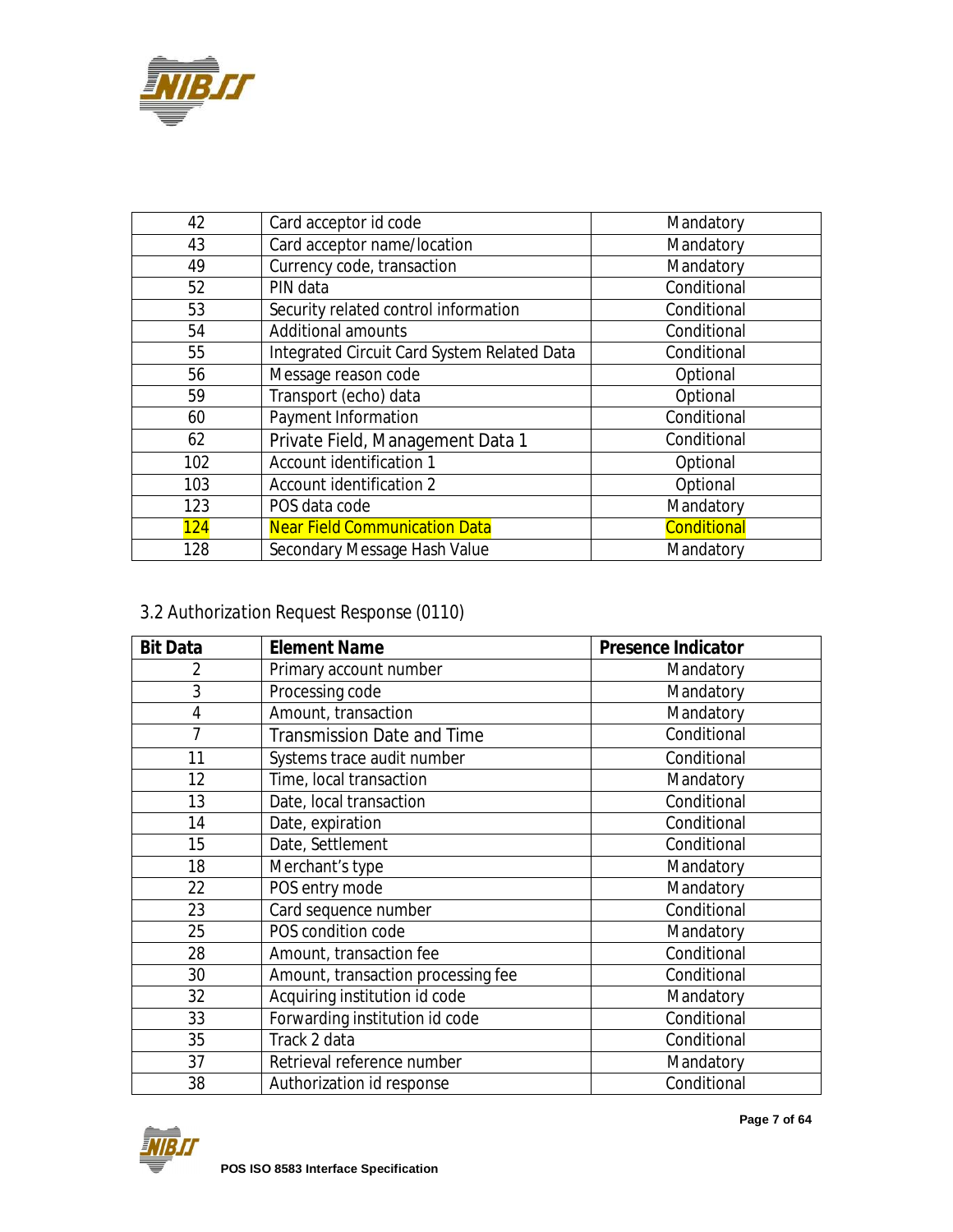

| 39  | Response code                               | Mandatory          |
|-----|---------------------------------------------|--------------------|
| 40  | Service restriction code                    | Conditional        |
| 41  | Card acceptor terminal id                   | Optional           |
| 42  | Card acceptor id code                       | Conditional        |
| 43  | Card acceptor name/location                 | Conditional        |
| 49  | Currency code, transaction                  | Mandatory          |
| 54  | <b>Additional amounts</b>                   | Conditional        |
| 55  | Integrated Circuit Card System Related Data | Conditional        |
| 59  | Transport (echo) data                       | Conditional        |
| 60  | Payment Information                         | Conditional        |
| 102 | Account identification 1                    | Optional           |
| 103 | Account identification 2                    | Optional           |
| 123 | POS data code                               | Mandatory          |
| 124 | <b>Near Field Communication Data</b>        | <b>Conditional</b> |
| 128 | Secondary Message Hash Value                | Mandatory          |

## *3.3 Authorization Advice/Repeat (0120/0121)*

| <b>Bit Data</b> | <b>Element Name</b>                | <b>Presence Indicator</b> |
|-----------------|------------------------------------|---------------------------|
| 2               | Primary account number             | Conditional               |
| 3               | Processing code                    | Mandatory                 |
| 4               | Amount, transaction                | Mandatory                 |
| 5               | Amount, settlement                 | Conditional               |
| 7               | Transmission date and time         | Mandatory                 |
| 9               | Conversion rate, settlement        | Conditional               |
| 11              | Systems trace audit number         | Mandatory                 |
| 12              | Time, local transaction            | Mandatory                 |
| 13              | Date, local transaction            | Mandatory                 |
| 14              | Date, expiration                   | Conditional               |
| 15              | Date, settlement                   | Conditional               |
| 16              | Date, conversion                   | Conditional               |
| 18              | Merchant's type                    | Conditional               |
| 22              | POS entry mode                     | Mandatory                 |
| 23              | Card sequence number               | Conditional               |
| 25              | POS condition code                 | Mandatory                 |
| 28              | Amount, transaction fee            | Optional                  |
| 29              | Amount, settlement fee             | Conditional               |
| 30              | Amount, transaction processing fee | Optional                  |
| 31              | Amount, settle processing fee      | Conditional               |



**Page 8 of 64**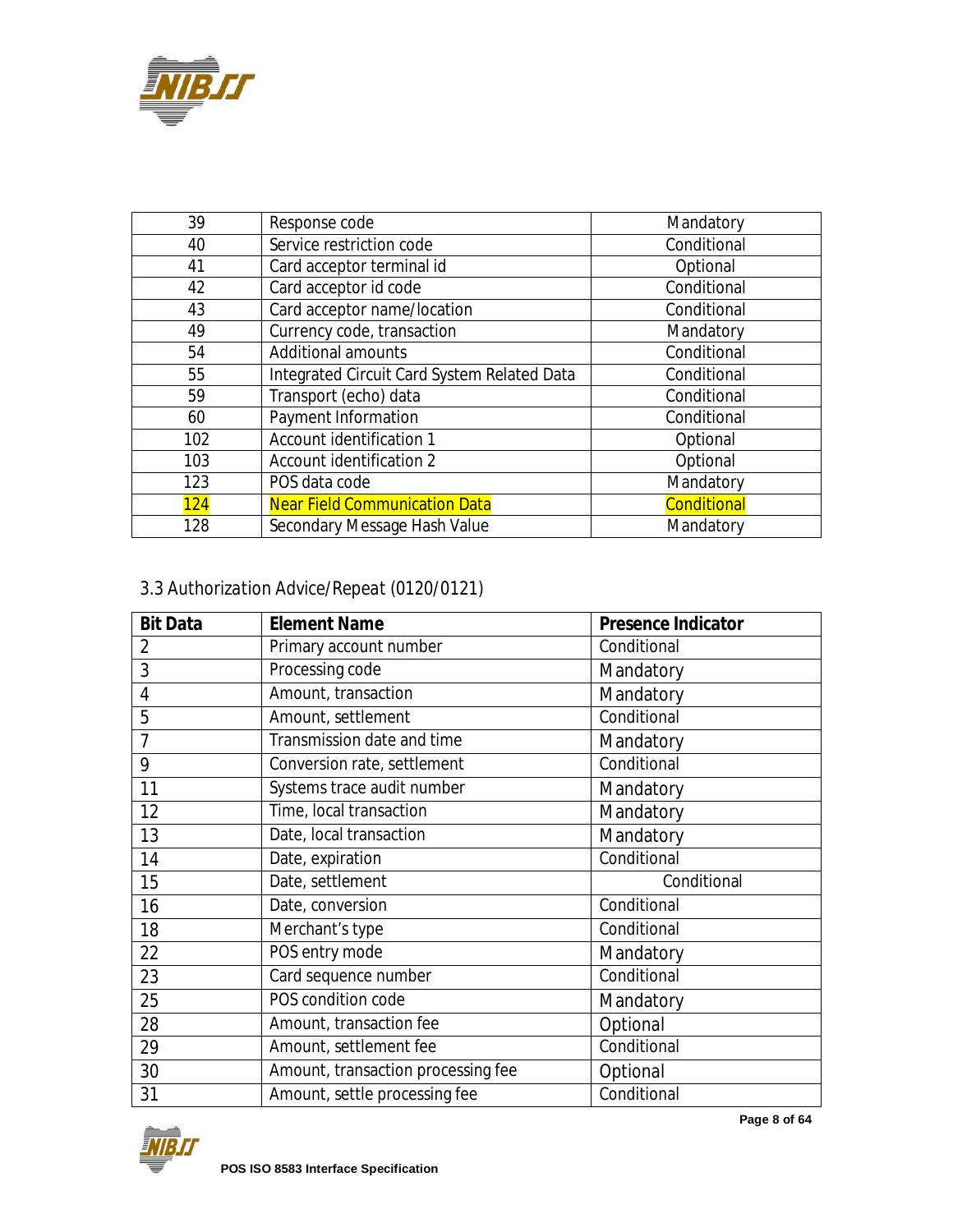

| 32  | Acquiring institution id code               | Conditional |
|-----|---------------------------------------------|-------------|
| 33  | Forwarding institution id code              | Optional    |
| 35  | Track 2 data                                | Conditional |
| 37  | Retrieval reference number                  | Optional    |
| 40  | Service restriction code                    | Optional    |
| 41  | Card acceptor terminal id                   | Mandatory   |
| 42  | Card acceptor id code                       | Mandatory   |
| 43  | Card acceptor name/location                 | Mandatory   |
| 45  | Track 1 data                                | Optional    |
| 49  | Currency code, transaction                  | Mandatory   |
| 50  | Currency code, settlement                   | Conditional |
| 54  | <b>Additional amounts</b>                   | Conditional |
| 55  | Integrated Circuit Card System Related Data | Conditional |
| 56  | Message reason code                         | Optional    |
| 58  | Authorizing agent id cod                    | Conditional |
| 59  | Transport (echo) data                       | Optional    |
| 67  | Extended payment code                       | Conditional |
| 90  | Original data elements                      | Conditional |
| 95  | Replacement amounts                         | Conditional |
| 98  | Payee                                       | Conditional |
| 100 | Receiving institution id code               | Conditional |
| 102 | Account identification 1                    | Conditional |
| 103 | Account identification 2                    | Conditional |
| 123 | POS data code                               | Mandatory   |
| 124 | <b>Near Field Communication Data</b>        | Conditional |
| 128 | Secondary Message Hash Value                | Mandatory   |

## *3.4 Authorization Advice Response (0130)*

| <b>Bit Data</b> | <b>Element Name</b>         | <b>Presence Indicator</b> |
|-----------------|-----------------------------|---------------------------|
| 2               | Primary account number      | Conditional               |
| 3               | Processing code             | Optional                  |
| 4               | Amount, transaction         | Optional                  |
| 5               | Amount, settlement          | Conditional               |
|                 | Transmission date and time  | Mandatory                 |
| 9               | Conversion rate, settlement | Conditional               |
| 11              | Systems trace audit number  | Mandatory                 |
| 12              | Time, local transaction     | Mandatory                 |



**Page 9 of 64**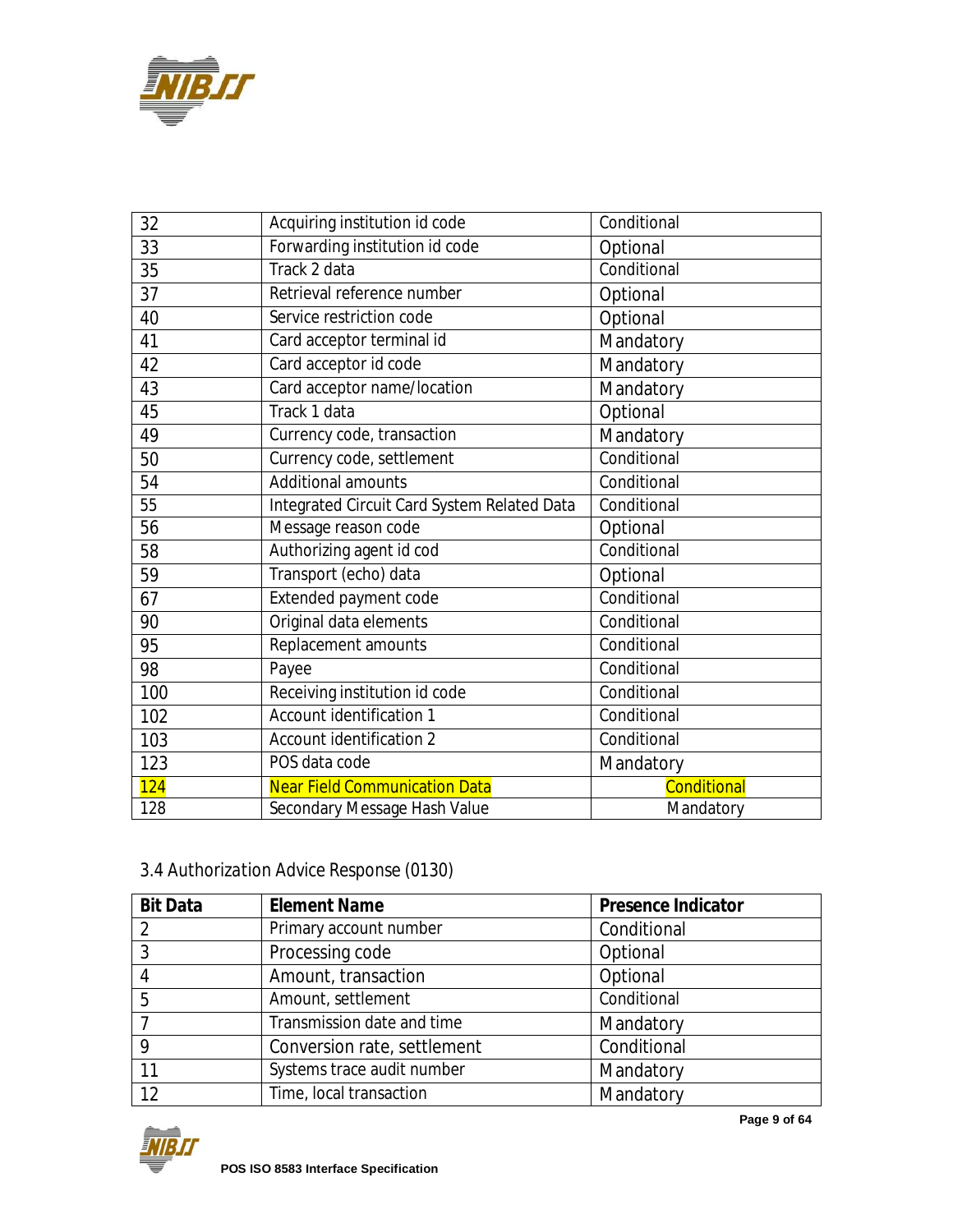

| 13              | Date, local transaction                     | Mandatory   |
|-----------------|---------------------------------------------|-------------|
| 14              | Date, expiration                            | Optional    |
| 15              | Date, settlement                            | Conditional |
| 16              | Date, conversion                            | Conditional |
| 18              | Merchant's type                             | Conditional |
| 22              | POS entry mode                              | Mandatory   |
| 23              | Card sequence number                        | Optional    |
| 25              | POS condition code                          | Mandatory   |
| 28              | Amount, transaction fee                     | Optional    |
| 29              | Amount, settlement fee                      | Conditional |
| 30              | Amount, transaction processing fee          | Optional    |
| 31              | Amount, settle processing fee               | Conditional |
| 32              | Acquiring institution id code               | Optional    |
| 33              | Forwarding institution id code              | Conditional |
| 35              | Track 2 data                                | Conditional |
| 37              | Retrieval reference number                  | Optional    |
| 38              | Authorization id response                   | Conditional |
| 39              | Response code                               | Mandatory   |
| 40              | Service restriction code                    | Conditional |
| 41              | Card acceptor terminal id                   | Mandatory   |
| 42              | Card acceptor id code                       | Mandatory   |
| 43              | Card acceptor name/location                 | Mandatory   |
| 44              | Additional response data                    | Optional    |
| 48              | Additional data                             | Conditional |
| 49              | Currency code, transaction                  | Mandatory   |
| 50              | Currency code, settlement                   | Conditional |
| 54              | <b>Additional amounts</b>                   | Optional    |
| $\overline{55}$ | Integrated Circuit Card System Related Data | Conditional |
| 58              | Authorizing agent id code                   | Conditional |
| 59              | Transport (echo) data                       | Conditional |
| 90              | Original data elements                      | Conditional |
| 102             | Account identification 1                    | Optional    |
| 103             | Account identification 2                    | Optional    |
| 123             | POS data code                               | Mandatory   |
| 124             | <b>Near Field Communication Data</b>        | Conditional |
| 128             | Secondary Message Hash Value                | Mandatory   |

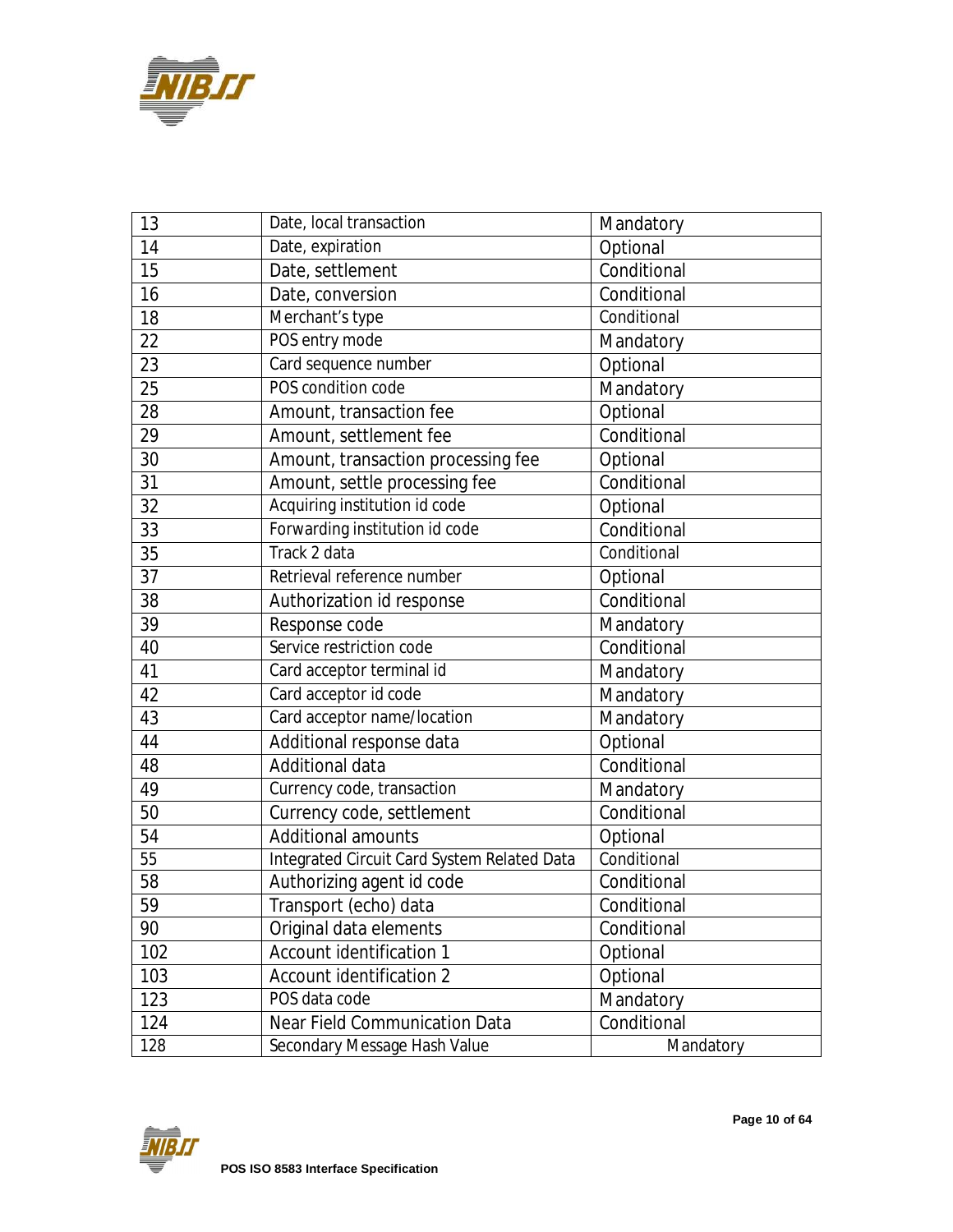

| <b>Bit Data</b> | <b>Element Name</b>                         | <b>Presence Indicator</b> |
|-----------------|---------------------------------------------|---------------------------|
| $\overline{2}$  | Primary account number                      | Mandatory                 |
| $\overline{3}$  | Processing code                             | Mandatory                 |
| $\overline{4}$  | Amount, transaction                         | Mandatory                 |
| $\overline{7}$  | Transmission date and time                  | Mandatory                 |
| 11              | Systems trace audit number                  | Mandatory                 |
| 12              | Time, local transaction                     | Mandatory                 |
| 13              | Date, local transaction                     | Mandatory                 |
| 14              | Date, expiration                            | Mandatory                 |
| 18              | Merchant's type                             | Mandatory                 |
| $\overline{22}$ | POS entry mode                              | Mandatory                 |
| $\overline{23}$ | Card sequence number                        | Conditional               |
| $\overline{25}$ | POS condition code                          | Mandatory                 |
| 26              | POS PIN capture code                        | Conditional               |
| 28              | Amount, transaction fee                     | Mandatory                 |
| $\overline{32}$ | Acquiring institution id code               | Mandatory                 |
| 35              | Track 2 data                                | Conditional               |
| 37              | Retrieval reference number                  | Mandatory                 |
| 40              | Service restriction code                    | Optional                  |
| 41              | Card acceptor terminal id                   | Mandatory                 |
| 42              | Card acceptor id code                       | Mandatory                 |
| 43              | Card acceptor name/location                 | Mandatory                 |
| 49              | Currency code, transaction                  | Mandatory                 |
| 52              | PIN data                                    | Conditional               |
| $\overline{53}$ | Security related control information        | Conditional               |
| $\overline{54}$ | <b>Additional amounts</b>                   | Conditional               |
| $\overline{55}$ | Integrated Circuit Card System Related Data | Conditional               |
| $\overline{56}$ | Message reason code                         | Optional                  |
| $\overline{59}$ | Transport (echo) data                       | Optional                  |
| 60              | Payment Information                         | Conditional               |
| 62              | Private Field, Management Data 1            | Conditional               |
| 102             | Account identification 1                    | Optional                  |
| 103             | Account identification 2                    | Optional                  |
| 123             | POS data code                               | Mandatory                 |
| 123             | POS data code                               | Mandatory                 |
| 124             | <b>Near Field Communication Data</b>        | Conditional               |
| 128             | Secondary Message Hash Value                | Mandatory                 |

## *3.5 Financial Request/Repeat (0200)*

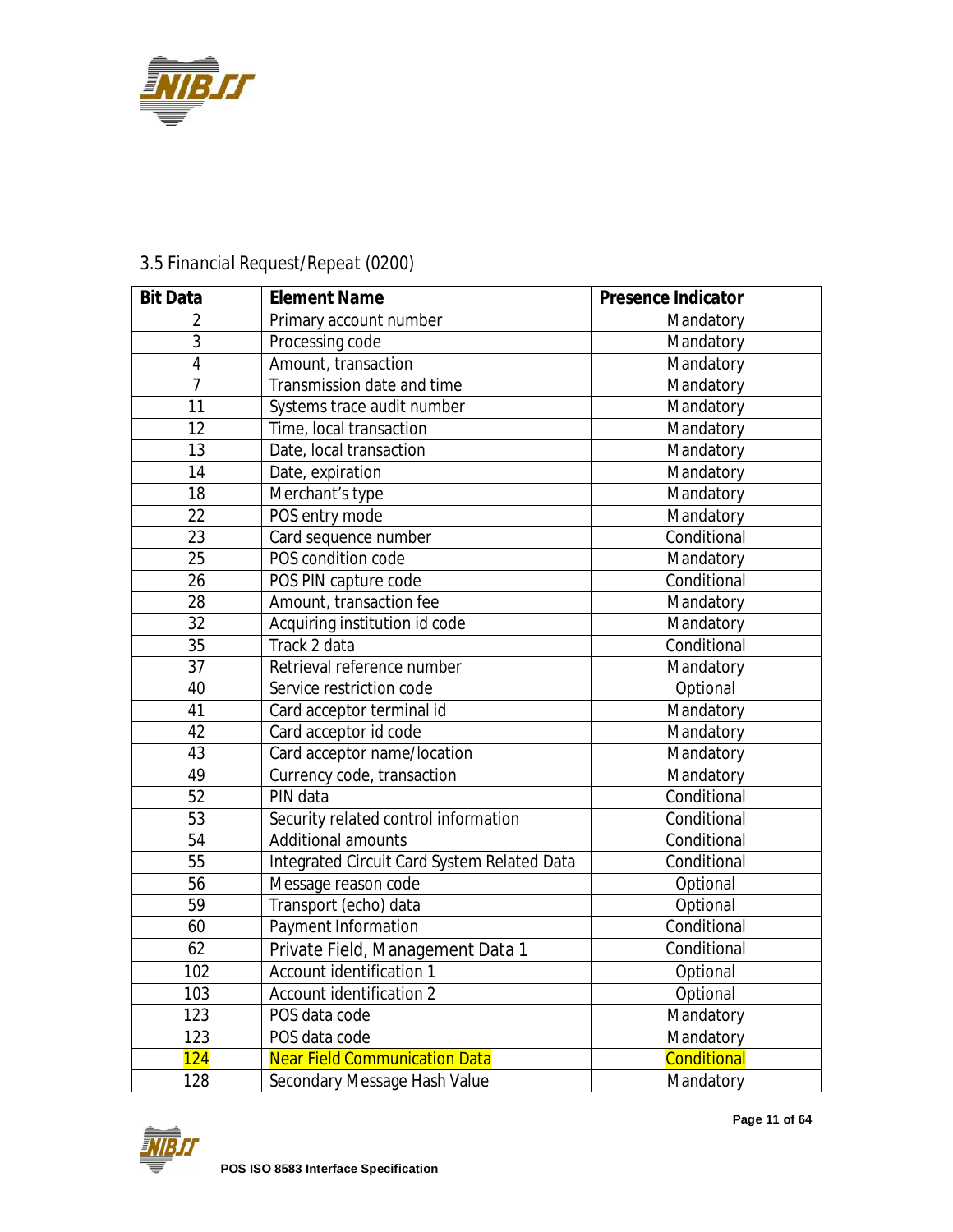

| <b>Bit Data</b> | <b>Element Name</b>                         | <b>Presence Indicator</b> |
|-----------------|---------------------------------------------|---------------------------|
| 2               | Primary account number                      | Mandatory                 |
| 3               | Processing code                             | Mandatory                 |
| $\overline{4}$  | Amount, transaction                         | Mandatory                 |
| $\overline{7}$  | Transmission date and time                  | Conditional               |
| 11              | Systems trace audit number                  | Conditional               |
| 12              | Time, local transaction                     | Mandatory                 |
| 13              | Date, local transaction                     | Conditional               |
| 14              | Date, expiration                            | Conditional               |
| 15              | Date, Settlement                            | Conditional               |
| 18              | Merchant's type                             | Mandatory                 |
| 22              | POS entry mode                              | Mandatory                 |
| 23              | Card sequence number                        | Conditional               |
| 25              | POS condition code                          | Mandatory                 |
| 26              | POS PIN capture code                        | Conditional               |
| 28              | Amount, transaction fee                     | Conditional               |
| 30              | Amount, transaction processing fee          | Conditional               |
| 32              | Acquiring institution id code               | Mandatory                 |
| 33              | Forwarding institution id code              | Conditional               |
| $\overline{35}$ | Track 2 data                                | Conditional               |
| 37              | Retrieval reference number                  | Mandatory                 |
| 38              | Authorization id response                   | Conditional               |
| $\overline{39}$ | Response code                               | Mandatory                 |
| 40              | Service restriction code                    | Conditional               |
| 41              | Card acceptor terminal id                   | Optional                  |
| 42              | Card acceptor id code                       | Conditional               |
| 43              | Card acceptor name/location                 | Conditional               |
| 49              | Currency code, transaction                  | Mandatory                 |
| 54              | <b>Additional amounts</b>                   | Conditional               |
| 55              | Integrated Circuit Card System Related Data | Conditional               |
| 56              | Message reason code                         | <b>Optional</b>           |
| 59              | Transport (echo) data                       | Conditional               |
| 60              | Payment Information                         | Conditional               |
| 102             | Account identification 1                    | Optional                  |
| 103             | Account identification 2                    | Optional                  |
| 123             | POS data code                               | Mandatory                 |
| 124             | <b>Near Field Communication Data</b>        | Conditional               |
| 128             | Secondary Message Hash Value                | Mandatory                 |

## *3.6 Financial Request Response (0210)*

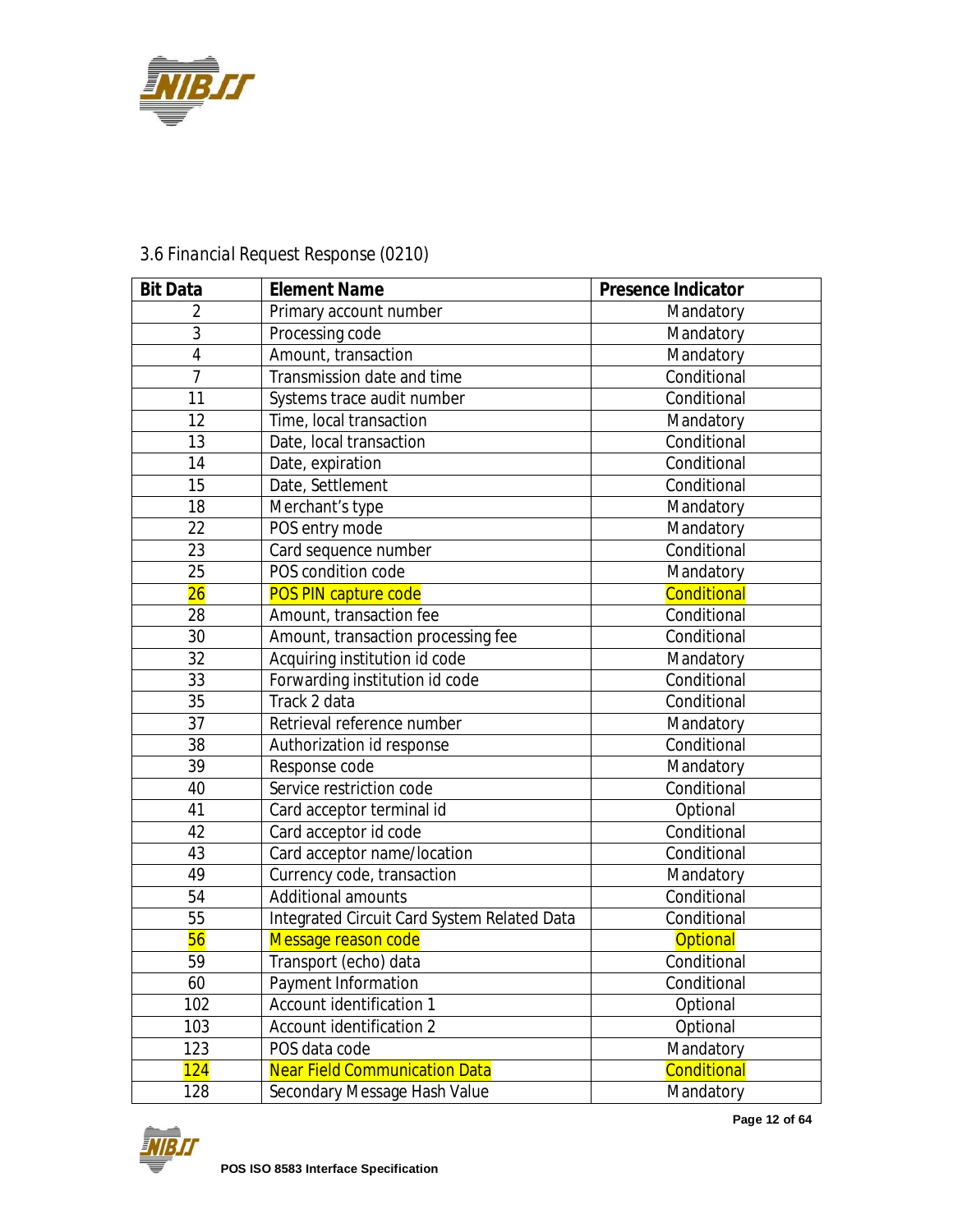

| <b>Bit Data</b> | <b>Element Name</b>                         | <b>Presence Indicator</b> |
|-----------------|---------------------------------------------|---------------------------|
| 2               | Primary account number                      | Conditional               |
| 3               | Processing code                             | Mandatory                 |
| $\overline{4}$  | Amount, transaction                         | Mandatory                 |
| 5               | Amount, settlement                          | Conditional               |
| $\overline{7}$  | Transmission date and time                  | Mandatory                 |
| 9               | Conversion rate, settlement                 | Conditional               |
| 11              | Systems trace audit number                  | Mandatory                 |
| 12              | Time, local transaction                     | Mandatory                 |
| 13              | Date, local transaction                     | Mandatory                 |
| 14              | Date, expiration                            | Conditional               |
| 15              | Date, settlement                            | Conditional               |
| 16              | Date, conversion                            | Conditional               |
| 18              | Merchant's type                             | Conditional               |
| 22              | POS entry mode                              | Mandatory                 |
| 23              | Card sequence number                        | Conditional               |
| 25              | POS condition code                          | Mandatory                 |
| 26              | POS PIN capture code                        | Conditional               |
| 28              | Amount, transaction fee                     | Optional                  |
| 29              | Amount, settlement fee                      | Conditional               |
| 30              | Amount, transaction processing fee          | Optional                  |
| 31              | Amount, settle processing fee               | Conditional               |
| 32              | Acquiring institution id code               | Conditional               |
| 33              | Forwarding institution id code              | Optional                  |
| 35              | Track 2 data                                | Conditional               |
| 37              | Retrieval reference number                  | Optional                  |
| 38              | Authorization id response                   | Conditional               |
| 40              | Service restriction code                    | Optional                  |
| 41              | Card acceptor terminal id                   | Mandatory                 |
| 42              | Card acceptor id code                       | Mandatory                 |
| 43              | Card acceptor name/location                 | Mandatory                 |
| 45              | Track 1 data                                | Optional                  |
| 49              | Currency code, transaction                  | Mandatory                 |
| 50              | Currency code, settlement                   | Conditional               |
| 54              | <b>Additional amounts</b>                   | Conditional               |
| 55              | Integrated Circuit Card System Related Data | Conditional               |
| 56              | Message reason code                         | Optional                  |

## *3.7 Financial Advice/Repeat (Repeat) (0220/0221)*

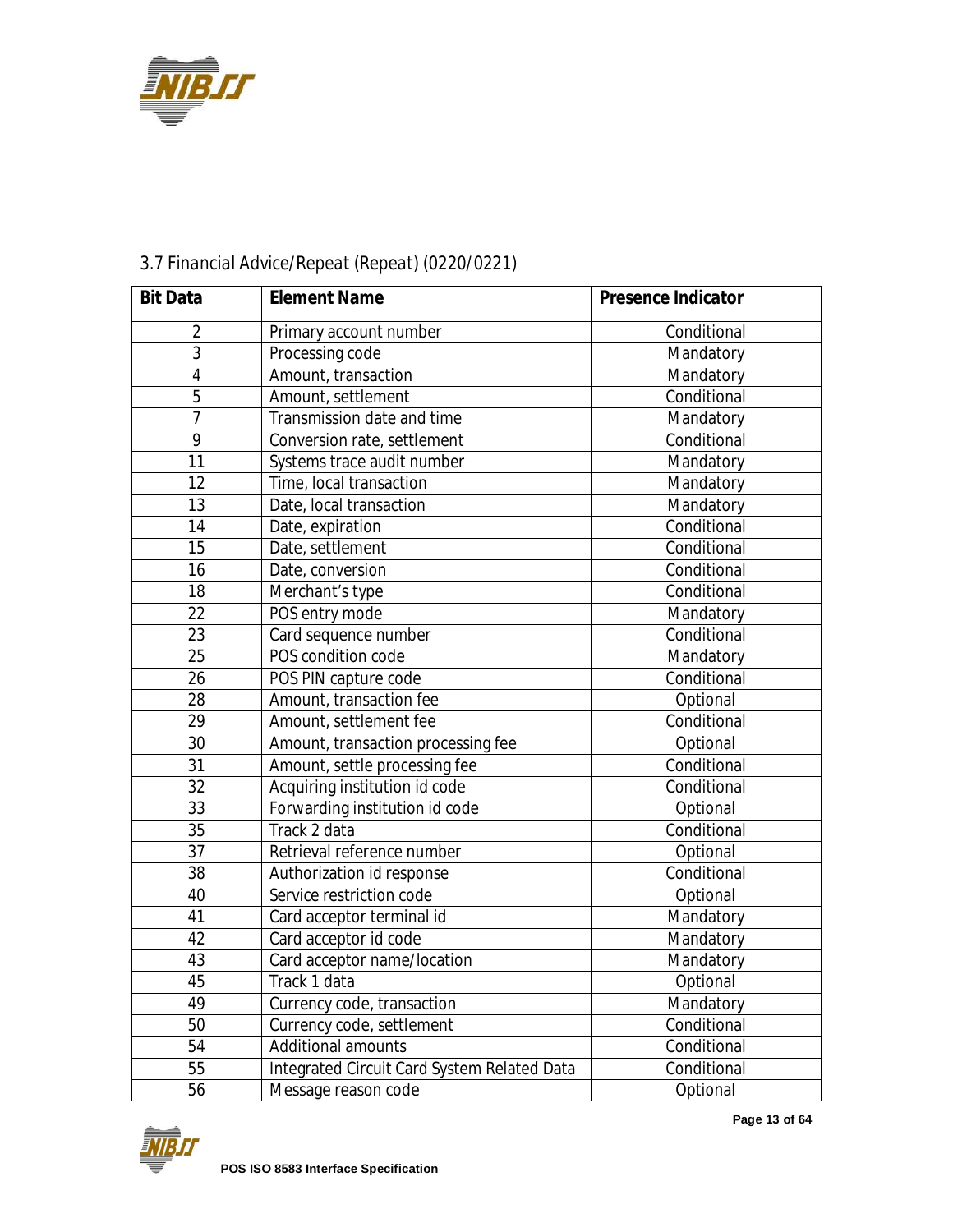

| 58  | Authorizing agent id code            | Conditional |
|-----|--------------------------------------|-------------|
| 59  | Transport (echo) data                | Optional    |
| 67  | Extended payment code                | Conditional |
| 90  | Original data elements               | Conditional |
| 95  | Replacement amounts                  | Conditional |
| 98  | Payee                                | Conditional |
| 100 | Receiving Institution ID Code        | Optional    |
| 102 | Account identification 1             | Conditional |
| 103 | Account identification 2             | Conditional |
| 123 | POS data code                        | Mandatory   |
| 124 | <b>Near Field Communication Data</b> | Conditional |
| 128 | Secondary Message Hash Value         | Mandatory   |

## *3.8 Financial Advice Response (0230)*

| <b>Bit Data</b> | <b>Element Name</b>                | <b>Presence Indicator</b> |
|-----------------|------------------------------------|---------------------------|
| 2               | Primary account number             | Mandatory                 |
| $\overline{3}$  | Processing code                    | Mandatory                 |
| $\overline{4}$  | Amount, transaction                | Mandatory                 |
| $\overline{7}$  | Transmission date and time         | Conditional               |
| $\overline{9}$  | Conversion rate, settlement        | Conditional               |
| 11              | Systems trace audit number         | Conditional               |
| 12              | Time, local transaction            | Mandatory                 |
| 13              | Date, local transaction            | Conditional               |
| 14              | Date, expiration                   | Conditional               |
| 15              | Date, Settlement                   | Conditional               |
| 16              | Date, conversion                   | Conditional               |
| 18              | Merchant's type                    | Mandatory                 |
| 22              | POS entry mode                     | Mandatory                 |
| 23              | Card sequence number               | Conditional               |
| 25              | POS condition code                 | Mandatory                 |
| 26              | <b>POS PIN capture code</b>        | Conditional               |
| 28              | Amount, transaction fee            | Conditional               |
| 29              | Amount, settlement fee             | Conditional               |
| 30              | Amount, transaction processing fee | Conditional               |
| 31              | Amount, settle processing fee      | Conditional               |
| 32              | Acquiring institution id code      | Mandatory                 |
| 33              | Forwarding institution id code     | Conditional               |
| 35              | Track 2 data                       | Conditional               |
| 37              | Retrieval reference number         | Mandatory                 |



**Page 14 of 64**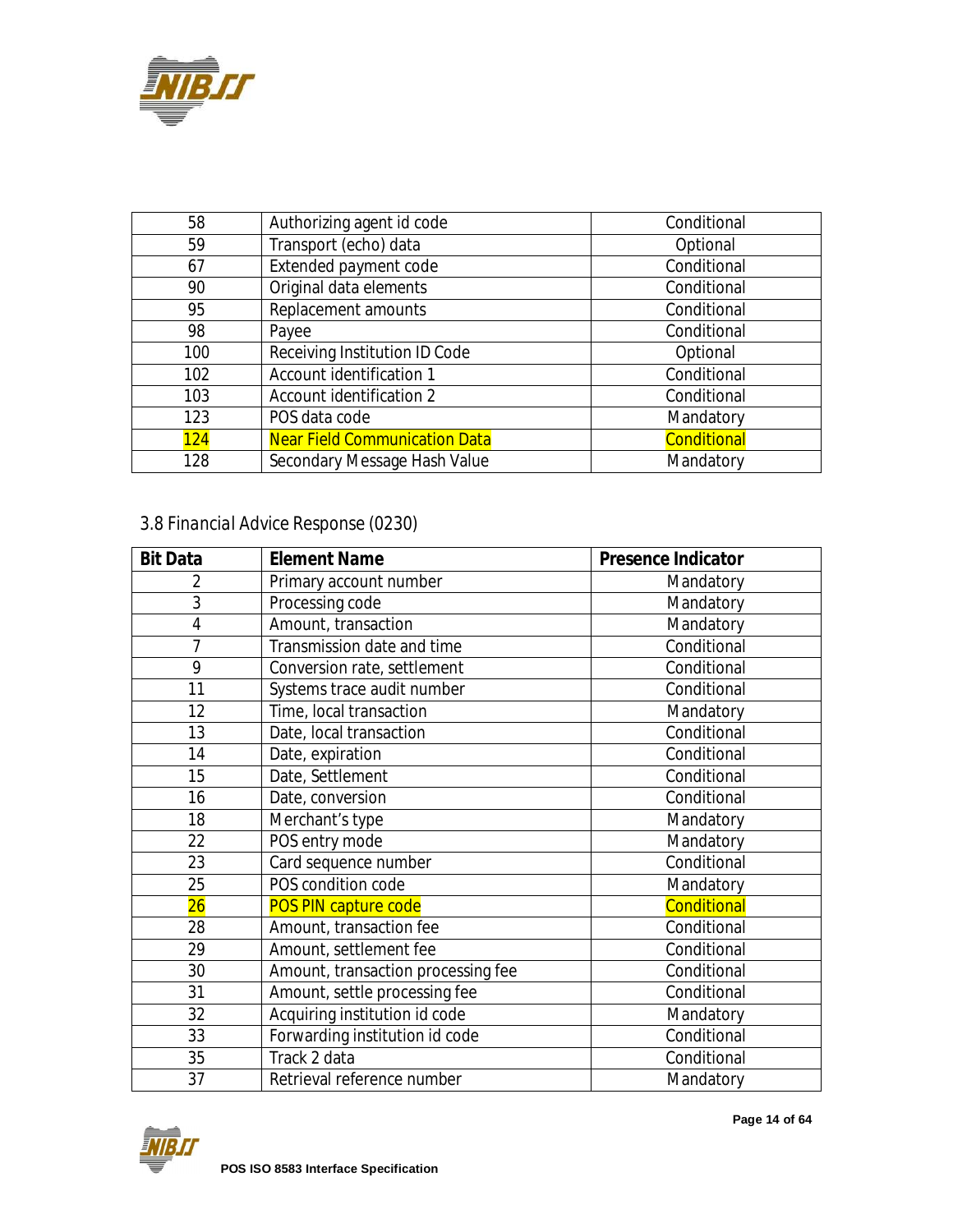

| 38  | Authorization id response                   | Conditional     |
|-----|---------------------------------------------|-----------------|
| 39  | Response code                               | Mandatory       |
| 40  | Service restriction code                    | Conditional     |
| 41  | Card acceptor terminal id                   | Optional        |
| 42  | Card acceptor id code                       | Conditional     |
| 43  | Card acceptor name/location                 | Conditional     |
| 44  | Additional response data                    | Optional        |
| 48  | Additional data                             | Conditional     |
| 49  | Currency code, transaction                  | Mandatory       |
| 50  | Currency code, settlement                   | Conditional     |
| 54  | <b>Additional amounts</b>                   | Conditional     |
| 55  | Integrated Circuit Card System Related Data | Conditional     |
| 56  | Message reason code                         | <b>Optional</b> |
| 59  | Transport (echo) data                       | Conditional     |
| 60  | Payment Information                         | Conditional     |
| 102 | Account identification 1                    | Optional        |
| 103 | Account identification 2                    | Optional        |
| 123 | POS data code                               | Mandatory       |
| 124 | <b>Near Field Communication Data</b>        | Conditional     |
| 128 | Secondary Message Hash Value                | Mandatory       |

## *3.9 Reversal Advice (Repeat) (0420/0421)*

| <b>Bit Data</b> | <b>Element Name</b>                | <b>Presence Indicator</b> |
|-----------------|------------------------------------|---------------------------|
| 2               | Primary account number             | Mandatory                 |
| 3               | Processing code                    | Mandatory                 |
| 4               | Amount, transaction                | Mandatory                 |
| 7               | Transmission date and time         | Mandatory                 |
| 11              | Systems trace audit number         | Mandatory                 |
| 12              | Time, local transaction            | Mandatory                 |
| 13              | Date, local transaction            | Mandatory                 |
| 14              | Date, expiration                   | Mandatory                 |
| 18              | Merchant's type                    | Mandatory                 |
| 22              | POS entry mode                     | Mandatory                 |
| 23              | Card sequence number               | Conditional               |
| 25              | POS condition code                 | Mandatory                 |
| 26              | POS PIN capture code               | Conditional               |
| 28              | Amount, transaction fee            | Conditional               |
| 30              | Amount, transaction processing fee | Conditional               |
| 32              | Acquiring institution id code      | Mandatory                 |

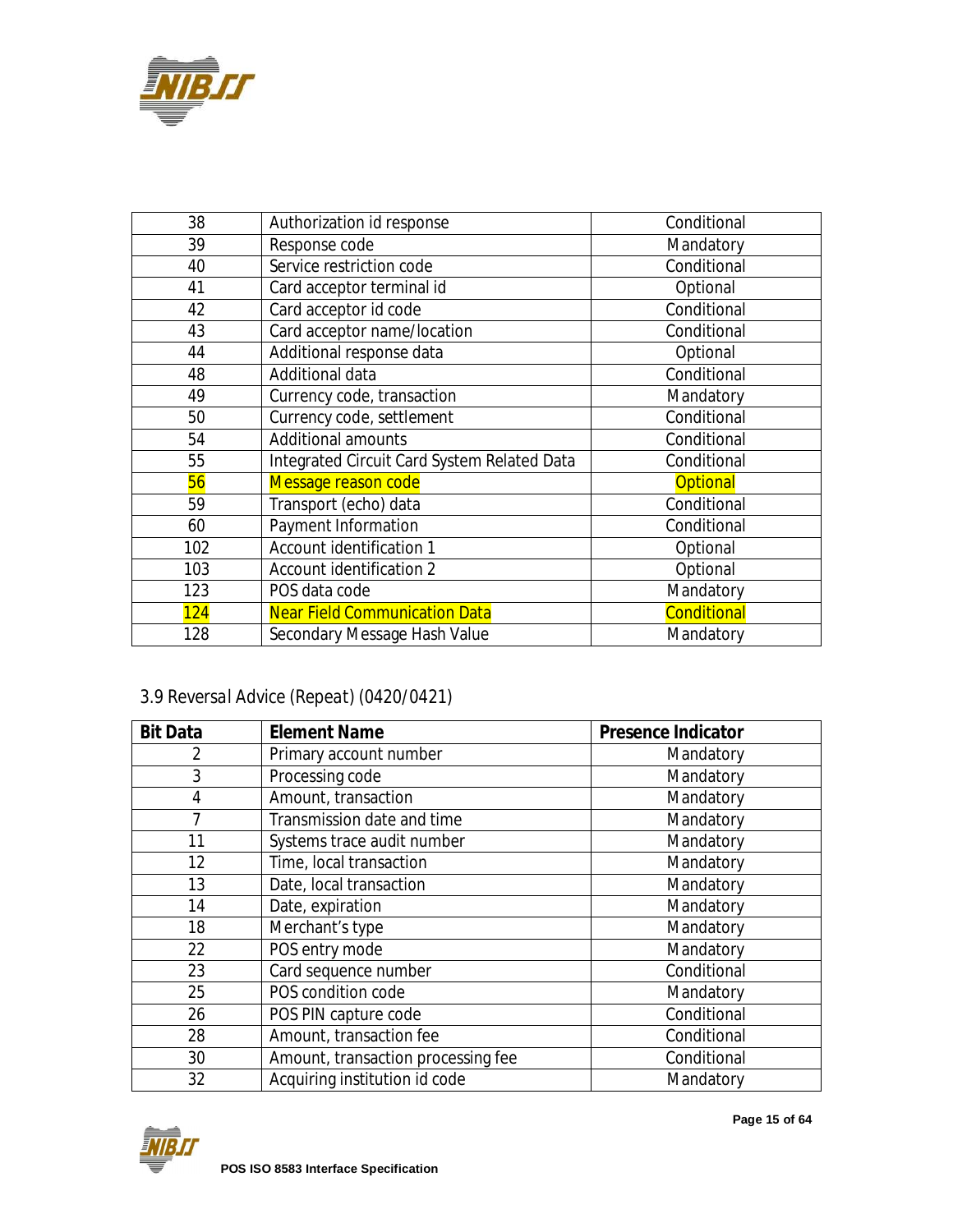

| 35  | Track 2 data                         | Conditional |
|-----|--------------------------------------|-------------|
| 37  | Retrieval reference number           | Mandatory   |
| 40  | Service restriction code             | Optional    |
| 41  | Card acceptor terminal id            | Mandatory   |
| 42  | Card acceptor id code                | Mandatory   |
| 43  | Card acceptor name/location          | Mandatory   |
| 49  | Currency code, transaction           | Mandatory   |
| 52  | PIN data                             | Conditional |
| 54  | <b>Additional amounts</b>            | Conditional |
| 56  | Message reason code                  | Mandatory   |
| 59  | Transport (echo) data                | Optional    |
| 60  | Payment Information                  | Conditional |
| 90  | Original data elements               | Mandatory   |
| 95  | <b>Replacement Amounts</b>           | Mandatory   |
| 123 | POS data code                        | Mandatory   |
| 124 | <b>Near Field Communication Data</b> | Conditional |
| 128 | Secondary Message Hash Value         | Mandatory   |

## *3.10 Reversal Advice Response (0430)*

| <b>Bit Data</b> | <b>Element Name</b>                | <b>Presence Indicator</b> |
|-----------------|------------------------------------|---------------------------|
| 2               | Primary account number             | Mandatory                 |
| 3               | Processing code                    | Mandatory                 |
| $\overline{4}$  | Amount, transaction                | Mandatory                 |
| 7               | Amount, settlement                 | Conditional               |
| 11              | Systems trace audit number         | Conditional               |
| 12              | Time, local transaction            | Mandatory                 |
| 13              | Date, local transaction            | Conditional               |
| 14              | Date, expiration                   | Conditional               |
| 15              | Date, Settlement                   | Conditional               |
| 18              | Merchant's type                    | Mandatory                 |
| 22              | POS entry mode                     | Mandatory                 |
| 23              | Card sequence number               | Optional                  |
| 25              | POS condition code                 | Mandatory                 |
| 28              | Amount, transaction fee            | Conditional               |
| 30              | Amount, transaction processing fee | Conditional               |
| 32              | Acquiring institution id code      | Mandatory                 |
| 33              | Forwarding institution id code     | Conditional               |
| 35              | Track 2 data                       | Conditional               |
| 37              | Retrieval reference number         | Mandatory                 |

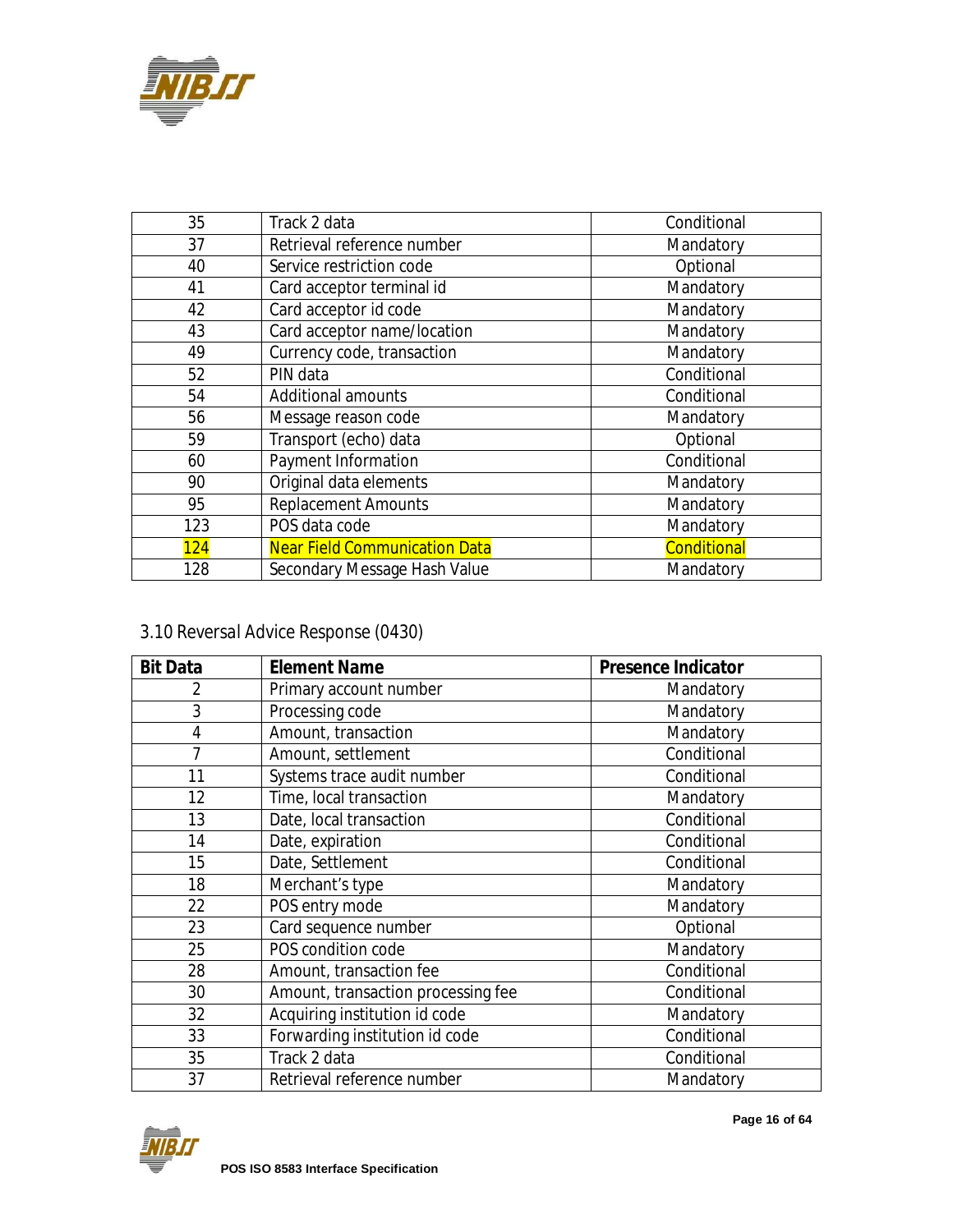

| 38  | Authorization id response            | Conditional        |
|-----|--------------------------------------|--------------------|
| 39  | Response code                        | Mandatory          |
| 40  | Service restriction code             | Conditional        |
| 41  | Card acceptor terminal id            | Optional           |
| 42  | Card acceptor id code                | Conditional        |
| 43  | Card acceptor name/location          | Conditional        |
| 49  | Currency code, transaction           | Mandatory          |
| 54  | <b>Additional amounts</b>            | Conditional        |
| 59  | Transport (echo) data                | Conditional        |
| 90  | Original data elements               | Mandatory          |
| 95  | Replacement amounts                  | Mandatory          |
| 102 | Account identification 1             | Optional           |
| 103 | Account identification 2             | Optional           |
| 123 | POS data code                        | Mandatory          |
| 124 | <b>Near Field Communication Data</b> | <b>Conditional</b> |
| 128 | Secondary Message Hash Value         | Mandatory          |

## *3.11 Network Management (Repeat) (0800)*

| <b>Bit Data</b> | <b>Element Name</b>        | <b>Presence Indicator</b> |
|-----------------|----------------------------|---------------------------|
| 3               | Processing code            | Mandatory                 |
|                 | Transmission date and time | Mandatory                 |
| 11              | Systems trace audit number | Mandatory                 |
| 12              | Time, local transaction    | Mandatory                 |
| 13              | Date, local transaction    | Mandatory                 |
| 41              | Card acceptor terminal id  | Mandatory                 |
| 62              | Private, management data 1 | Conditional               |
| 63              | Private, management data 2 | Conditional               |
| 64              | Primary Message Hash Value | Conditional               |

## *3.12 Network Management (0810)*

| <b>Bit Data</b> | <b>Element Name</b>                  | <b>Presence Indicator</b> |
|-----------------|--------------------------------------|---------------------------|
|                 | Transmission date and time           | Mandatory                 |
| 11              | Systems trace audit number           | Mandatory                 |
| 12              | Time, local transaction              | Mandatory                 |
| 13              | Date, local transaction              | Mandatory                 |
| 39              | Response code                        | Mandatory                 |
| 41              | Card acceptor terminal id            | Mandatory                 |
| 53              | Security related control information | Conditional               |

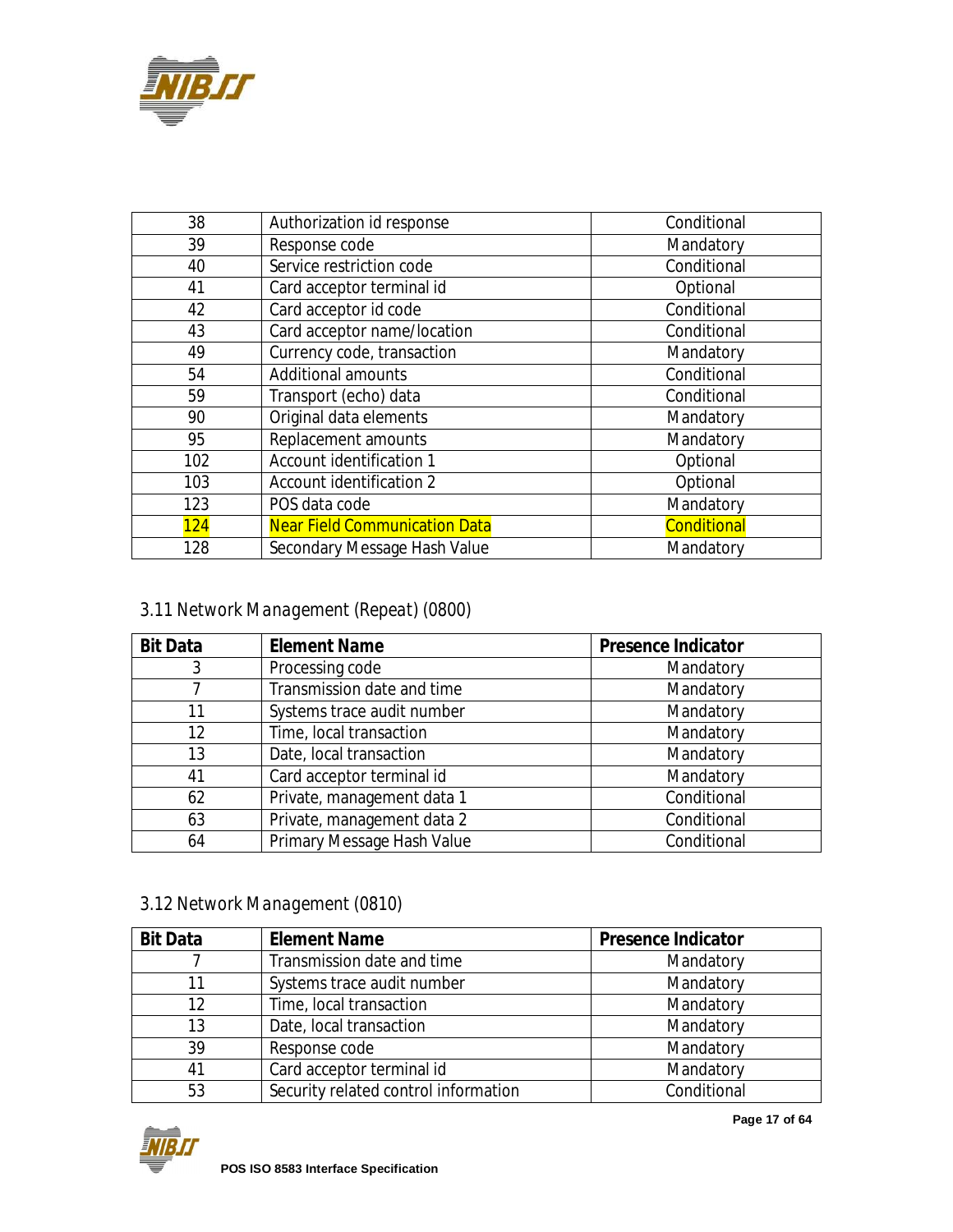

|    | Private, management data 1 | Conditional |
|----|----------------------------|-------------|
|    | Private, management data 2 | Conditional |
| 64 | Primary Message Hash Value | Conditional |

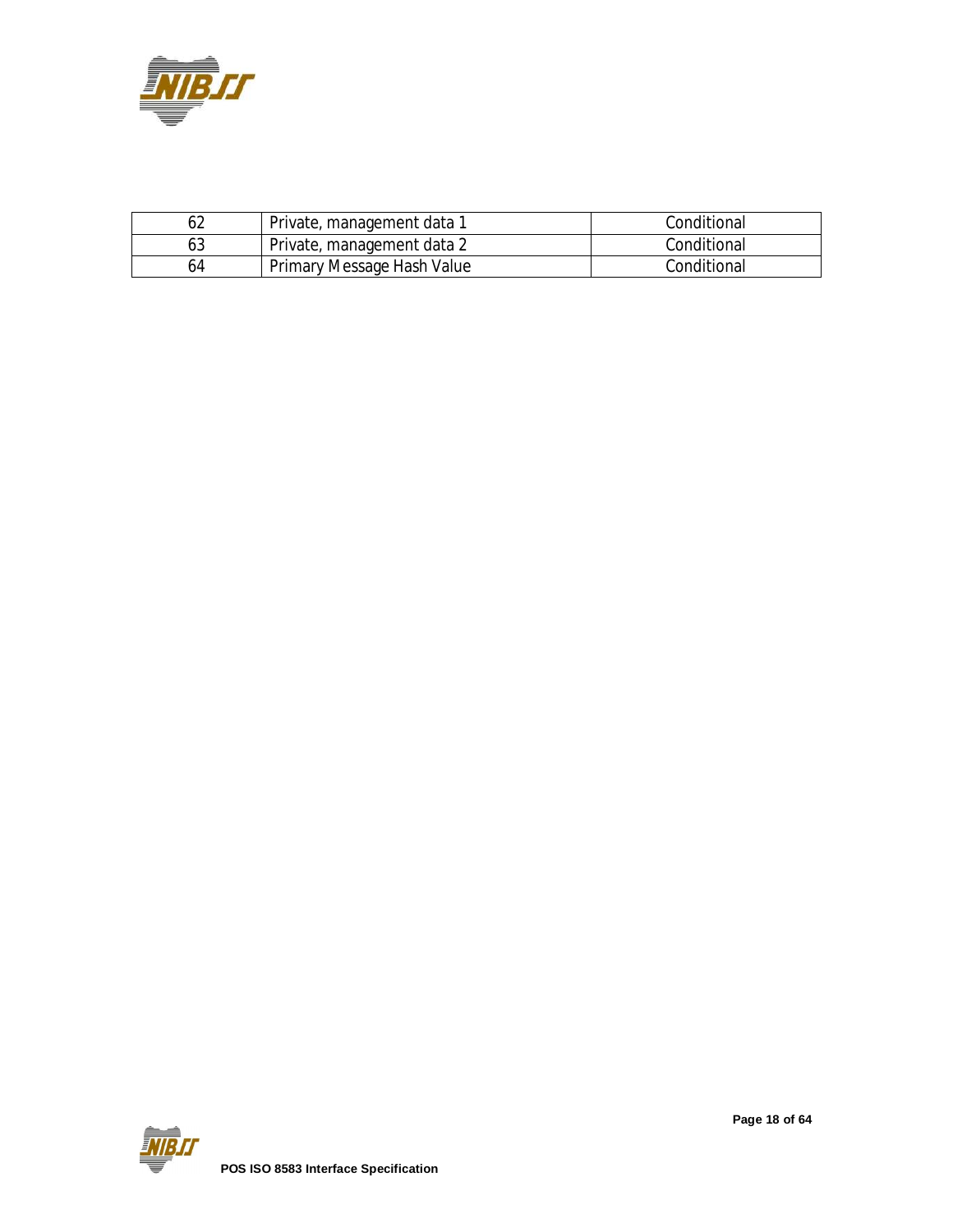

## **4. DATA ELEMENT DEFINITION**

The following ISO Data Elements are supported by the Interface.

#### **Field #2 – Primary Account Number**

| <b>Field No</b> | Format       | Attr |
|-----------------|--------------|------|
|                 | <b>IIVAR</b> | n 19 |

A number identifying the cardholder and the card issuer. Typically, this number is embossed on the front of the card and encoded on Track 2 of the magnetic stripe.

#### **Field #3 - Processing Code**

| <b>Field No</b> | Format | Attr |
|-----------------|--------|------|
|                 |        | an 6 |

The customer transaction type and the account types, if any, affected by the

transaction. This is a fixed length field consisting of 3 data elements:

- Transaction type (positions 1 2)
- Account type affected for debits and inquiries and the "from" account for transfers (positions 3 - 4)
- Account type affected for credits and the "to" account for transfers (positions 5 6)

*Transaction Type*

| Code            | <b>Description</b>      | <b>Message Type Identifier (MTI)</b> |
|-----------------|-------------------------|--------------------------------------|
| 00              | Purchase                | 0200                                 |
| 01              | Cash Advance            | 0200                                 |
| 20              | Refund/Return           | 0200                                 |
| $\overline{21}$ | Deposit                 | 0200                                 |
| 09              | Purchase with Cash back | 0200                                 |
| 31              | <b>Balance Inquiry</b>  | 0100                                 |



**Page 19 of 64**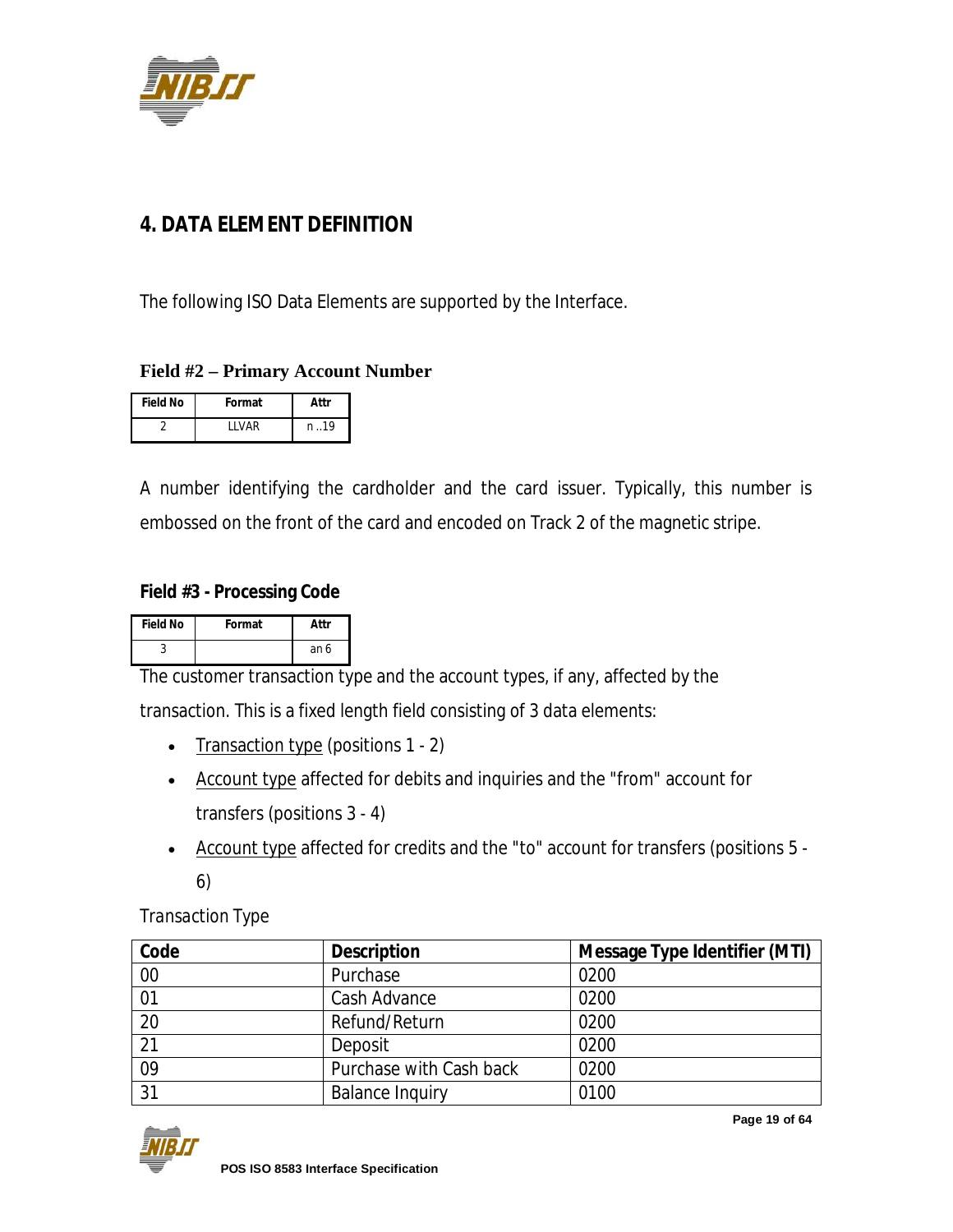

| 30             | Link Account Inquiry                 | 0100 |
|----------------|--------------------------------------|------|
| 38             | Mini - Statement                     | 0100 |
| 40             | <b>Fund Transfer</b>                 | 0200 |
| 48             | <b>Bill Payments</b>                 | 0200 |
| 4A             | Prepaid                              | 0200 |
| 4B             | <b>Biller List Download</b>          | 0800 |
| 4C             | <b>Product List Download</b>         | 0800 |
| 4D             | <b>Biller Subscription</b>           | 0800 |
|                | <b>Information Download</b>          |      |
| 4E             | <b>Payment Validation</b>            | 0800 |
| 4F             | <b>Purchase with Additional Data</b> | 0200 |
| 60             | POS Pre - Authorization              | 0100 |
| 61             | POS Pre - Authorization              | 0220 |
|                | Completion                           |      |
| 90             | PIN Change                           | 0100 |
| <b>9A</b>      | <b>Terminal Master Key</b>           | 0800 |
| <b>9B</b>      | <b>Terminal Session Key</b>          | 0800 |
| 9G             | <b>Terminal PIN Key</b>              | 0800 |
| 91             | Initial PIN Encryption Key           | 0800 |
|                | Download - Track2 Data               |      |
| 9 <sub>J</sub> | Initial PIN Encryption Key           | 0800 |
|                | Download - EMV                       |      |
| 9C             | <b>Terminal Parameter</b>            | 0800 |
|                | Download                             |      |
| 9 <sub>D</sub> | Call - home                          | 0800 |
| <b>9E</b>      | CA Public Key Download               | 0800 |
| 9F             | <b>EMV Application AID</b>           | 0800 |
|                | Download                             |      |
| 9H             | <b>Daily Transaction Report</b>      | 0800 |
|                | Download                             |      |
| <b>9K</b>      | <b>Dynamic Currency Conversion</b>   | 0800 |

## *Account Type Codes*

| Code            | <b>Description</b>    |
|-----------------|-----------------------|
| $\overline{00}$ | Default – unspecified |
|                 | Savings               |



**Page 20 of 64**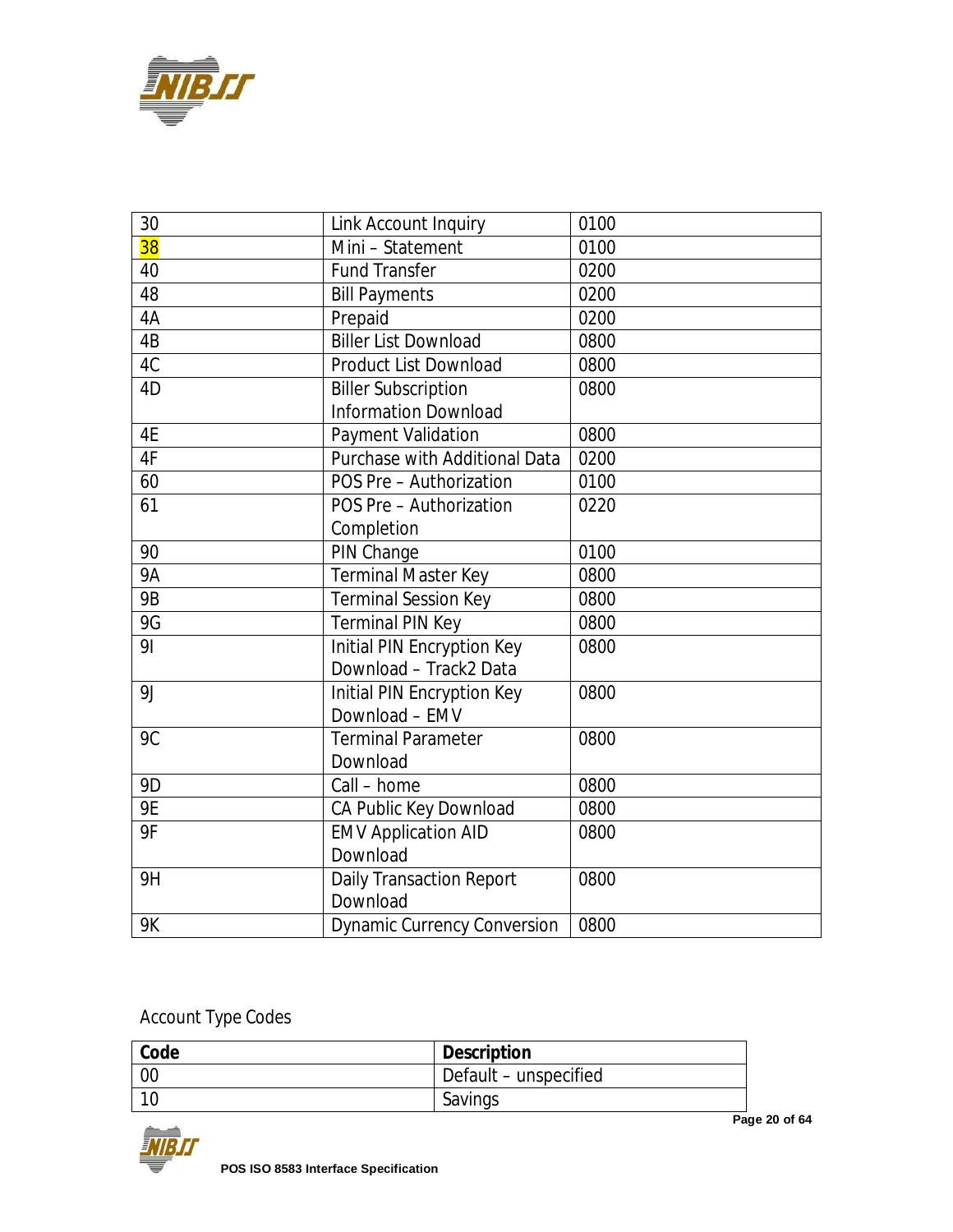

| $\Omega$ | Current                  |
|----------|--------------------------|
| 30       | Credit                   |
| 40       | <b>Universal Account</b> |
| 50       | Investment Account       |

#### **Field #4 - Amount, Transaction**

| <b>Field No</b> | Format | Attr |
|-----------------|--------|------|
|                 |        | n 12 |

This field contains the transaction amount in the transaction currency. This amount is expressed in lowest denominations.

#### **Field #5 - Amount, Settlement**

| <b>Field No</b> | Format | Attr |
|-----------------|--------|------|
|                 |        | n 12 |

The funds to be transferred between the acquirer and card issuer equal to the amount, transaction as expressed in the settlement currency.

#### **Field #7 - Transmission Date and Time**

| <b>Field No</b> | Format            | Attr |
|-----------------|-------------------|------|
|                 | <b>MMDDhhmmss</b> | n 10 |
|                 |                   |      |

The date and time, expressed in Coordinated Universal Time (UTC), when this message

is sent by the message initiator.

**Field #9 - Conversion Rate, Settlement**

| <b>Field No</b> | Format | Attr |
|-----------------|--------|------|
|                 |        | n 8  |



**Page 21 of 64**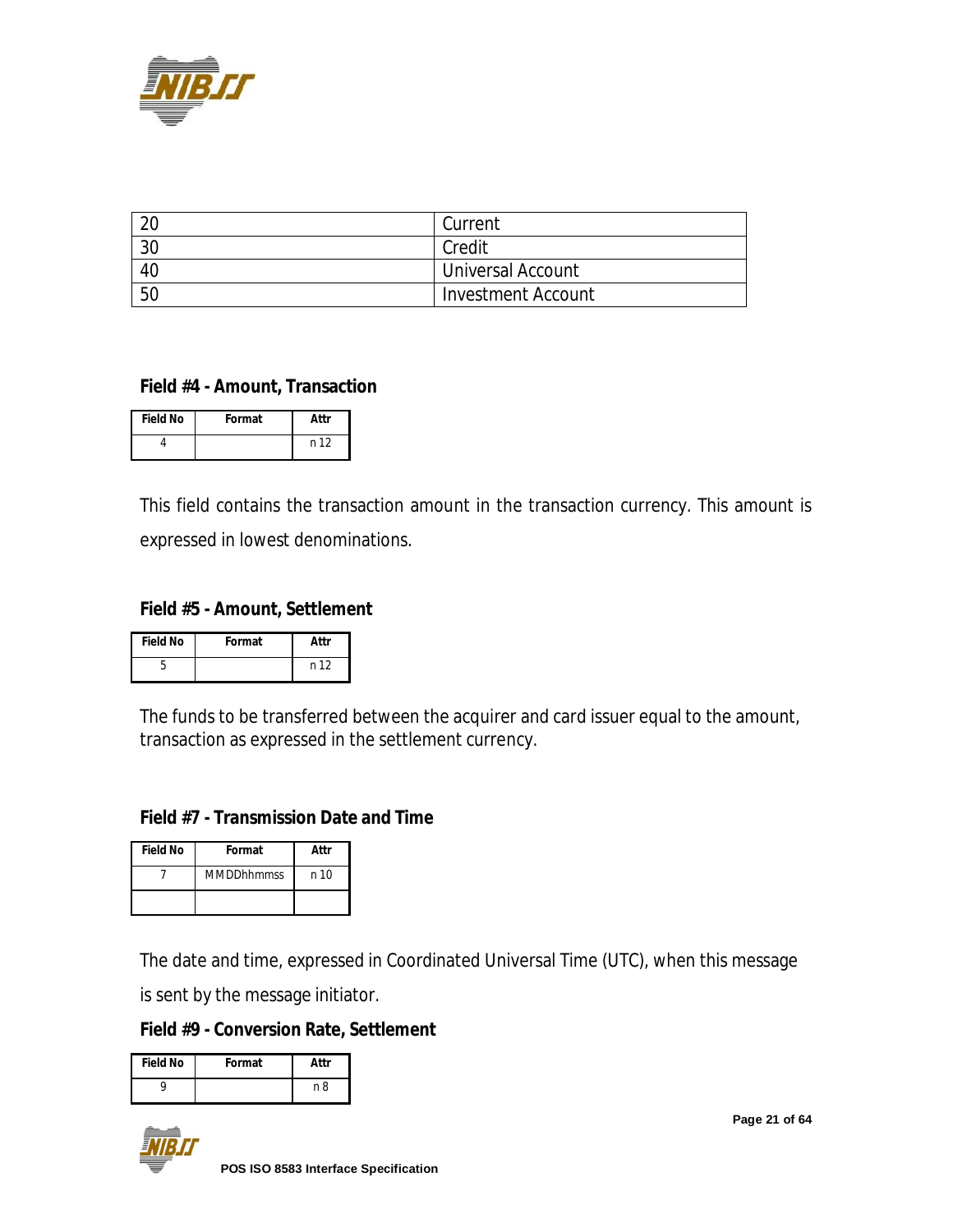

This field contains the factor used in conversion from the transaction currency amount to the local currency amount. The left most digit indicates the number of decimal places from the right.

#### **Field #11 - System Trace Audit Number**

| <b>Field No</b> | Format | Attr |
|-----------------|--------|------|
| 11              |        | n 6  |

A number assigned by a transaction originator to assist in identifying a transaction uniquely. The systems trace audit number remains unchanged for all messages within a transaction.

#### **Field #12 - Time, Local Transaction**

| <b>Field No</b> | Format        | Attr |
|-----------------|---------------|------|
| 12              | <b>Hhmmss</b> | n 6  |

The local time at which the transaction takes place at the card acceptor location in authorization and financial messages.

For all other transactions, this field indicates the local time set by the initiator of the first message of the transaction.

#### **Field #13 - Date, Local Transaction**

| <b>Field No</b> | Format      | Attr |
|-----------------|-------------|------|
| 13              | <b>MMDD</b> | n 4  |

The local date at which the transaction takes place at the card acceptor location in authorization and financial messages.



**Page 22 of 64**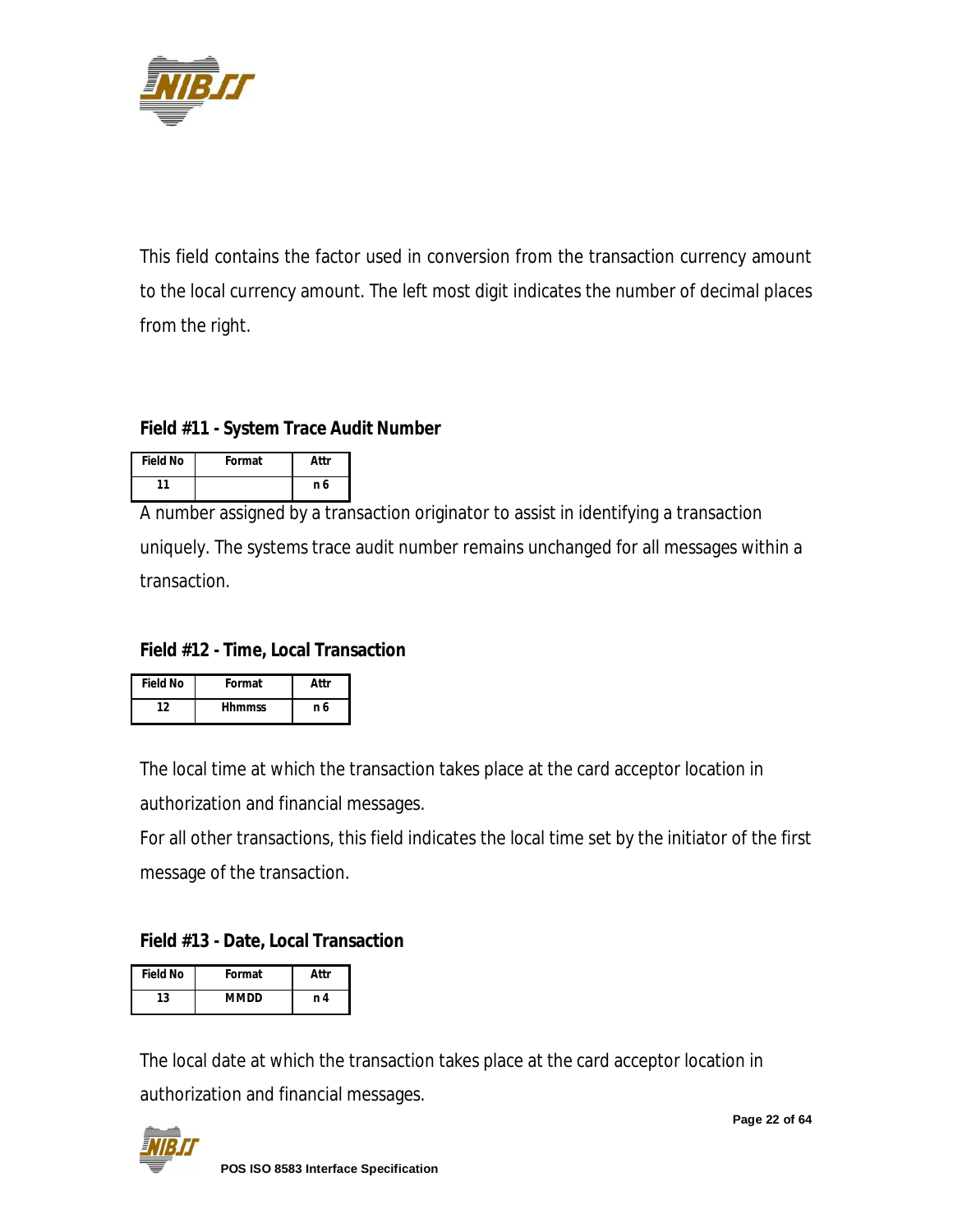

For all other transactions, this field indicates the local date set by the initiator of the first message of the transaction.

#### **Field #14 - Date, Expiration**

| <b>Field No</b> | Format      | Attr |
|-----------------|-------------|------|
| 14              | <b>YYMM</b> | n 4  |

The year and month after which the card expires.

#### **Field #15 - Date, Settlement**

| <b>Field No</b> | Format | Attr |
|-----------------|--------|------|
| 13              | MMDD   | n 4  |

The month and day for which financial totals are reconciled between the acquirer and

the issuer.

#### **Field #16- Date, Conversion**

| <b>Field No</b> | Format      | Attr |
|-----------------|-------------|------|
| 13              | <b>MMDD</b> | n 4  |

The month and day on which the currency for the transaction was converted.

#### **Field #18 –Merchant Type**

| <b>Field No</b> | Format | Attr |
|-----------------|--------|------|
| 18              |        | n 4  |

The classification of the merchant's type of business product or service. Codes to be developed within each country.

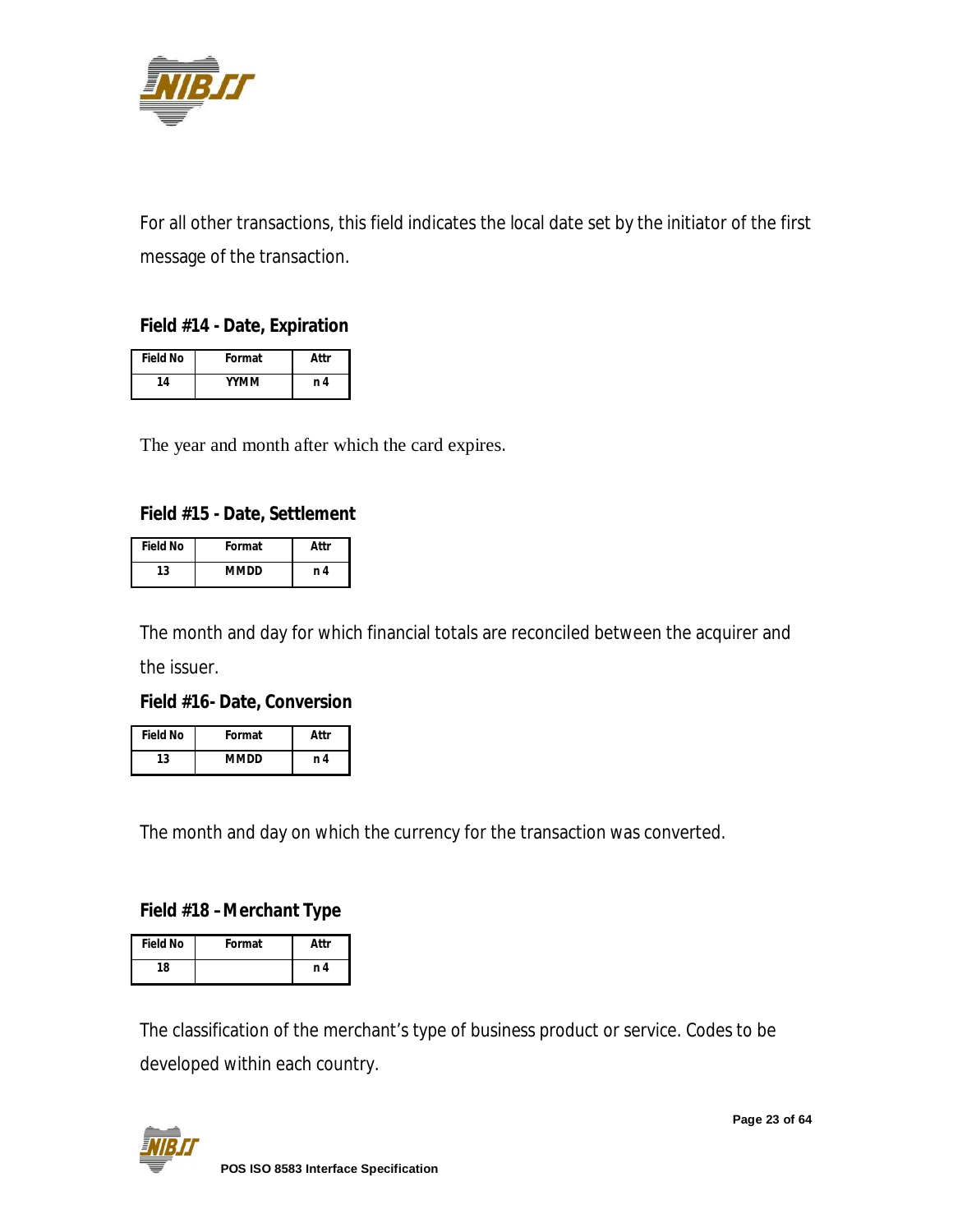

#### **Field #22 –POS Entry Mode**

| <b>Field No</b> | Format | Attr |
|-----------------|--------|------|
| 22              |        | Ν3   |

A series of codes that identify the actual method used to capture the account number and expiry date when a terminal is used, and the PIN capture capability of the terminal. This is a fixed length field consisting of 2 data elements:

- PAN entry mode (positions 1 2)
	- 00 Unknown
	- 01 Manual (i.e keypad)
	- 02 Magnetic Stripe (possibly constructed manually, CVV may be checked)
	- 03 Barcode
	- 04 OCR
	- 05 ICC (CVV may be checked)
	- 07 Auto entry via contactless ICC
	- 90 Magnetic strip as read from track 2
	- 91 Auto entry via contactless magnetic stripe
	- 95 ICC (CVV may not be checked)
- PIN entry capability (position 3)
	- 0 Unknown
	- 1 Terminal can accept PIN
	- 2 Terminal cannot accept PIN

#### **Field #23 – Card Sequence number**

| <b>Field No</b> | Format | Attr |
|-----------------|--------|------|
| 23              |        | n3   |



**Page 24 of 64**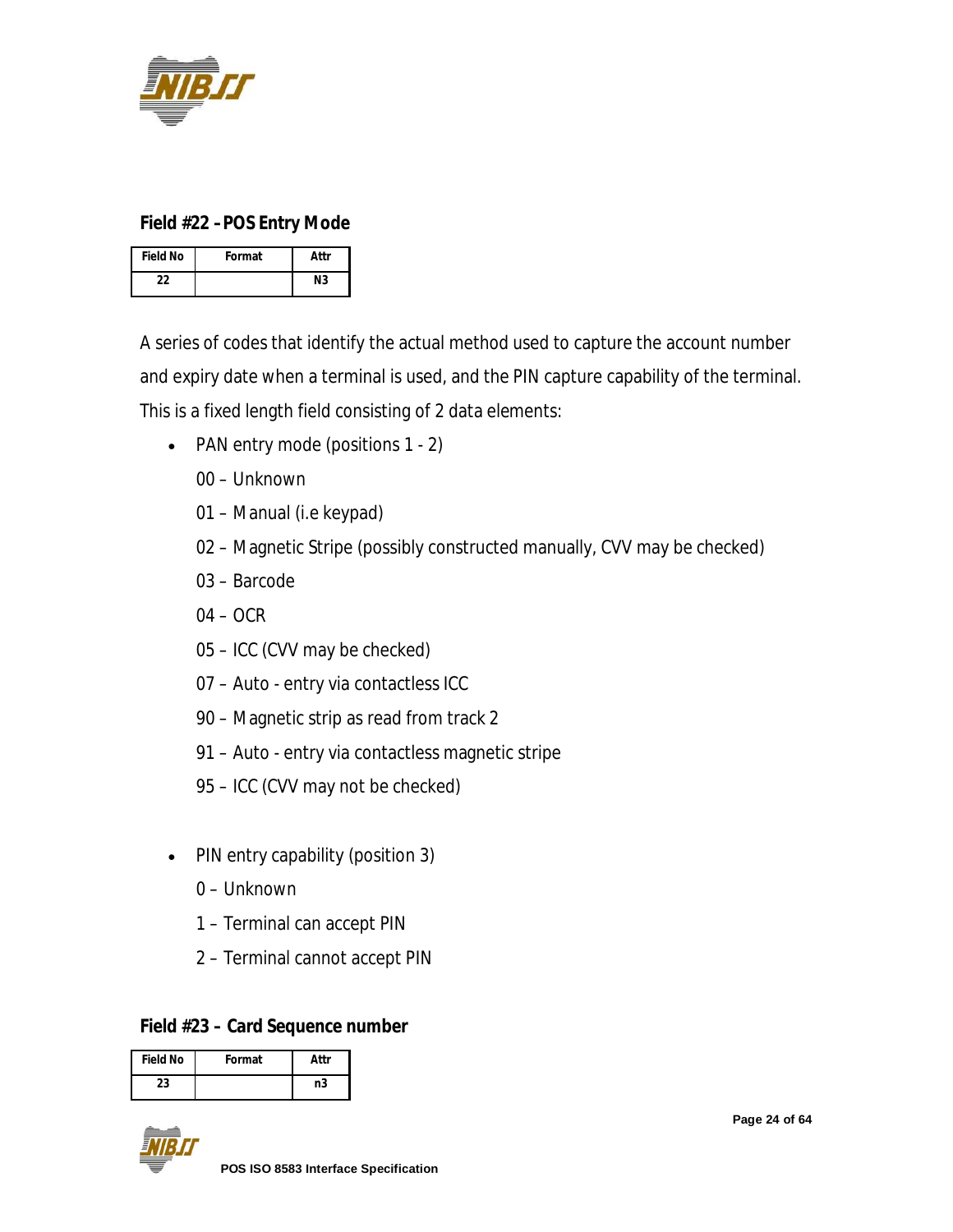

A number distinguishing between separate cards with the same primary account number or primary account number extended.

#### **Field #25 –POS Condition Code**

| <b>Field No</b> | Format | Attr |
|-----------------|--------|------|
| 25              |        | n2   |

A code that describes the condition under which the transaction takes place at the Point-Of-Service.

- Normal presentment
- Customer not present
- Unattended terminal card can be retained
- Merchant suspicious
- Electronic Cash Register interface
- Customer present, card not present
- Pre-authorized request
- Telephone device required
- Mail/telephone order
- POS security alert
- Customer identity verified
- Suspected fraud
- Security reasons

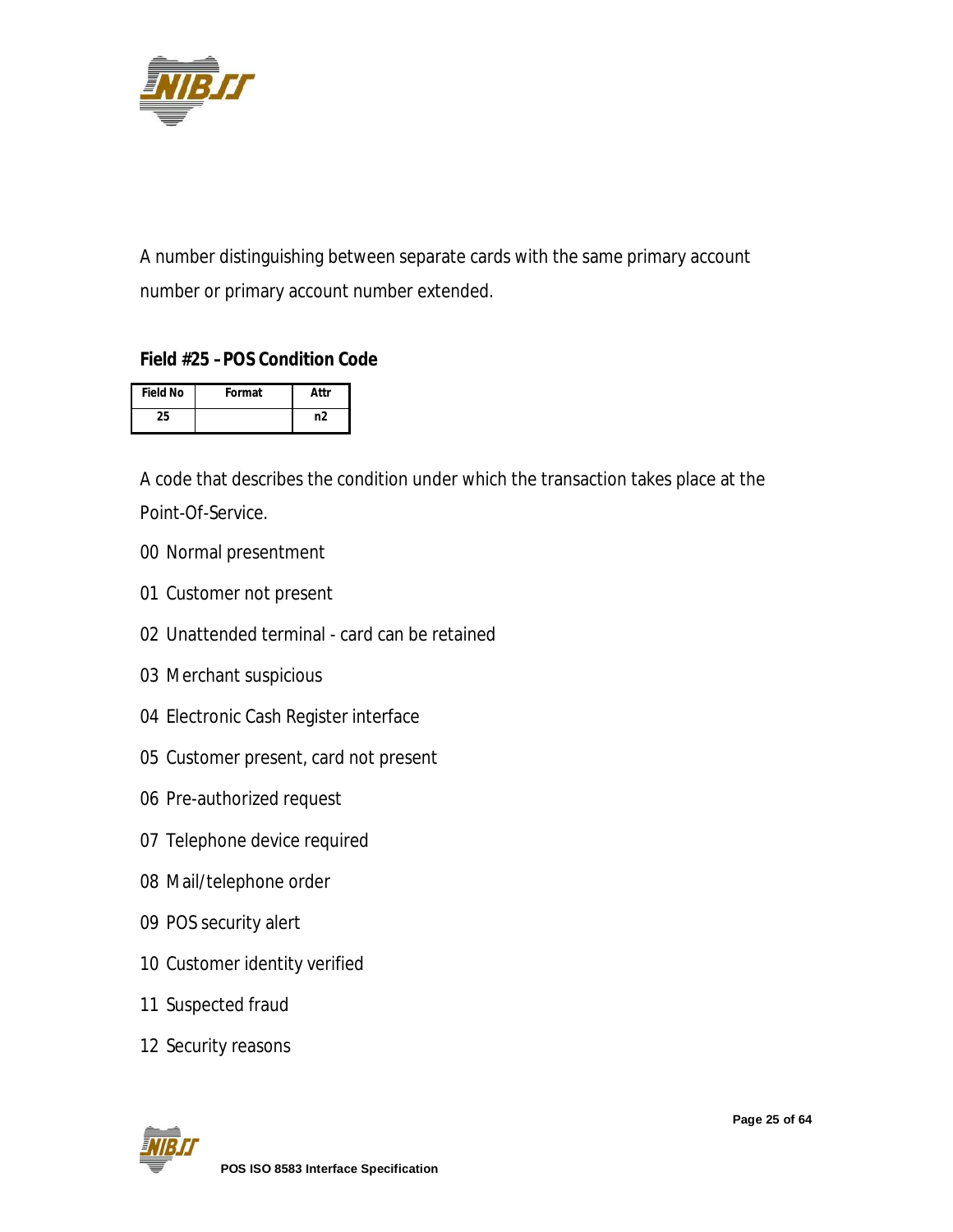

- Representation of item
- Public utility terminal
- Customer's terminal
- Administrative terminal
- Returned item
- No check in envelope return
- Deposit out of balance return
- Payment out of balance return
- Manual reversal
- Terminal error counted
- Terminal error not counted
- Deposit out of balance apply
- Payment out of balance apply
- Withdrawal error reversed
- Unattended terminal card cannot be retained

Additional codes can be defined for private use.

#### **Field #26 – POS PIN Capture Code**

| <b>Field No</b> | Format | Attr |
|-----------------|--------|------|
| 26              |        | n2   |

The maximum number of PIN characters that can be accepted by the Point-of-Service device.

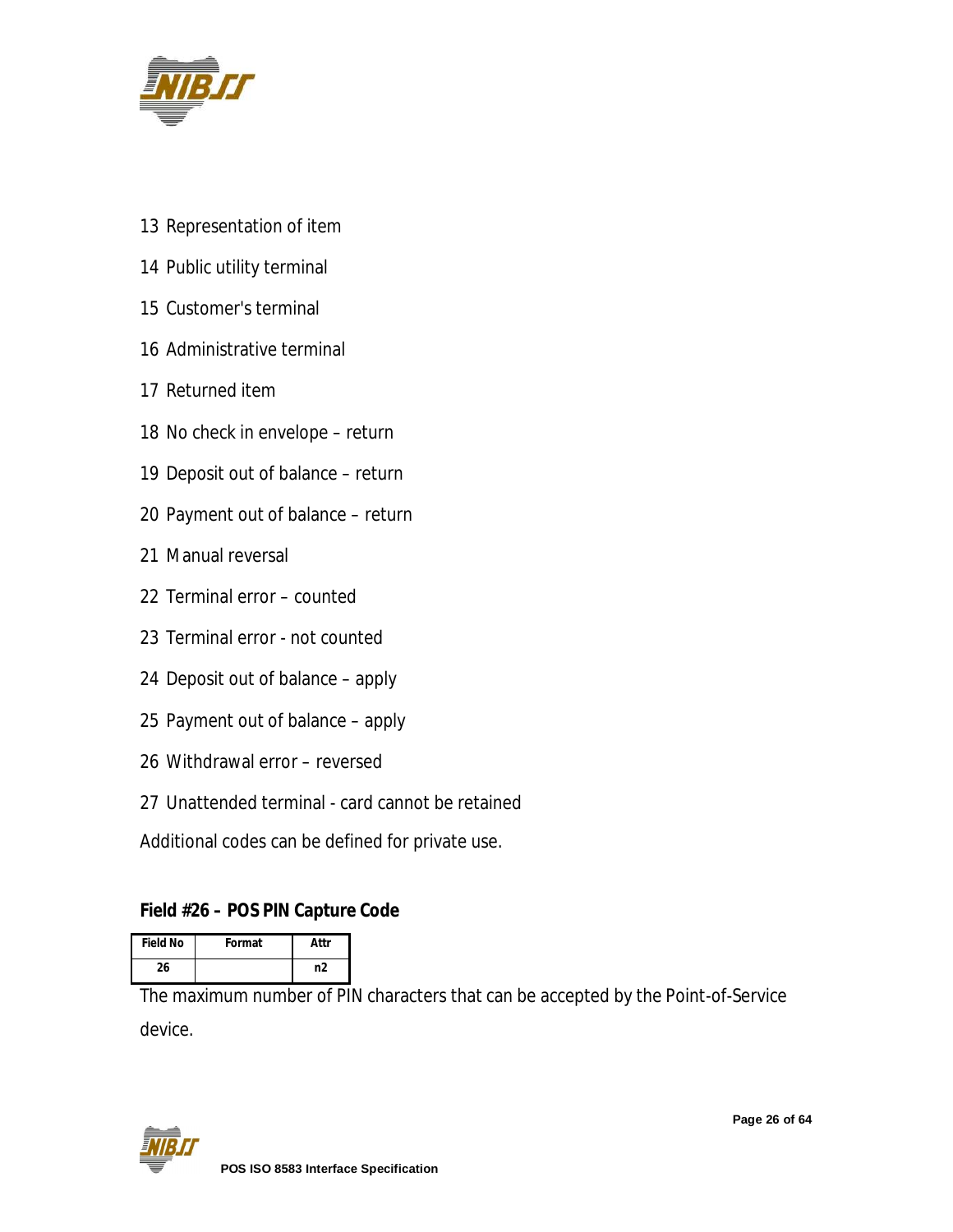

Valid values are "04" to "12" ("00" to "03" are reserved by ISO) and if the POS device does not accept PINs or it is unknown whether the device does, this value should be set to "12".

#### **Field #28 - Amount, Transaction Fee**

| <b>Field No</b> | Format | Attr      |
|-----------------|--------|-----------|
| 28              |        | $x + n$ 8 |

A fee charged, by the acquirer to the issuer, for transaction activity, in the currency of the amount, transaction.

#### **Field #29 - Amount, Settlement Fee**

| <b>Field No</b> | Format | Attr      |
|-----------------|--------|-----------|
| າ໑              |        | $x + n$ 8 |

A fee charged, by the acquirer to the issuer, for transaction activity, in the currency of the amount, settlement. X can have a value of either "C" or "D".

#### **Field #30 - Amount, Transaction Processing Fee**

| <b>Field No</b> | Format | Attr      |
|-----------------|--------|-----------|
| 30              |        | $x + n$ 8 |

A fee charged by the network for the handling and routing of messages, in the currency of amount, transaction. This field is usually inserted by the network into the applicable messages. X can have a value of either "C" or "D".

#### **Field #31 - Amount, Settlement Processing Fee**

| Field No | Format | Attr      |
|----------|--------|-----------|
| 31       |        | $x + n$ 8 |

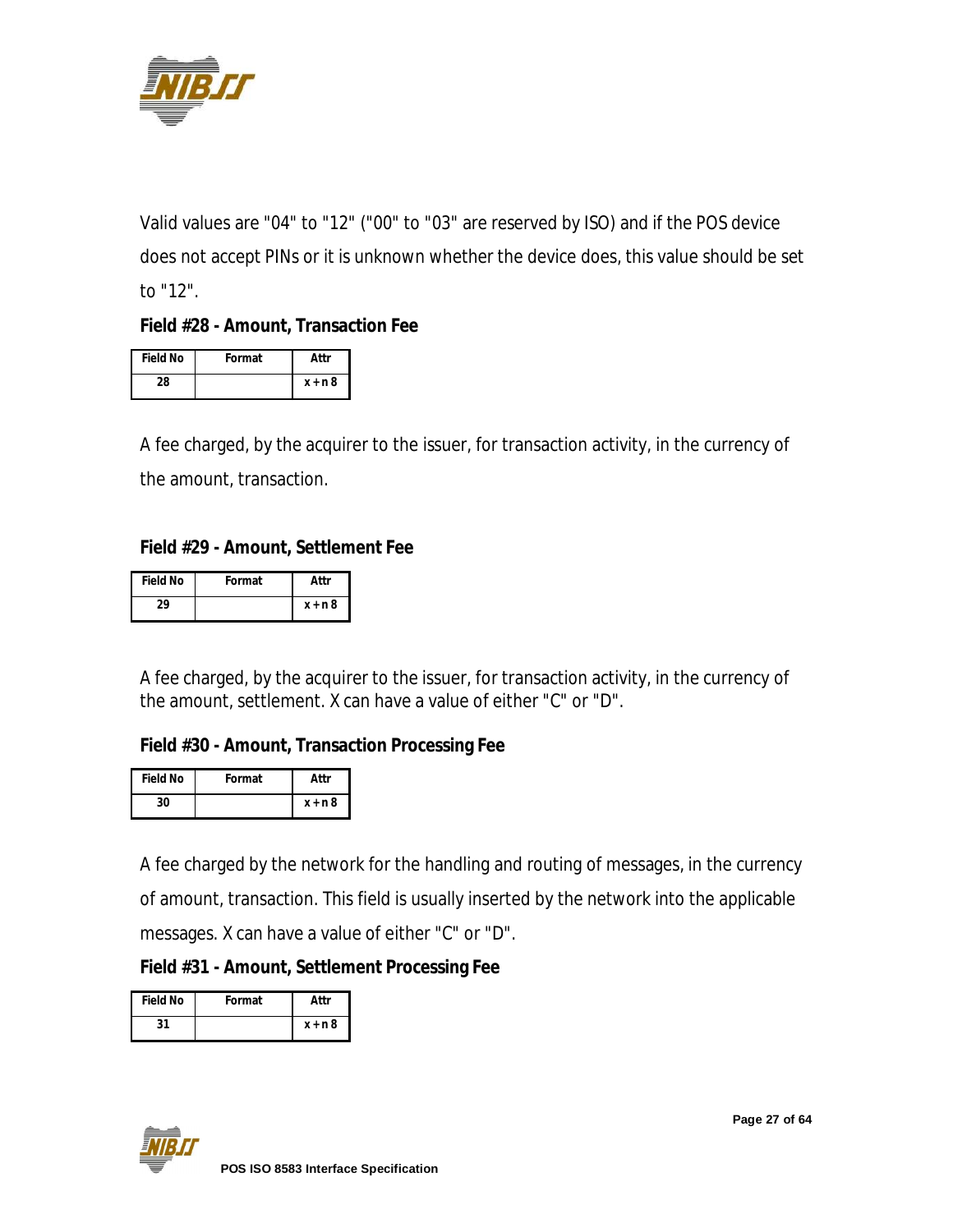

A fee charged by the network for the handling and routing of messages, in the currency of amount, settlement. This field is usually inserted by the network into the applicable messages.

#### **Field #32 - Acquiring Institution Identification Code**

| <b>Field No</b> | Format  | Attr   |
|-----------------|---------|--------|
| 32              | I I VAR | an. 11 |

A code identifying the financial institution acting as the acquirer of this customer transaction. The acquirer is the member or system user that signed the merchant, installed the ATM or dispensed cash. This field usually contains the BIN (see PAN) of the acquirer, but could be any other number assigned to it by the relevant authorities. When a processing center operates for multiple acquirers, this is the code for the individual member or system user, not a code for the processing center.

**Field #33 - Forwarding Institution Identification Code**

| <b>Field No</b> | Format  | Attr |
|-----------------|---------|------|
| 33              | I I VAR | n 11 |

A code identifying the institution that forwards the transaction in an interchange system en route to the card issuer. For example, assume that an acquirer routes a transaction via a third-party EFT switch to the card issuer. In the request from the acquirer to the EFT switch, this field contains the code of the acquirer. When the request is forwarded by the EFT switch to the card issuer, this field contains the code assigned to the EFT switch.

**Field #35 – Track 2 Data**

| <b>Field No</b> | Format  | Attr |
|-----------------|---------|------|
| 35              | I I VAR | 7.37 |



**Page 28 of 64**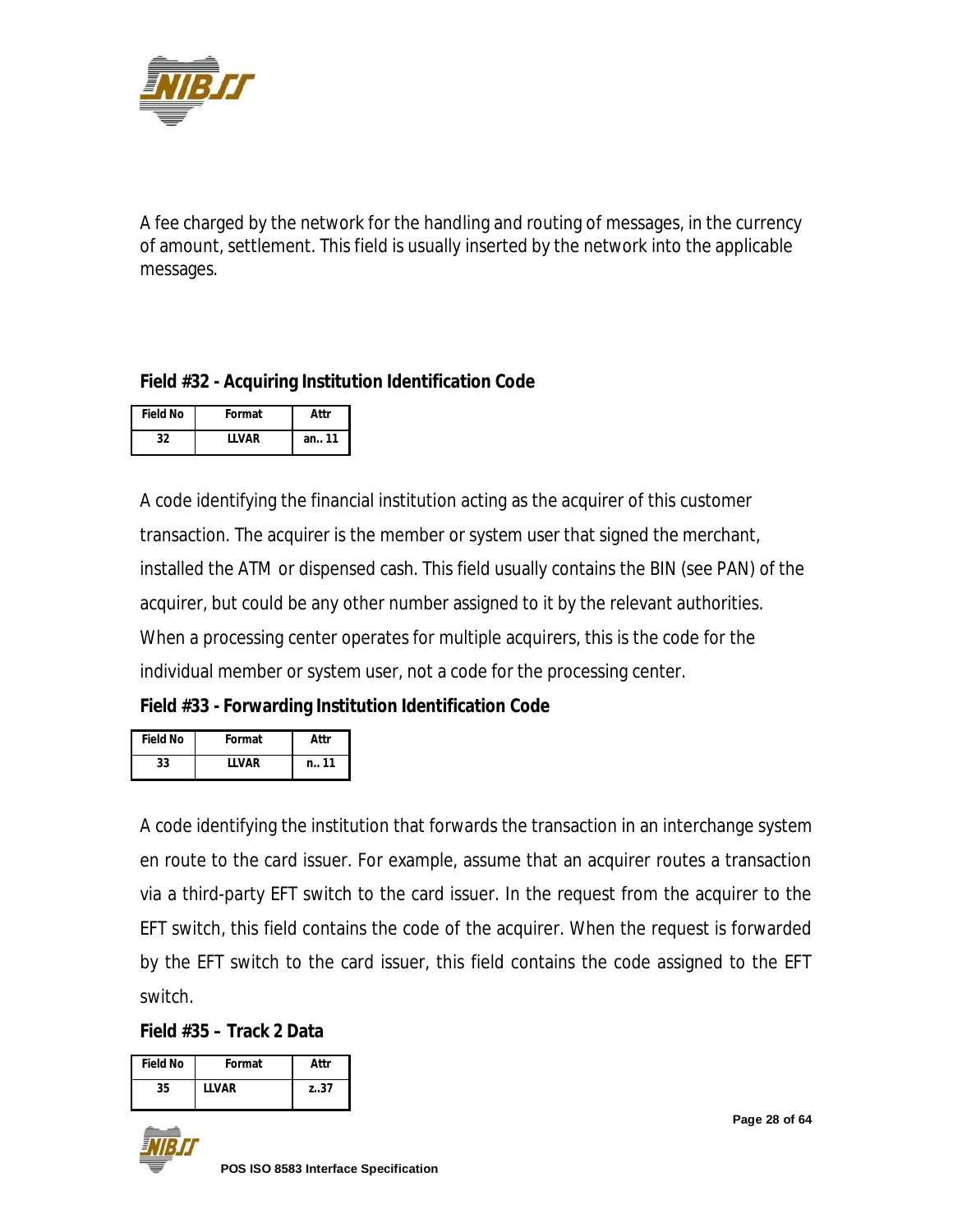

The information encoded on Track 2 of the magnetic stripe as defined in ISO 7813, including field separators but excluding the begin sentinel, end sentinel and longitudinal redundancy check characters. The field separator (FS) can be either a "=" or a "D" character. The layout of this field is as follows:

| <b>Field</b>                           | Length                                                                          |  |
|----------------------------------------|---------------------------------------------------------------------------------|--|
| Primary account number up to 19 digits |                                                                                 |  |
| Field separator                        | 1 digit                                                                         |  |
| Expiry date (YYMM)                     | 4 digits (or a field separator if not present)                                  |  |
| Service restriction code               | 3 digits (or a field separator if not present)                                  |  |
| Discretionary data                     | balance of available digits                                                     |  |
|                                        | The primary account number, expiry date and service restriction code fields are |  |
|                                        | described in further detail under fields 2, 14 and 40 in this document.         |  |

#### **Field #37 – Retrieval Reference Number**

| <b>Field No</b> | Format | Attr  |
|-----------------|--------|-------|
| 27              |        | an 12 |

A reference number supplied by the system retaining the original source information and used to assist in locating that information or a copy thereof.

#### **Field #38 – Authorization code**

| <b>Field No</b> | Format | Attr |
|-----------------|--------|------|
| 38              |        | n 6  |

A code assigned by the authorizing institution indicating approval.

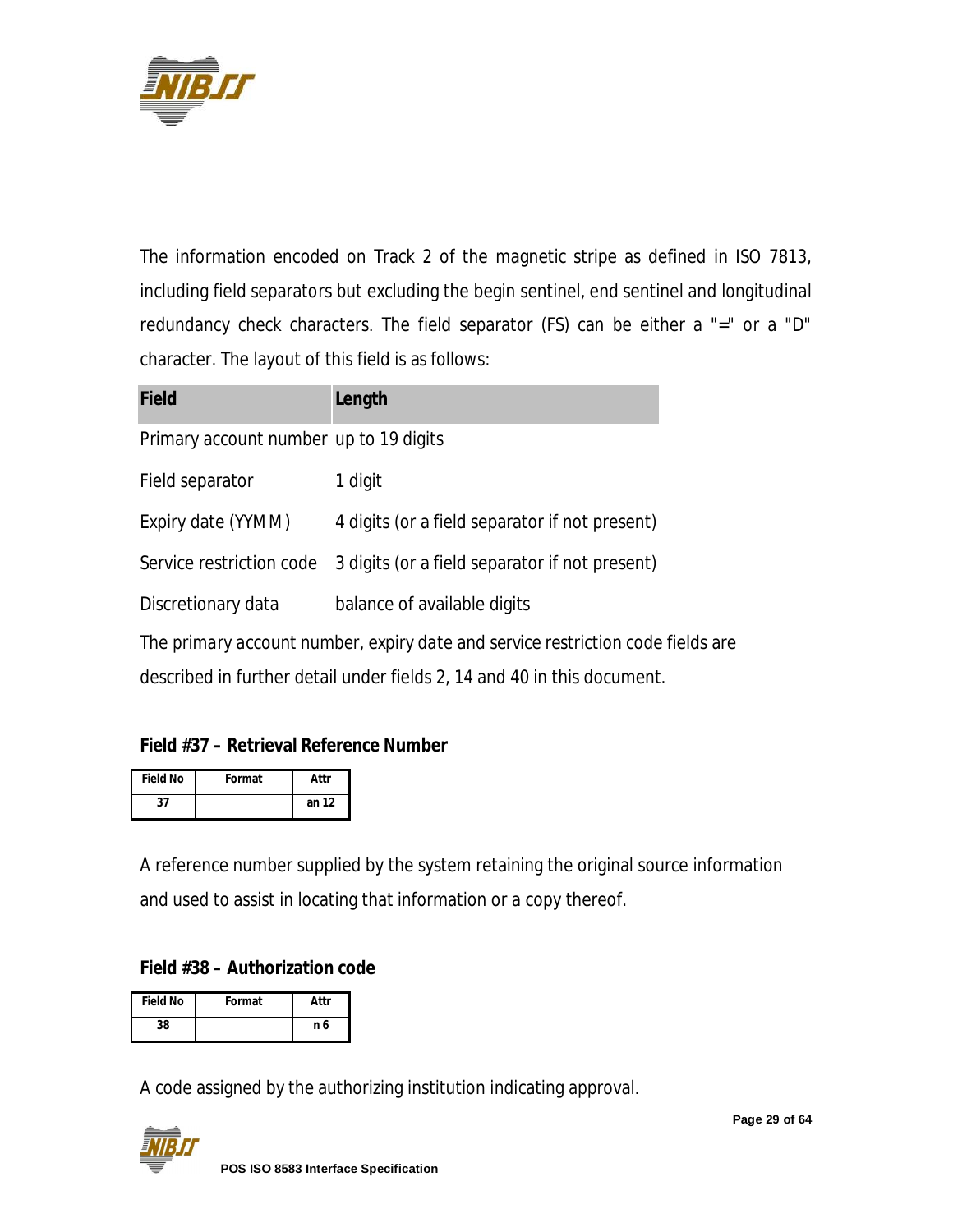

#### **Field #39 - Response Code**

| <b>Field No</b> | Format | Attr |
|-----------------|--------|------|
| 39              |        | an 2 |

A code that defines the disposition of a transaction.

- Approved or completed successfully
- Refer to card issuer
- Refer to card issuer, special condition
- Invalid merchant
- Pick-up card
- Do not honor
- Error
- Pick-up card, special condition
- Honor with identification
- Request in progress
- Approved, partial
- Approved, VIP
- Invalid transaction
- Invalid amount
- Invalid card number
- No such issuer
- Approved, update track 3

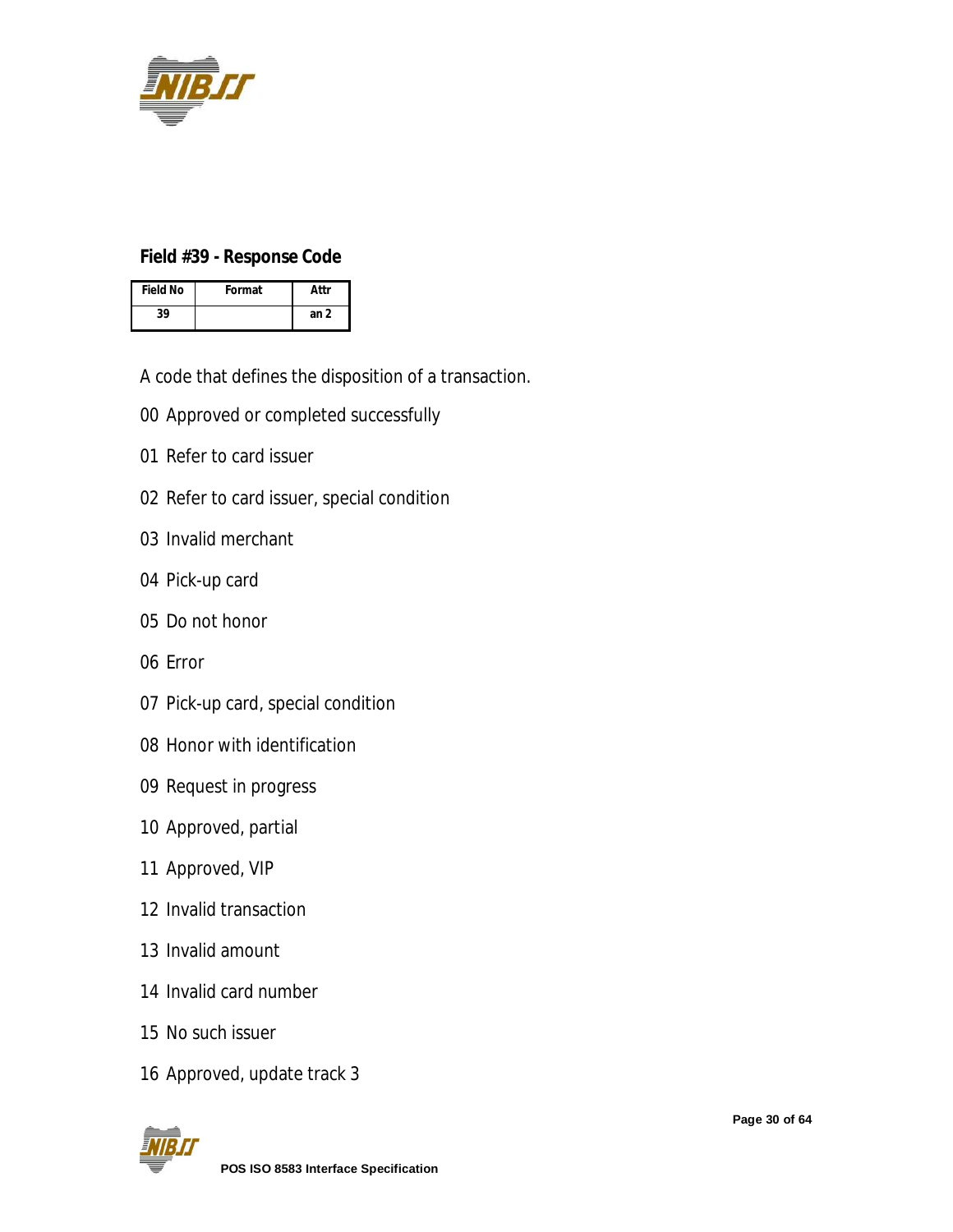

- Customer cancellation
- Customer dispute
- Re-enter transaction
- Invalid response
- No action taken
- Suspected malfunction
- Unacceptable transaction fee
- File update not supported
- Unable to locate record
- Duplicate record
- File update edit error
- File update file locked
- File update failed
- Format error
- Bank not supported
- Completed partially
- Expired card, pick-up
- Suspected fraud, pick-up
- Contact acquirer, pick-up
- Restricted card, pick-up
- Call acquirer security, pick-up

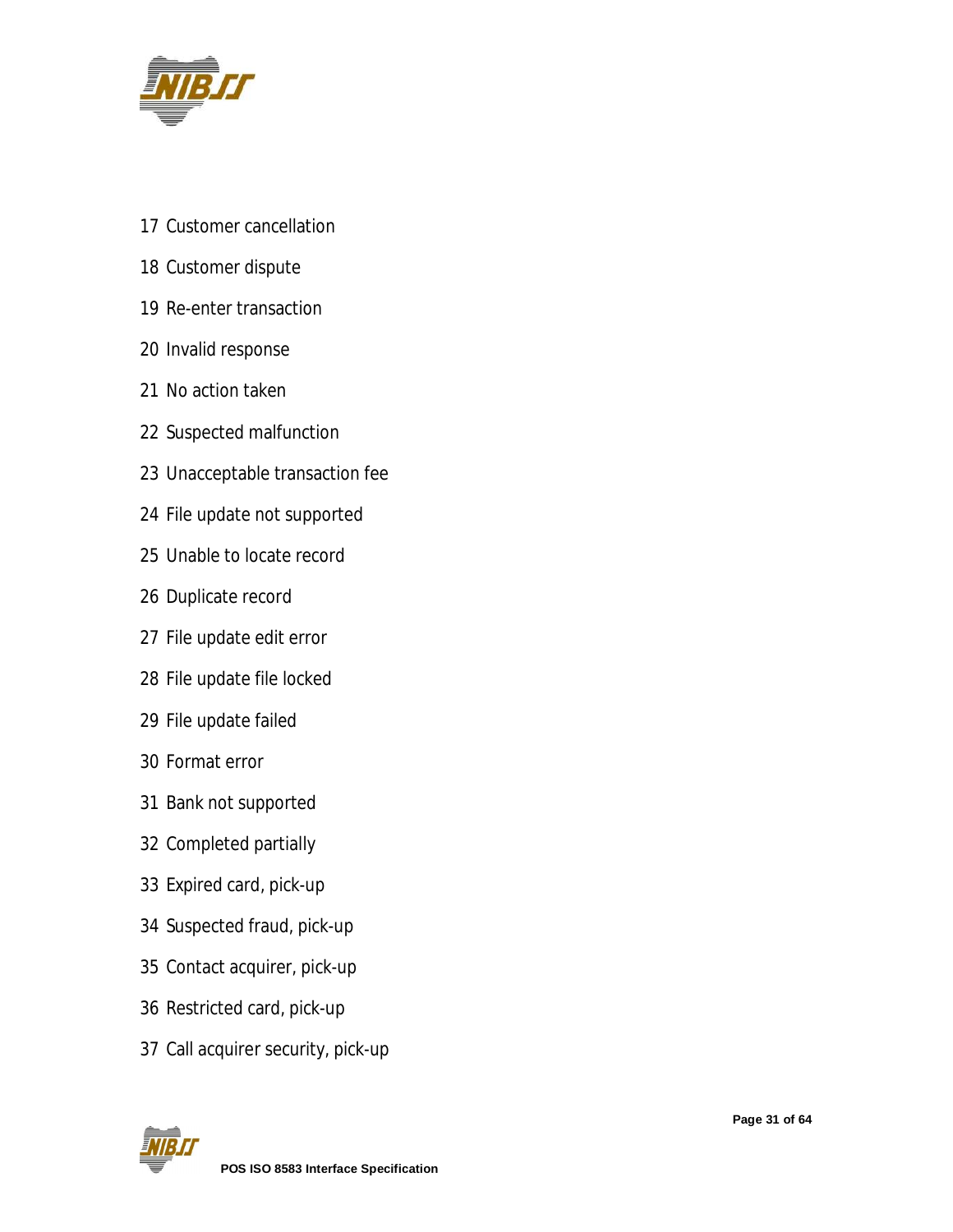

- PIN tries exceeded, pick-up
- No credit account
- Function not supported
- Lost card
- No universal account
- Stolen card
- No investment account
- Not sufficient funds
- No check account
- No savings account
- Expired card
- Incorrect PIN
- No card record
- Transaction not permitted to cardholder
- Transaction not permitted on terminal
- Suspected fraud
- Contact acquirer
- Exceeds withdrawal limit
- Restricted card
- Security violation
- Original amount incorrect

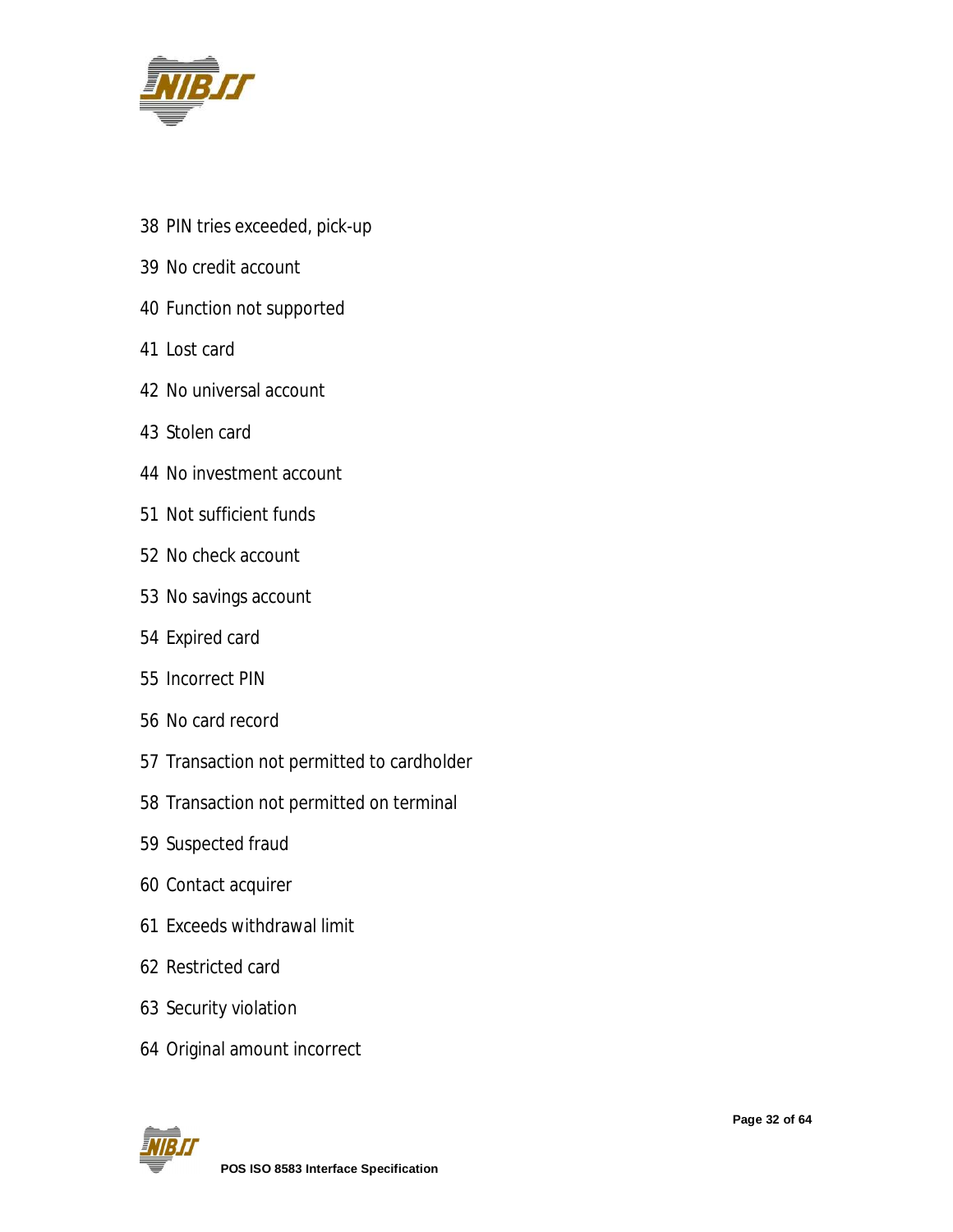

- Exceeds withdrawal frequency
- Call acquirer security
- Hard capture
- Response received too late
- PIN tries exceeded
- Intervene, bank approval required
- Intervene, bank approval required for partial amount
- Cut-off in progress
- Issuer or switch inoperative
- Routing error
- Violation of law
- Duplicate transaction
- Reconcile error
- System malfunction
- Exceeds cash limit

#### **Field #40 - Service Restriction Code**

| <b>Field No</b> | Format | Attr |
|-----------------|--------|------|
| 40              |        | Ν3   |

An identification of geographic/service availability. Contains:

- The area of usage and whether the card has additional read facilities
- International card

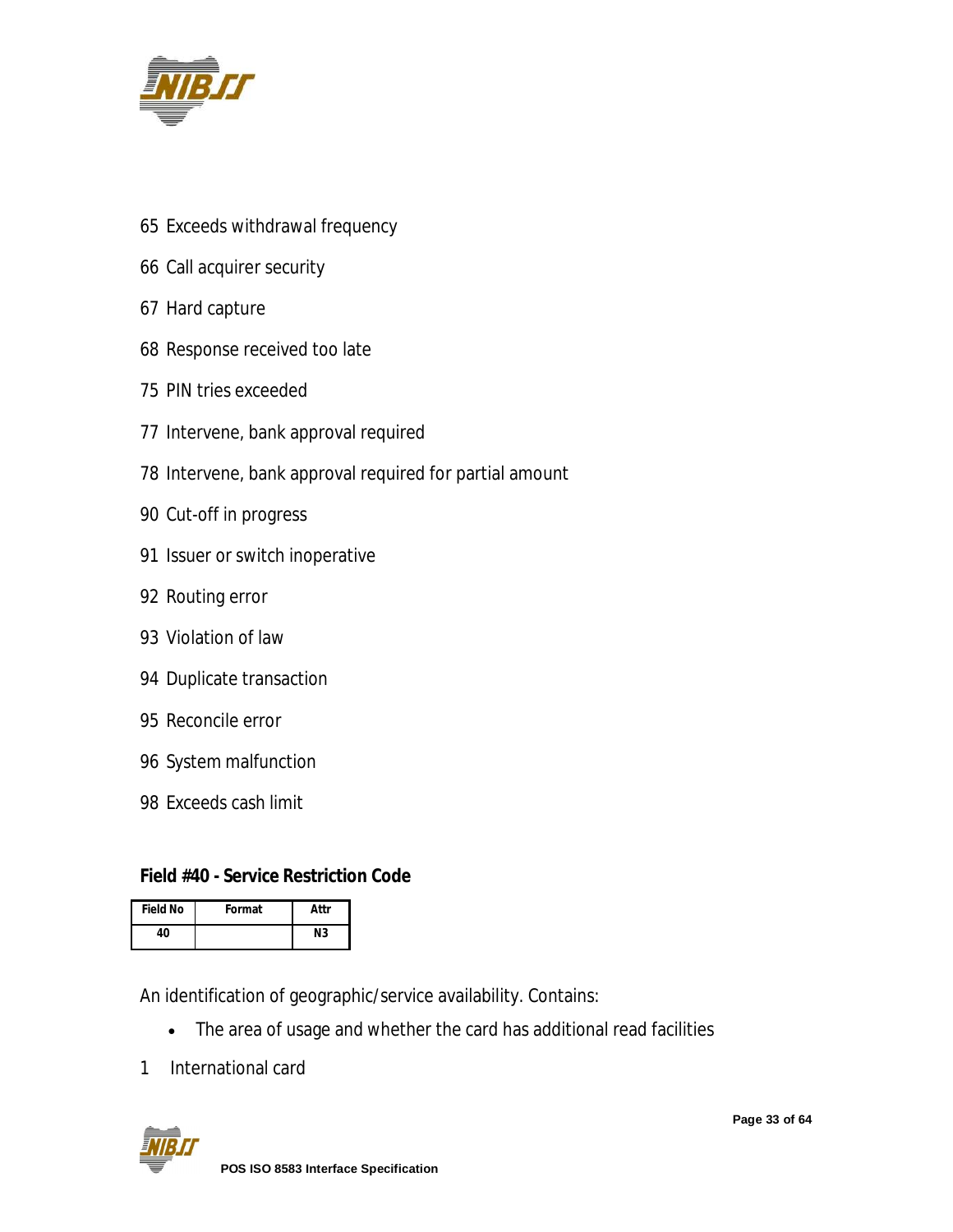

- International card integrated circuit facilities
- National use only
- National use only integrated circuit facilities
- Test card online authorization mandatory
	- The authorization processing requirements for this card
- Normal authorization
- Online authorization mandatory
- Online authorization mandatory
	- The range of services available and PIN requirements
- PIN required
- No restrictions normal cardholder verification
- Goods and services only
- PIN required, ATM only
- PIN required, goods and services only at POS, cash at ATM
- PIN required if PIN pad present
- PIN required if PIN pad present, goods and services only at POS, cash at ATM

#### **Field #41 - Card Acceptor Terminal Identification**

| <b>Field No</b> | Format | Attr  |
|-----------------|--------|-------|
| 41              |        | ans 8 |

A unique code identifying a terminal at the card acceptor location.

#### **Field #42 - Card Acceptor Identification Code**

| <b>Field No</b> | Format | Attr |
|-----------------|--------|------|



**Page 34 of 64**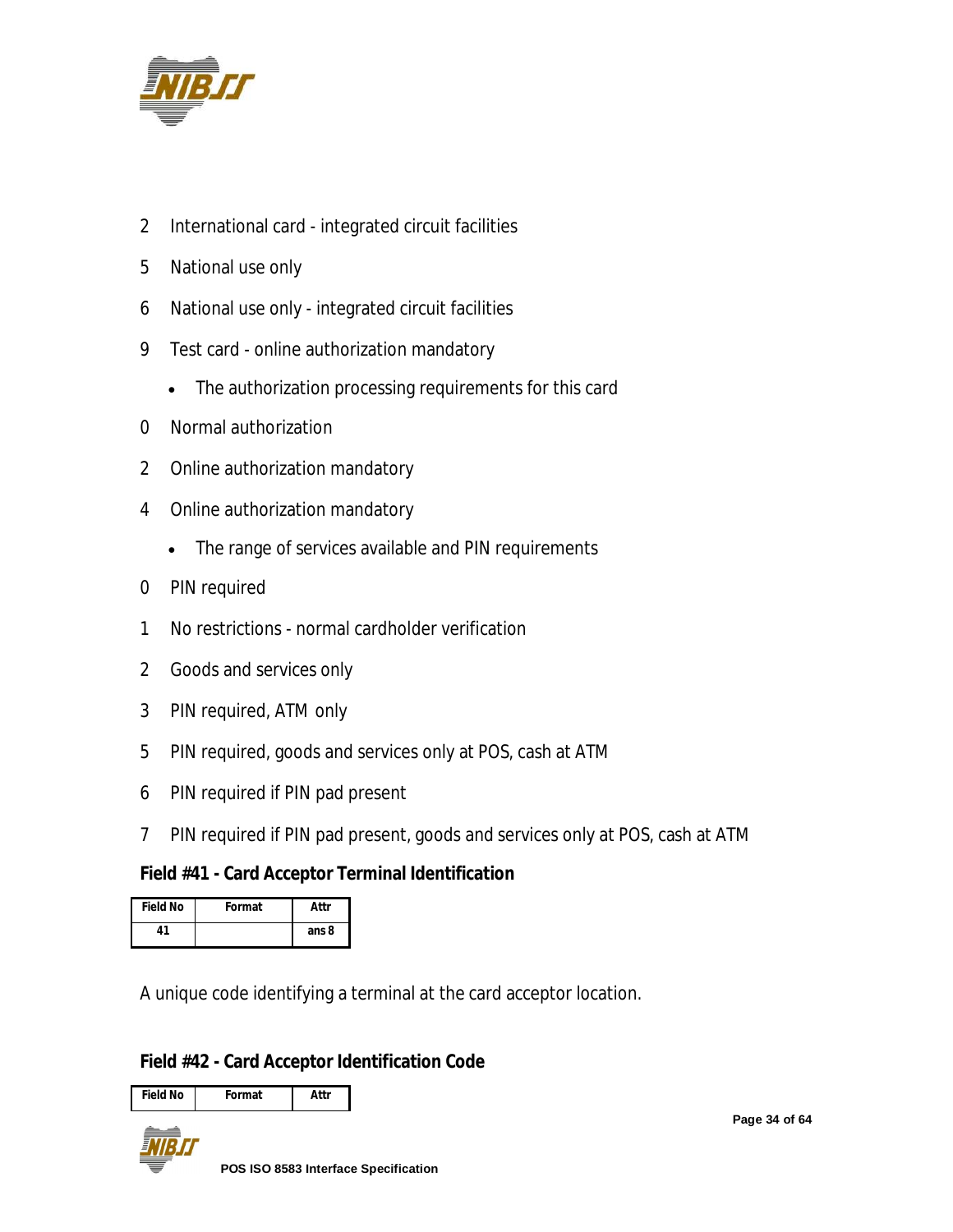

|  | э |
|--|---|

A code identifying the card acceptor (typically a merchant).

#### **Field #43 - Card Acceptor Name / Location**

| <b>Field No</b> | Format | Attr   |
|-----------------|--------|--------|
| 43              |        | ans 40 |

The name and location of the card acceptor (such as a merchant or an ATM). This is a fixed length field consisting of 4 data elements:

- The *location information* (positions 1 23), exclusive of city, state and country
- The *city* (positions 24 36) in which the Point-of-Service is located
- The *state* (positions 37 38) in which the Point-of-Service is located
- The *country* (positions 39 40) in which the Point-of-Service is located

#### **Field #44 - Additional Response Data**

| <b>Field No</b> | Format       | Attr      |
|-----------------|--------------|-----------|
| 48              | <b>IIVAR</b> | ans $.25$ |

Used to provide other supplemental data (such as a telephone number for referrals) that may be required in response to an authorization or other type of transaction request.

After a **PIN Change** request has been processed, this field contains the PIN offset (or PVV) in a 0610 message to the Source Node, as well as in a 0620 message to the Sink Node. If set in a 0610 message from the Sink Node, this field again indicates the PIN offset (or PVV).

For **Visa Cash** load transactions, this field is used to carry signature information. In load responses, it contains the *Visa Cash Service Identifier* ("SV:") followed by the load response signature (S2). This is a fixed length field consisting of 2 data elements:

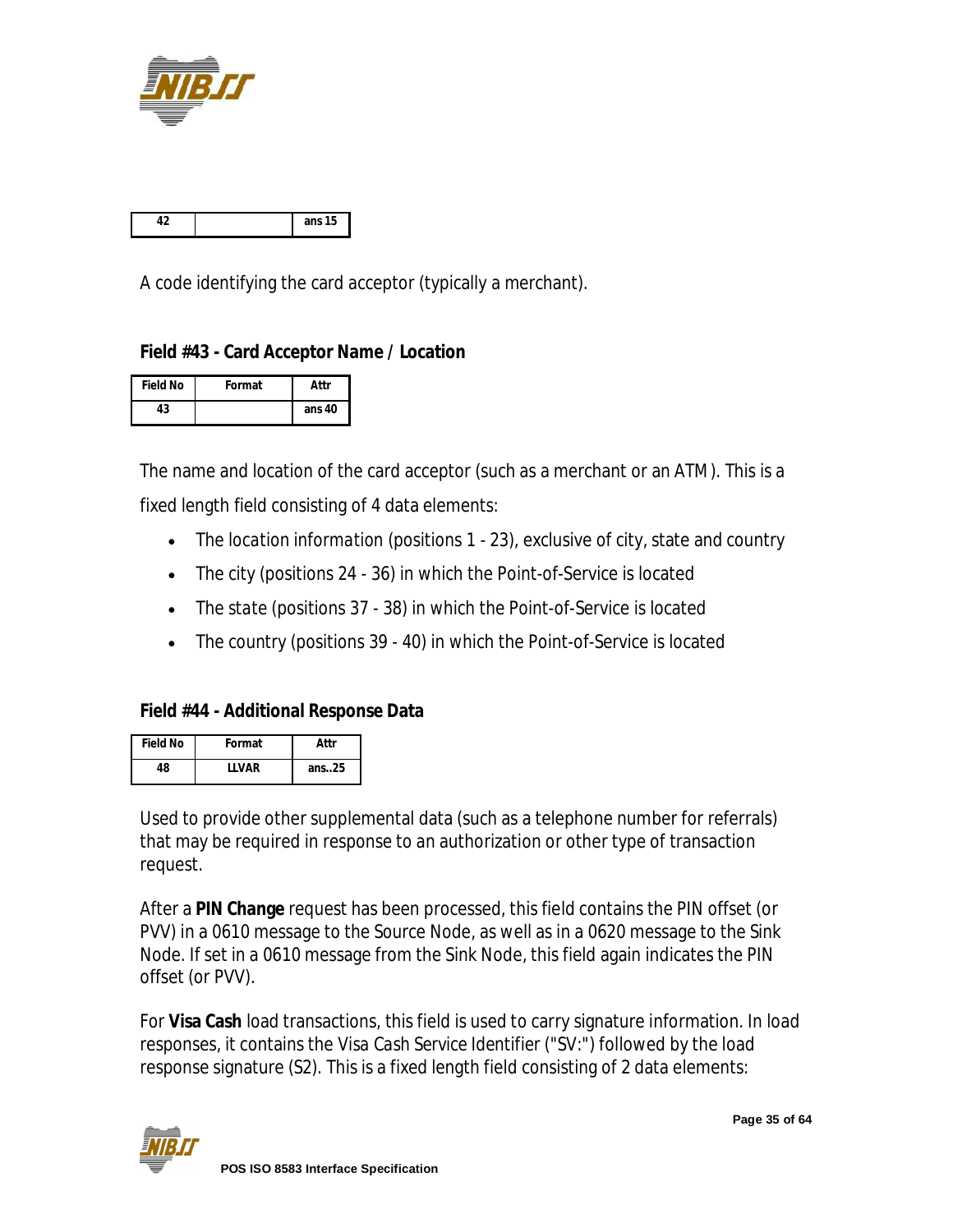

- The *Visa cash service identifier* (positions 1 3), a constant value of "SV:"
- The *load authorization signature* (positions 4 19) for this load operation

In load settlement advices, it contains the *Visa Cash Service Identifier* ("SV:") followed by the load completion signature (S3). This is a fixed length field consisting of 2 data elements:

- The *Visa cash service identifier* (positions 1 3), a constant value of "SV:"
- The *load completion signature* (positions 4 19) for this load operation

**Field #45 - Track 1 Data**

| <b>Field No</b> | Format  | Attr     |
|-----------------|---------|----------|
| 48              | I I VAR | ans $76$ |

The information encoded on Track 1 of the magnetic stripe as defined in ISO 7813, including field separators but excluding the begin sentinel, end sentinel and longitudinal redundancy check characters.

Note that two structures are defined by ISO 7813, namely Structure A and Structure B. Structure A is reserved for proprietary use by card issuers, while Structure B is defined as follows:

| <b>Field</b>                           | Length                                                     |
|----------------------------------------|------------------------------------------------------------|
| Format Code                            | <b>B</b> (ASCII 66)                                        |
| Primary account number up to 19 digits |                                                            |
| Field separator                        | 1 character (ASCII 61 or 94)                               |
| <b>Country Code</b>                    | 3 digits (or a field separator if not present)             |
| Name                                   | 2 to 26 characters (this field is further described below) |
| Field separator                        | 1 character (ASCII 61 or 94)                               |
| Expiry date (YYMM)                     | 4 digits (or a field separator if not present)             |
| Service restriction code               | 3 digits (or a field separator if not present)             |
| Discretionary data                     | balance of available digits                                |

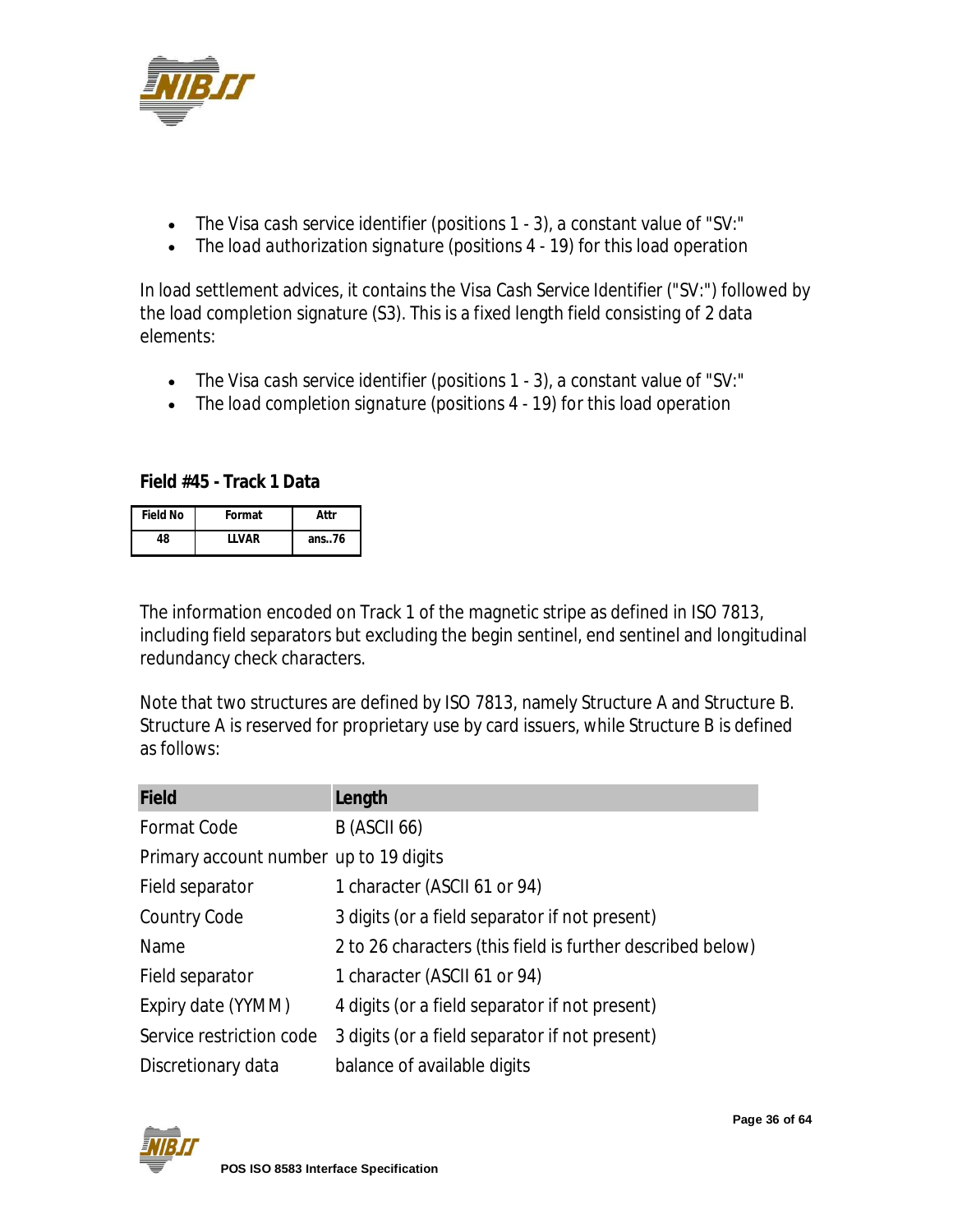

The *primary account number*, *expiry date* and *service restriction code* fields are described in further detail under fields 2, 14 and 40 in this document.

The structure of the **Name** field is defined in the following table. Sub-fields are separated by means of a space character (ASCII 32). The minimum encoded data allowed is a single character followed by the surname separator.

| <b>Field</b>                 | <b>Notes</b>                     |
|------------------------------|----------------------------------|
| Surname                      |                                  |
| Surname separator            | ASCII <sub>47</sub>              |
| <b>First Name or Initial</b> |                                  |
| Space                        | When required                    |
| Middle Name or Initial       |                                  |
| Period                       | When followed by Title; ASCII 46 |
| Title                        | When used                        |

The space character (ASCII 32) is required to separate the sub-fields of the **Name** field other than the surname. The separator terminating the surname should be encoded following the last sub-field of the **Name** field. If only the surname is encoded, it will follow the surname separator.

#### **Field #48 - Additional Data**

| <b>Field No</b> | Format  | Attr   |
|-----------------|---------|--------|
| 48              | I I VAR | ans999 |

Used to provide linked account or mini-statement information for a linked account inquiry or a mini-statement inquiry.

#### **Mini – statement Information**

The format for field 48 when mini-statement data is to be sent downstream is as follows:

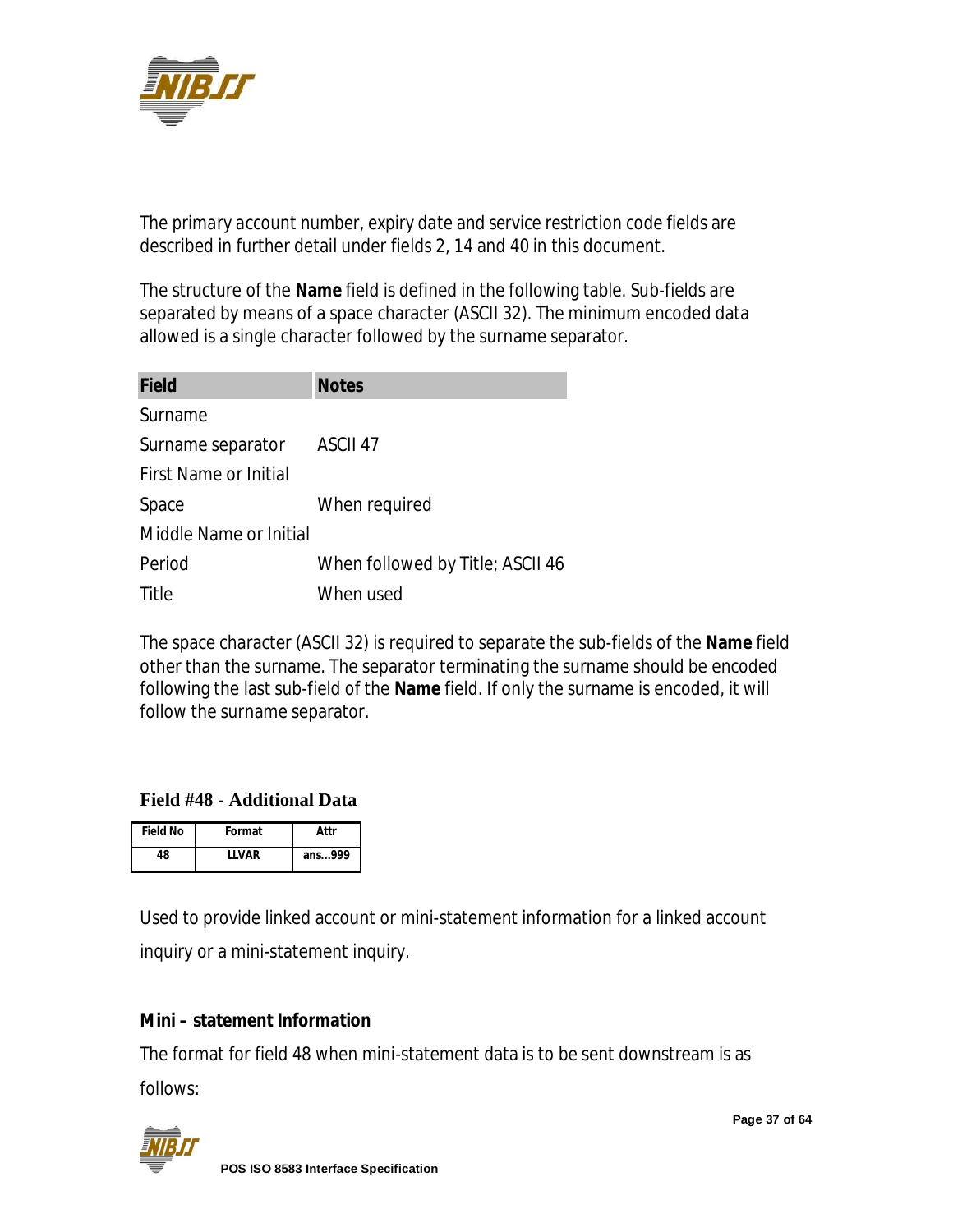

1. A mini-statement heading line, containing tags to identify the format of the ministatement data lines that follows, e.g.

DATE\_TIME|SEQ\_NR|TRAN\_TYPE|TRAN\_AMOUNT~

The different fields of the mini-statement heading line are separated by bar characters ("|") and the line is terminated by a tilde character ("~").

2. One or more mini-statement data lines, each similar to the identifying string above in structure, but containing the actual transaction data to be printed per line, e.g.

19971201123123|001234|01|000000005000~

Below is a list of tags supported.

| <b>Field</b>       | Tag name        | Format                                                |
|--------------------|-----------------|-------------------------------------------------------|
| Sequence number    | SEQ_NR          | n6                                                    |
| Date and time      | DATE_TIME       | n14, CCYYMMDDhhmmss                                   |
| <b>Terminal ID</b> | TERM_ID         | n8                                                    |
| Transaction type   | TRAN_TYPE       | n2                                                    |
| From account       | FROM_ACC        | n2                                                    |
| To account         | TO_ACC          | n2                                                    |
| Transaction        | TRAN_AMOUNT n12 |                                                       |
| amount             |                 |                                                       |
| Account ID 1       | ACC_ID1         | ans28                                                 |
| Account ID 2       | ACC_ID2         | ans28                                                 |
| Authorization ID   | AUTH_ID         | $\underline{nb}$                                      |
| Currency code      | CURR_CODE       | n3 (Currency code of the Transaction Amount<br>field) |

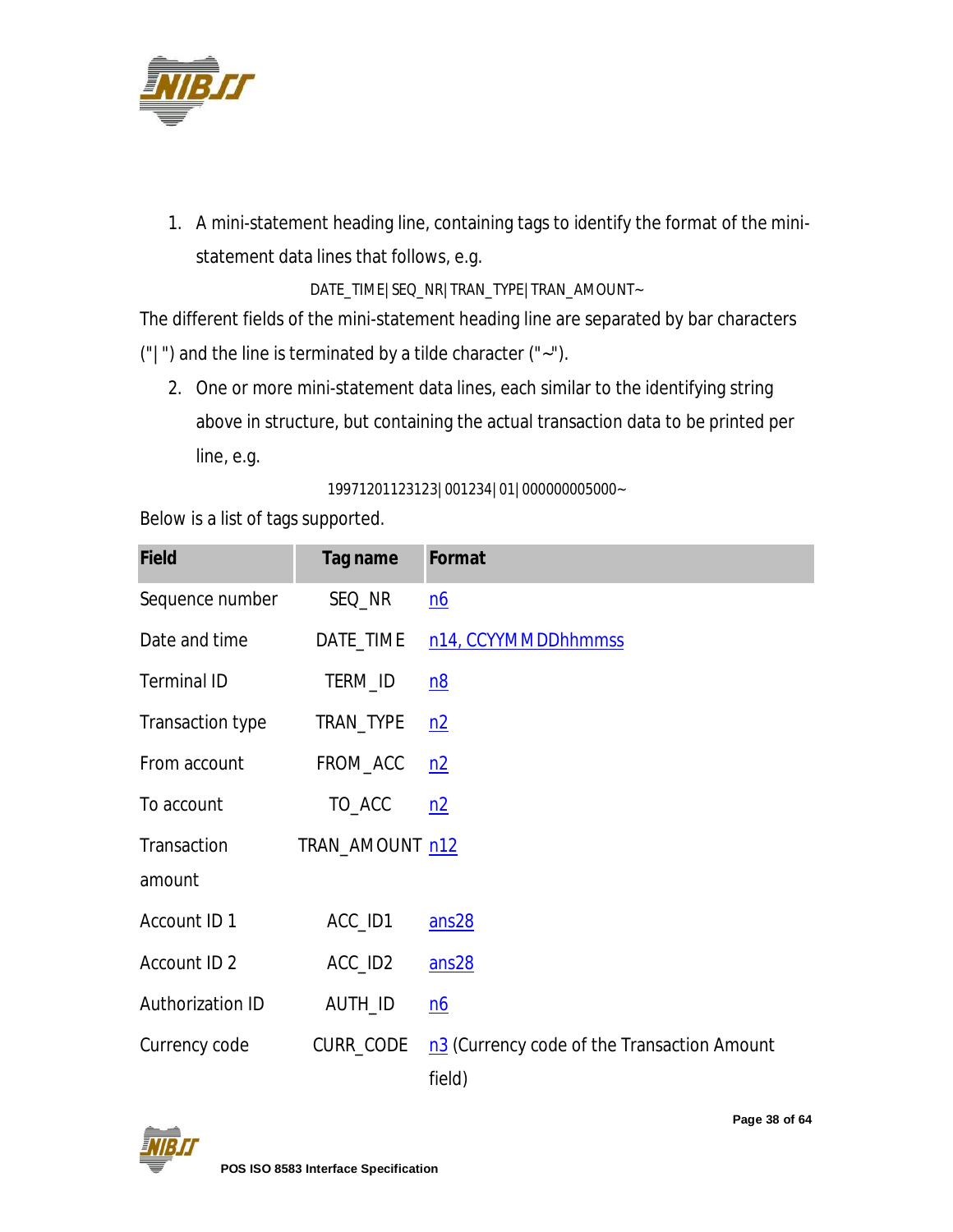

| Surcharge | <b>SURCHARGE</b> | n8 |
|-----------|------------------|----|
|-----------|------------------|----|

#### **Linked Account Inquiry**

In the case of a linked account inquiry, this field contains information relating to the accounts linked to the card that initiated the transaction. The information for up to 20 accounts can be returned. Note that when "00" is specified as an account type in the original request, a list of all accounts linked to the card is retrieved, and not only the linked accounts of the default account type. The format of the information associated with each account is as follows:

| <b>Field</b> |                | <b>Length Description</b>                                               |
|--------------|----------------|-------------------------------------------------------------------------|
| Account ID   | 28             | The identifier uniquely identifying the account, left justified, space- |
|              |                | filled.                                                                 |
| Account      | 2 <sup>7</sup> | The ISO 8583 account type of the account.                               |
| type         |                |                                                                         |
| Currency     | 3 <sup>1</sup> | The ISO numeric currency code of the account.                           |
| code         |                |                                                                         |
| Ledger       | 13             | The ledger balance of the account. The first character contains the     |
| balance      |                | sign. A "D" indicates a debit (negative) balance and a "C" indicates a  |
|              |                | credit (positive) balance.                                              |

#### **Field #49 - Currency Code, Transaction**

| <b>Field No</b> | Format | Attr |
|-----------------|--------|------|
| 10              |        | n 3  |

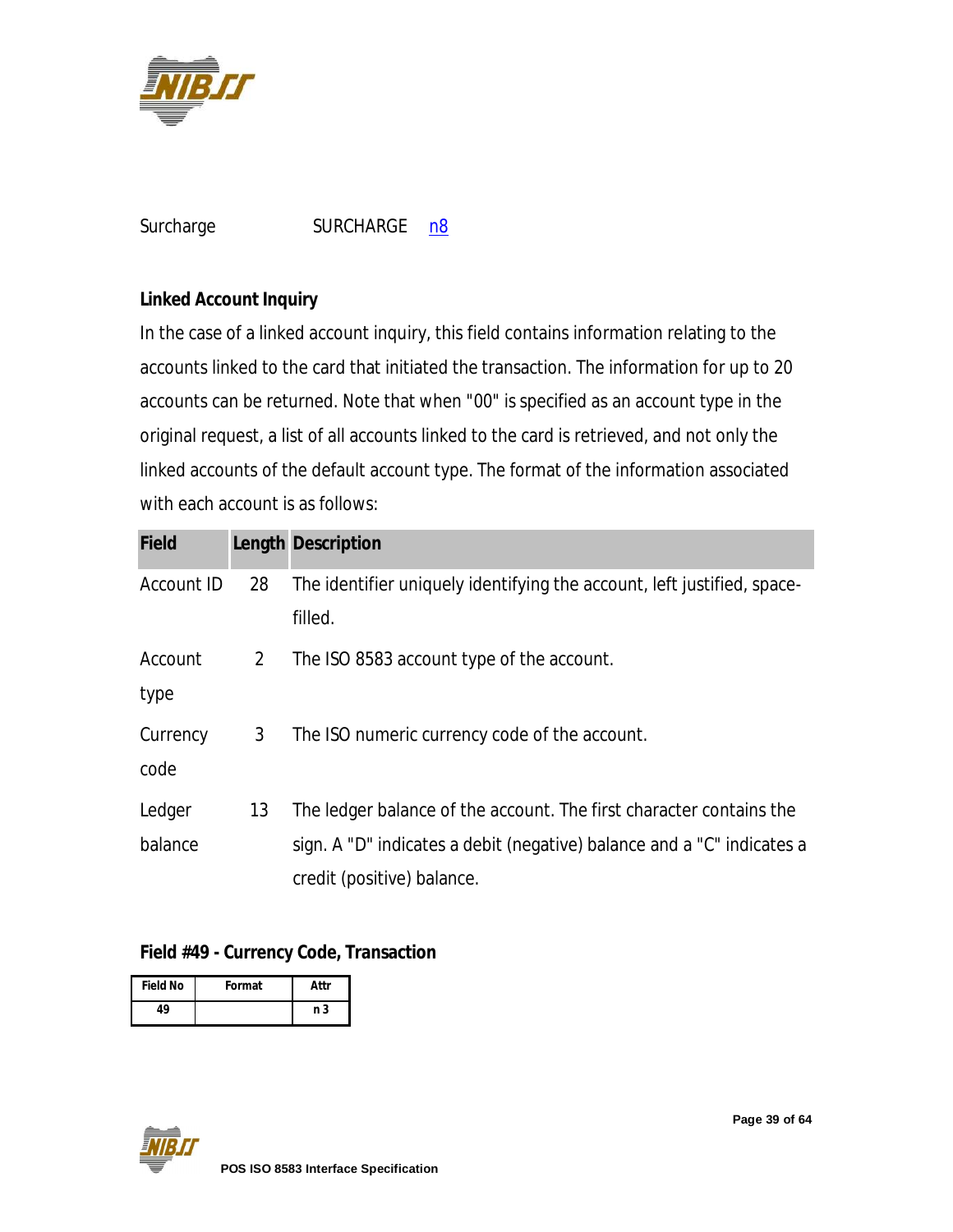

The local currency of the acquirer or source location of the transaction. This is the currency code used for the following amount fields:

- amount, transaction
- amount, transaction fee
- amount, transaction processing fee

#### **Field #50 - Currency Code, Settlement**

| <b>Field No</b> | Format | Attr |
|-----------------|--------|------|
| 50              |        | n 3  |

A code identifying the currency of settlement. If this field is not present for a transaction, it is assumed that this field is the same as the currency code, transaction field. This is the currency code used for the following amount fields:

- amount, settlement
- amount, settlement fee
- amount, settlement processing fee
- amount, net settlement

#### **Field #52 – PIN Data**

| <b>Field No</b> | Format | Attr  |
|-----------------|--------|-------|
|                 |        | Hex16 |

The PIN data field contains the PIN (a number assigned to a cardholder intended to uniquely identify that cardholder) of the cardholder formatted into a 64-bit block and encrypted with a DES key.

#### **Field #53 – Security Related Control Information**

| <b>Field No</b> | Format | Attr  |
|-----------------|--------|-------|
| 53              |        | Hex96 |

Identifies security management information used in the current transaction or specifies security management information to be used in future transactions.



**Page 40 of 64**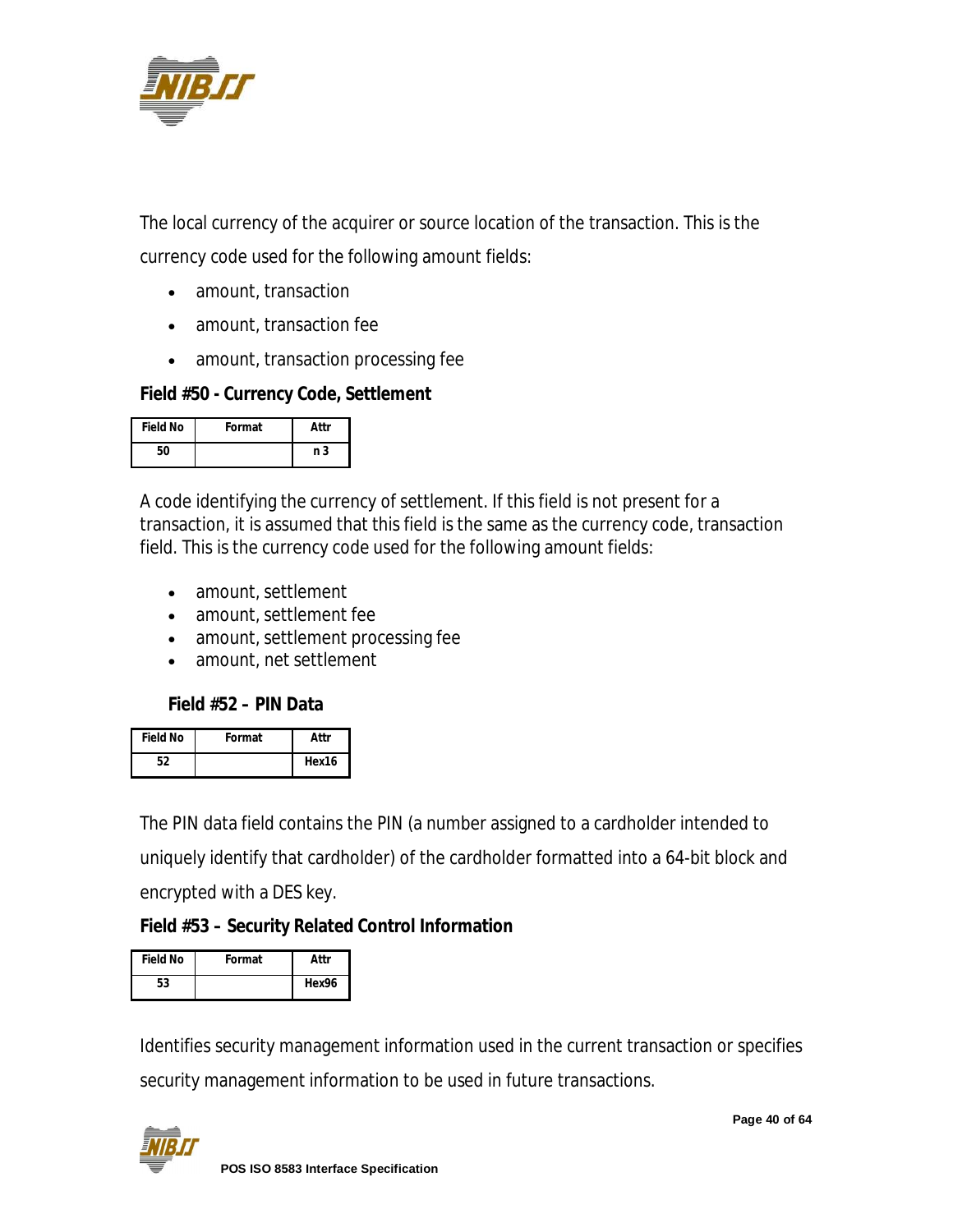

In **PIN change** transactions, the first byte indicates the PIN to change:

- binary 0 insecure PIN (e.g. telephone PIN)
- $\bullet$  binary 1 secure PIN (e.g. ATM PIN)

The following 8 bytes of this field contains the new PIN formatted into a 64-bit block and encrypted with a DES key.

In **key change** transactions, this field contains the encrypted key in the first 8-24 bytes (8 for single, 16 for double, 24 for triple length), followed by a 3-byte key check value (i.e. the first 3 bytes of a clear value of all zeroes encrypted with the key).

### **Field #54 – Additional Amounts**

| <b>Field No</b> | Format        | Attr  |
|-----------------|---------------|-------|
| 54              | <b>IIIVAR</b> | an120 |

Information on up to 6 amounts and related account data for which specific data elements have not been defined. Each amount is a fixed length field consisting of 5 data elements:

- Account type (positions 1 2)
- Amount type (positions 3 4)
- Currency code (positions 5 7)
- Amount sign (position 8) "C" or "D"
- Amount (position 9 20)

When this field is sent by the entity that performed currency conversion this field should contain amounts in the transaction and settlement currencies if they differ. In a response message from the NCS, this field will always contain the approved amounts and cash amounts, if applicable.

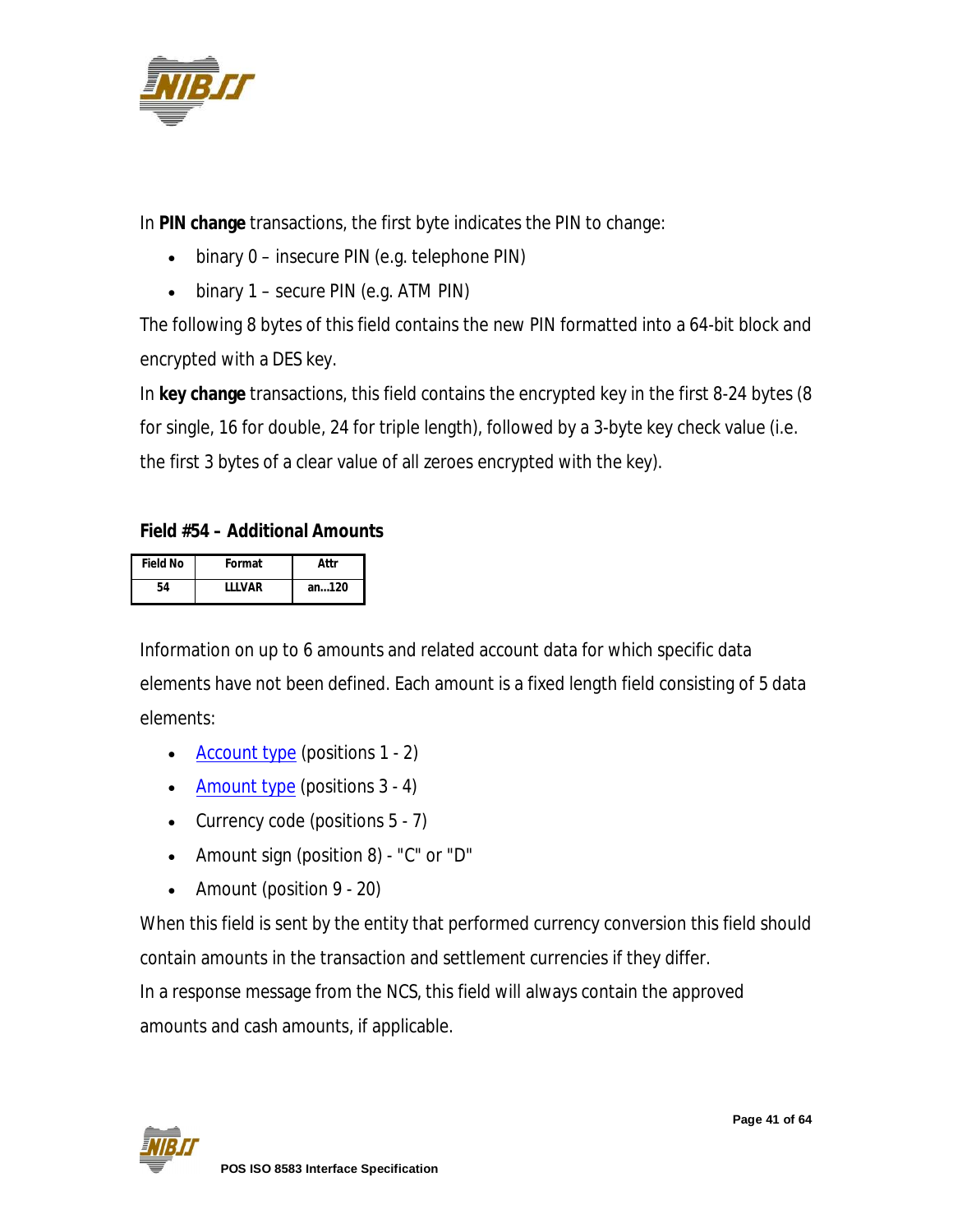

#### **Field #55 – Integrated Circuit Card System Related Data**

| <b>Field No</b> | Format        | Attr   |
|-----------------|---------------|--------|
| 55              | <b>IIIVAR</b> | ANS510 |

This data element contains EMV data. This EMV data in this data element is structured in the following manner:

<2-or-4-character Tag><2-character length field><variable length data>

The 2-byte or 4-byte tag is an EMV tag (in hexadecimal format) that uniquely identifies the data content of the P-55 fields, and the 2-digit length field defines the length of the variable-length data that follows it. The length specifies the number of hexadecimal values represented in the data part, the actual string is twice as long as the length specifies. The format of the length field is binary converted to a hexadecimal string, e.g., 0x1F would be represented as "1F". A tag identifying the type of data, followed immediately by a two-digit length (LL) identifying the length of the data, followed immediately by the data itself.

The variable length data for a tag cannot exceed the maximum specified length specified for the data. When the variable length data is longer than the defined maximum length for the tag value, it is truncated. The following table describes each of the EMV tags that can be carried in the P-55 data element, the maximum length for each tag value, the transaction data elements (TDEs) to which each tag is mapped, and flags indicating whether the tag data is required (Y), optional (N), or not applicable (N/A) for requests and responses.

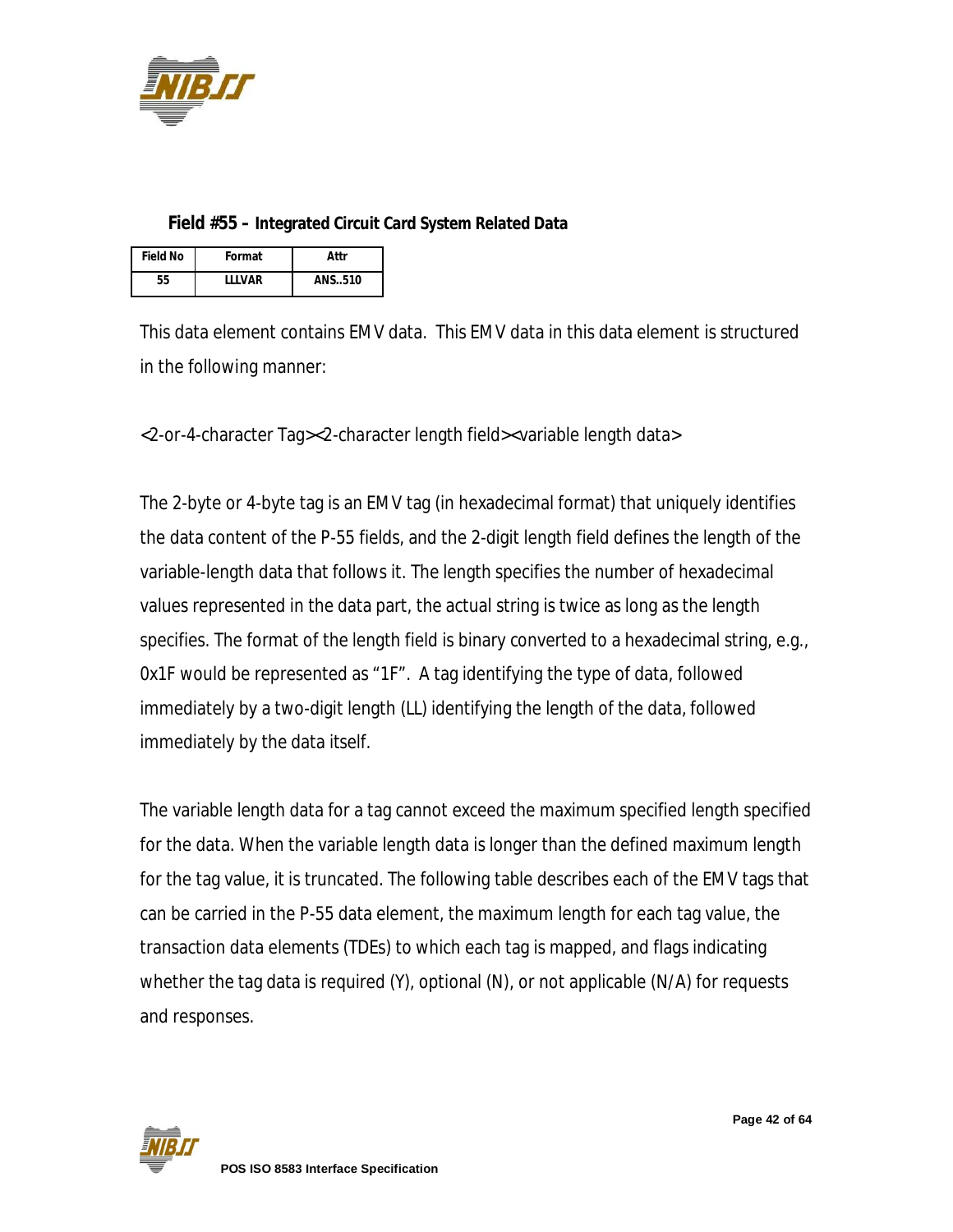

| <b>EMV Tag</b>    | <b>Description</b>   | <b>Max Length</b> | <b>TDE</b>   |                | <b>Required</b> |
|-------------------|----------------------|-------------------|--------------|----------------|-----------------|
|                   |                      |                   |              | <b>Request</b> | <b>Response</b> |
| 9F26              | Authorization        | H <sub>8</sub>    | <b>EMV</b>   | Υ              | N/A             |
|                   | Request              |                   | Request      |                |                 |
| 9F27              | Cryptogram           | H1                | <b>EMV</b>   | Y              | N/A             |
|                   | Information          |                   | Request      |                |                 |
|                   | Data                 |                   |              |                |                 |
| 9F10              | <b>Issuer</b>        | 32                | <b>EMV</b>   | Y              | N/A             |
|                   | Application          |                   |              |                |                 |
|                   | Discretionary        |                   |              |                |                 |
|                   | data                 |                   |              |                |                 |
| 9F37              | Unpredictable        | H4                | <b>EMV</b>   | Y              | N/A             |
|                   | Number               |                   | Request      |                |                 |
| 9F36              | Application          | H <sub>2</sub>    | <b>EMV</b>   | Y              | N/A             |
|                   | Transaction          |                   | Request      |                |                 |
|                   | Counter              |                   |              |                |                 |
| 95                | Terminal             | <b>H5</b>         | <b>EMV</b>   | Y              | N/A             |
|                   | Verification         |                   | Request      |                |                 |
|                   | Result               |                   |              |                |                 |
| <b>9A</b>         | Transaction          | H <sub>3</sub>    | <b>EMV</b>   | Y              | N/A             |
|                   | Date                 |                   | Request      |                |                 |
| 9C                | Transaction          | H1                | <b>EMV</b>   | Y              | N/A             |
|                   | <b>Type</b>          |                   | Request      |                |                 |
| 9F02              | Transaction          | H <sub>6</sub>    | <b>EMV</b>   | Y              | N/A             |
|                   | Amount               |                   | Request      |                |                 |
| 5F <sub>2</sub> A | Transaction          | H <sub>2</sub>    | <b>EMV</b>   | Y              | N/A             |
|                   | <b>Currency Code</b> |                   | Request      |                |                 |
| 82                | Application          | H <sub>2</sub>    | <b>EMV</b>   | Y              | N/A             |
|                   | Interchange          |                   | Request      |                |                 |
|                   | Profile              |                   |              |                |                 |
| 9F1A              | Terminal             | H <sub>2</sub>    | <b>EMV</b>   | Υ              | N/A             |
|                   | Country Code         |                   | Request      |                |                 |
| 9F34              | Cardholder           | H <sub>4</sub>    | EMV          | $\mathsf{N}$   | N/A             |
|                   | Verification         |                   | Discretional |                |                 |
|                   | Method               |                   | Data         |                |                 |
|                   | <b>Results</b>       |                   |              |                |                 |
| 9F33              | Terminal             | H <sub>3</sub>    | EMV          | $\mathsf{N}$   | N/A             |
|                   | Capabilities         |                   | Discretional |                |                 |

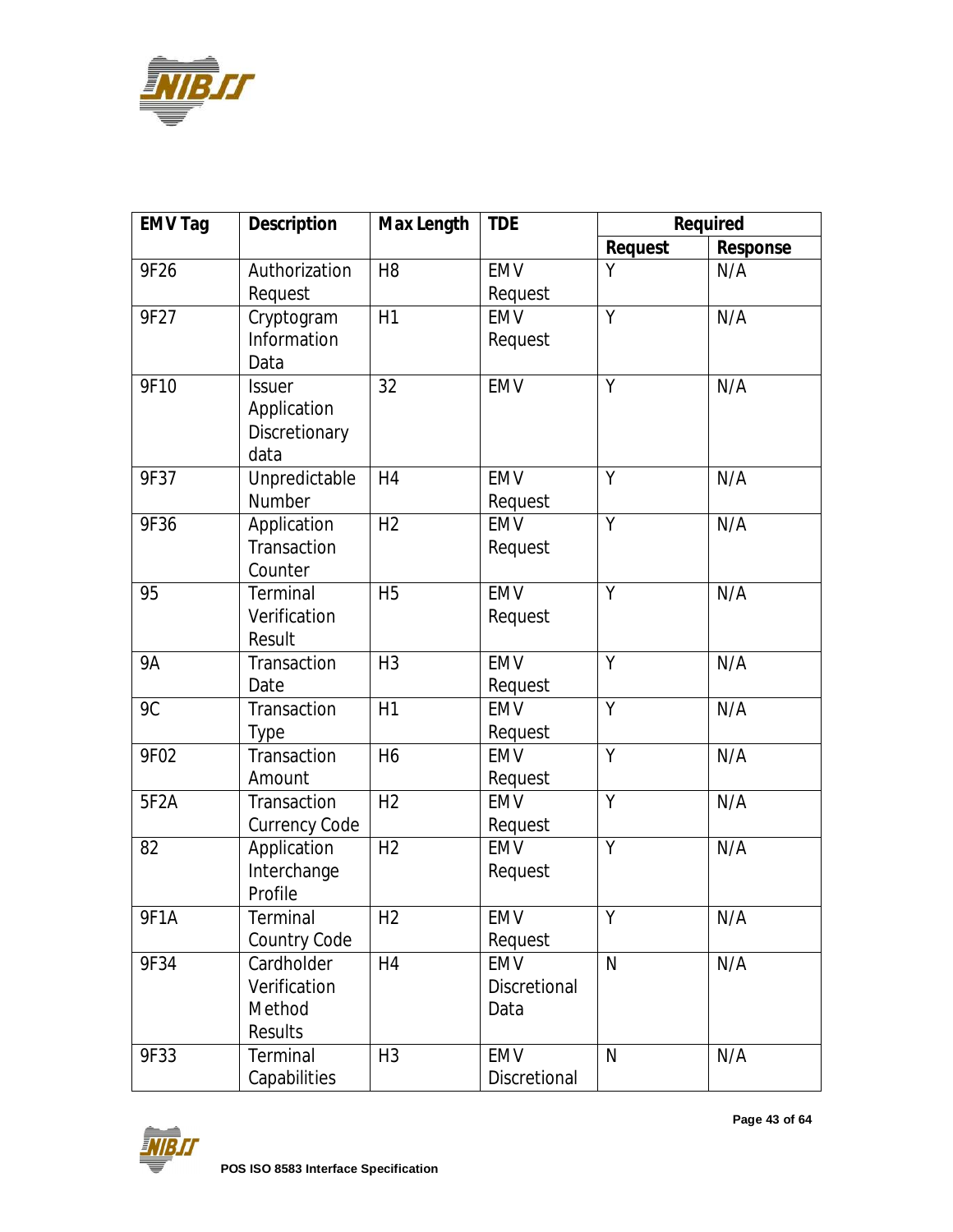

|             |                        |                 | Data                |              |                         |
|-------------|------------------------|-----------------|---------------------|--------------|-------------------------|
| 9F35        | <b>Terminal Type</b>   | H1              | <b>EMV</b>          | $\mathsf{N}$ | N/A                     |
|             |                        |                 | Request             |              |                         |
| 9F1E        | Interface              | H <sub>8</sub>  | <b>EMV</b>          | $\mathsf{N}$ | N/A                     |
|             | <b>Device Serial</b>   |                 | <b>Discretional</b> |              |                         |
|             | Number                 |                 | Data                |              |                         |
| 84          | <b>Dedicated File</b>  | H <sub>16</sub> | <b>EMV</b>          | $\mathsf{N}$ | N/A                     |
|             | Name                   |                 | <b>Discretional</b> |              |                         |
|             |                        |                 | Data                |              |                         |
| 9F09        | Application            | H <sub>2</sub>  | <b>EMV</b>          | N            | N/A                     |
|             | Version                |                 | Discretionary       |              |                         |
|             | Number                 |                 | Data                |              |                         |
| 9F03        | Amount, other          | H <sub>6</sub>  | <b>EMV</b>          | $\mathsf{N}$ | N/A                     |
|             |                        |                 | Request             |              |                         |
| 5F34        | Application            | H1              | <b>EMV Status</b>   | $\mathsf{N}$ | N                       |
|             | <b>PAN Sequence</b>    |                 |                     |              |                         |
|             | Number                 |                 |                     |              |                         |
| 91          | <b>Issuer</b>          | H32             | <b>EMV</b>          | N/A          | N                       |
|             | Authentication         |                 | Response            |              |                         |
|             | Data                   |                 |                     |              |                         |
| 71          | <b>Issuer Script</b>   | H128            | <b>EMV Script</b>   | N/A          | N                       |
| 72          | <b>Issuer Script</b>   | H128            | <b>EMV Script</b>   | N/A          | N                       |
| <b>9F6E</b> | <b>Form Factor</b>     | H <sub>4</sub>  | <b>EMV</b>          | <b>N</b>     | $\overline{\mathsf{N}}$ |
|             | <b>Indicator (FFI)</b> |                 | Request             |              |                         |

**Field #56 – Message Reason Code**

| <b>Field No</b> | Format        | Attr |
|-----------------|---------------|------|
| 56              | <b>IIIVAR</b> | n4   |

A code that provides the receiver of a request, advice or notification message with the reason, or purpose of that message.

For original authorizations and financial transactions, it identifies why the type of message was sent (e.g. why an advice versus a request); for other messages, it states why this action was taken.

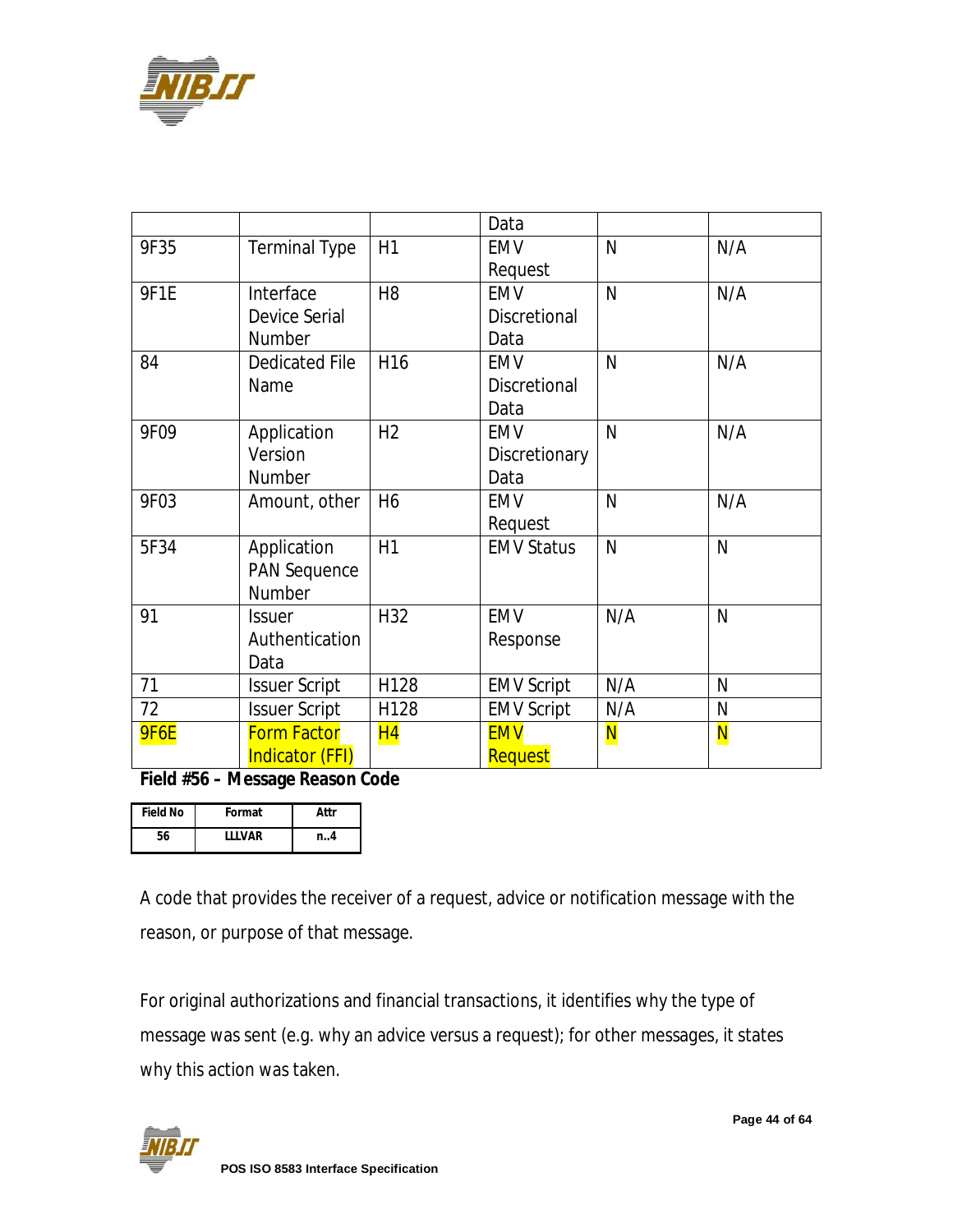

- Card issuer unavailable
- Under floor limit
- PIN verification failure
- Change dispensed
- IOU receipt printed
- Over floor limit
- Negative card
- Customer cancellation
- Unspecified, no action taken
- Completed partially
- Timeout waiting for response

For *place hold on card* transactions, in *Issuer File Update Advice* (0322) or *Administration* (0600/0620) messages, it states why a card should be put on the hotcard list:

- Lost card
- Stolen card
- Undelivered card
- Counterfeit card
- Lost PIN

If a *hold response code* has not been specified in these transactions, the *message reason code* field will be used to determine which *hold response code* to use for the transaction.

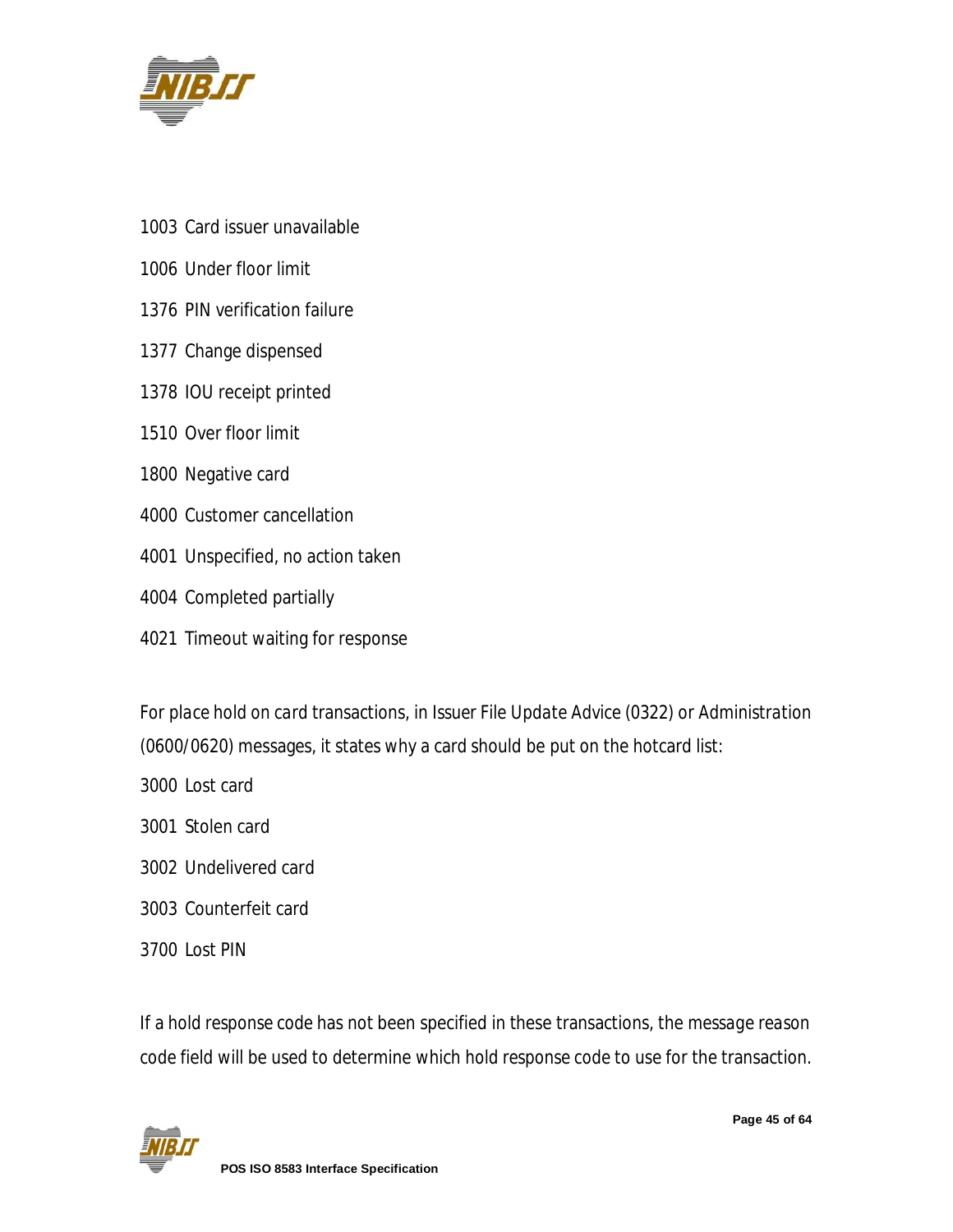

A *message reason code* of "3001-Stolen card" will result in a *hold response code* of "43- Stolen card", otherwise "41-Lost card" will be used.

In the case of a *message to bank* transaction, the *message reason code* specifies the type of message the cardholder wants to forward to the issuer. Note that in this case, the *message reason code* field is treated as a free-format field that the user can use for any user specific code.

*Message reason codes* are defined in the *ISO 8583 (1993)* specification, and this specification has been used as basis for the codes defined here.

#### **Field #58 – Authorizing Agent Code**

| <b>Field No</b> | Format  | Attr     |
|-----------------|---------|----------|
| 59              | I I VAR | $n_{}11$ |

A code identifying the authorizing agent institution.

#### **Field #59 – Echo Data**

| <b>Field No</b> | Format        | Attr   |
|-----------------|---------------|--------|
| 59              | <b>IIIVAR</b> | ans255 |

Contains data from the originator of the message that shall be returned unaltered in the response message

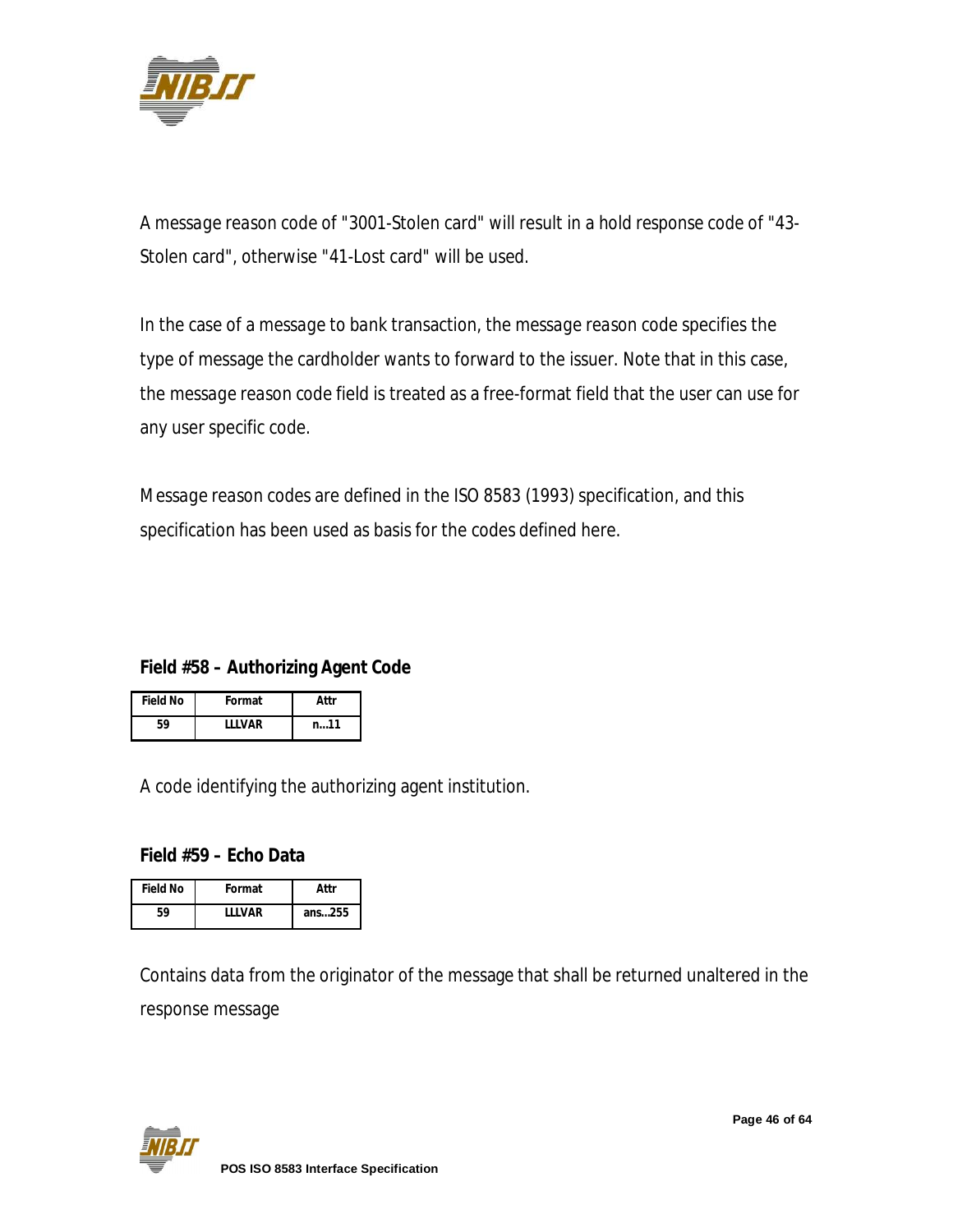

#### **Field #60 – Payment Information**

| <b>Field No</b> | Format  | Attr   |
|-----------------|---------|--------|
| 60              | I I VAR | ans999 |

This data element contains information relating to bills payments and token (recharge cards, tickets etc) purchases. This data element carries tagged data items. The tags defined for this data element are as listed in the table below:

| <b>Transaction</b> | Tag     | <b>Description</b>            | Length | <b>Presence</b>  | <b>Request/Response</b> |
|--------------------|---------|-------------------------------|--------|------------------|-------------------------|
| <b>Type</b>        |         |                               |        | <b>Indicator</b> |                         |
| Payment            | $*41$   | <b>Biller Identification</b>  | 015    | Mandatory        | Request                 |
| for Bills          |         | Code                          |        |                  |                         |
|                    | 45      | <b>Product Identification</b> |        | Conditional      |                         |
|                    |         | Code                          |        |                  |                         |
|                    | $***50$ | <b>Customer Subscription</b>  |        | Mandatory        |                         |
|                    |         | Information                   |        |                  |                         |
|                    | $***50$ | <b>Customer Subscription</b>  |        | Optional         | Response                |
|                    |         | Information                   |        |                  |                         |
| Purchase of        | $*41$   | <b>Biller Identification</b>  | 015    | Mandatory        | Request                 |
| Token              |         | Code                          |        |                  |                         |
| (Recharge          | 45      | <b>Product Identification</b> |        | Conditional      |                         |
| Card, ticket       |         | Code                          |        |                  |                         |
| etc)               | $***50$ | <b>Customer Subscription</b>  |        | Optional         |                         |
|                    |         | Information (or               |        |                  |                         |
|                    |         | products)                     |        |                  |                         |
|                    | ****51  | Token (e.g. PIN or            |        | Conditional      | Response                |
|                    |         | Voucher)                      |        |                  |                         |
|                    | $***50$ | <b>Customer Subscription</b>  |        | Optional         |                         |
|                    |         | Information                   |        |                  |                         |

#### **Field #62 – Private Field, Management Data 1**

| <b>Field No</b> | Format        | Attr   |
|-----------------|---------------|--------|
| 62              | <b>IIIVAR</b> | ans999 |

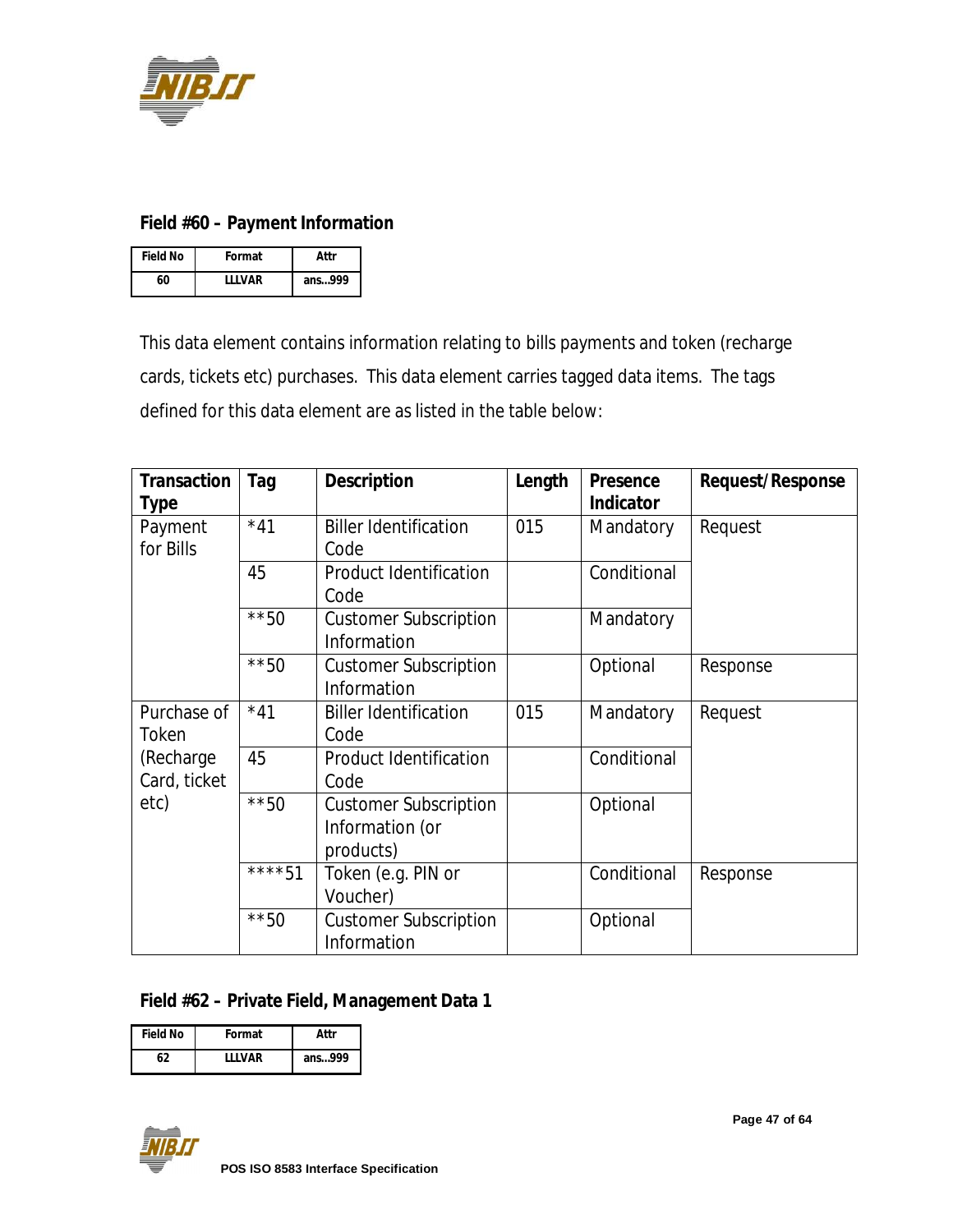

This data element carries tagged data items. The tags defined for this data element are listed in the table below. Tagged data items are structured in the following manner: a tag identifying the type of data, followed immediately by a three-digit length (LLL) identifying the length of the data, followed immediately by the data itself.

Tag  $+$  LLL  $+$  data.

| <b>Transaction</b> | Tag | <b>Description</b>              | Length | <b>Request/Response</b> |
|--------------------|-----|---------------------------------|--------|-------------------------|
| <b>Type</b>        |     |                                 |        |                         |
| Terminal           | 01  | POS/Payment Channel Serial      |        | Request                 |
| Parameter          |     | <b>Number</b>                   |        |                         |
| Download           |     |                                 |        |                         |
|                    | 02  | <b>CTMS Date and Time</b>       | 014    | Response                |
|                    | 03  | Card Acceptor Identification    | 015    |                         |
|                    |     | Code                            |        |                         |
|                    | 04  | Timeout (maximum time           | 002    |                         |
|                    |     | interval to wait for response - |        |                         |
|                    |     | in seconds)                     |        |                         |
|                    | 05  | <b>Currency Code</b>            | 003    |                         |
|                    | 06  | <b>Country Code</b>             | 003    |                         |
|                    | 07  | Call home time (maximum         | 002    |                         |
|                    |     | time interval idleness for      |        |                         |
|                    |     | which a call – home must be     |        |                         |
|                    |     | done – in hours)                |        |                         |
|                    | 52  | Merchant Name and Location      | 040    |                         |
|                    | 08  | Merchant Category Code          | 004    |                         |
| Call - Home        | 01  | POS/Payment Channel Serial      |        | Request                 |
|                    |     | <b>Number</b>                   |        |                         |
|                    |     |                                 |        |                         |
|                    | 09  | POS/Payment Channel             | 003    |                         |
|                    |     | <b>Application Version</b>      |        |                         |
|                    | 10  | POS Terminal/Payment            | 020    |                         |
|                    |     | <b>Channel Model</b>            |        |                         |
|                    | 11  | Call - Home Merchant            |        |                         |
|                    |     | Information/Complaint/Comm      |        |                         |



**Page 48 of 64**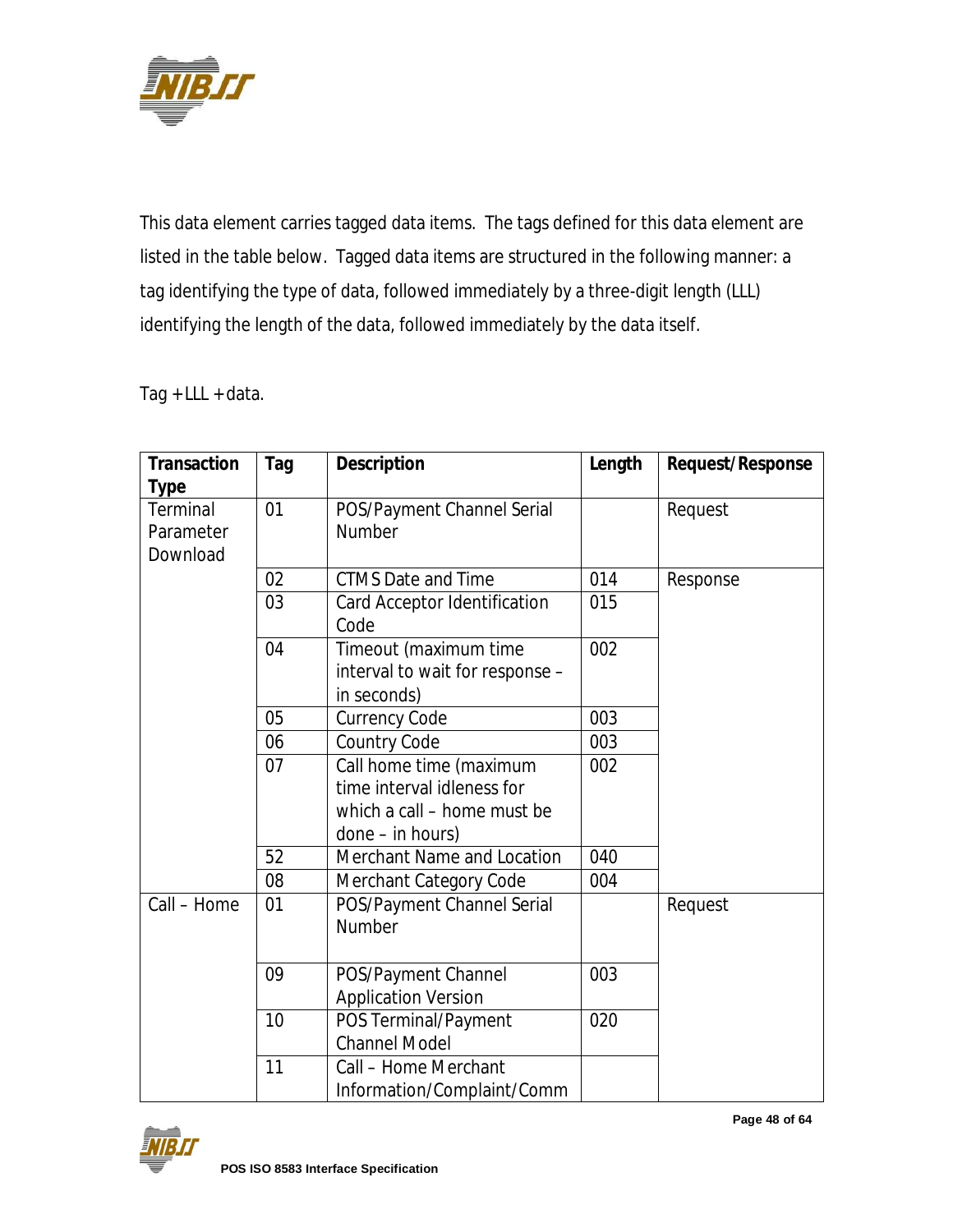

|                     |         | ents                                 |     |          |
|---------------------|---------|--------------------------------------|-----|----------|
|                     | 12      | <b>Communications Service</b>        |     |          |
|                     |         | Provider                             |     |          |
| <b>Biller List</b>  | 01      | POS/Payment Channel Serial           |     | Request  |
| Download            |         | <b>Number</b>                        |     |          |
|                     | $*41$   | <b>Biller Identification Code</b>    | 015 | Response |
|                     | 42      | <b>Biller Name</b>                   |     |          |
| <b>Biller</b>       | 01      | POS/Payment Channel Serial           |     | Request  |
| Subscription        |         | <b>Number</b>                        |     |          |
| Information         | $*41$   | <b>Biller Identification Code</b>    | 015 |          |
| Download            | 43      | <b>Required Information Name</b>     |     | Response |
|                     | 44      | Default Value                        |     |          |
| <b>Product List</b> | 01      | POS/Payment Channel Serial           |     | Request  |
| Download            |         | <b>Number</b>                        |     |          |
|                     |         |                                      |     |          |
|                     | $*41$   | <b>Biller Identification Code</b>    | 015 |          |
|                     | 45      | <b>Product Identification Code</b>   |     | Response |
|                     | 46      | <b>Product Name</b>                  |     |          |
|                     | 47      | <b>Product Amount</b>                | 012 |          |
| Payment             | 01      | POS/Payment Channel Serial           |     | Request  |
| Validation          |         | <b>Number</b>                        |     |          |
|                     | $*41$   | <b>Biller Identification Code</b>    | 015 |          |
|                     | ***48   | Payment Code                         |     |          |
|                     | $***49$ | Payment Validated                    |     | Response |
|                     |         | Information                          |     |          |
| Base                | 01      | POS/Payment Channel Serial           |     | Request  |
| Derivation          |         | <b>Number</b>                        |     |          |
| Key (BDK)           | 57      | Key Serial Number                    | 020 |          |
| Request             |         |                                      |     |          |
| <b>Dynamic</b>      | 01      | <b>POS/Payment Channel Serial</b>    |     | Request  |
| <b>Currency</b>     |         | <b>Number</b>                        |     |          |
| Conversion          | 58      | <b>Cardholder Preferred Currency</b> | 003 |          |
|                     | 59      | <b>Local Country Currency</b>        | 003 |          |
|                     | 60      | <b>DCC Identification Code</b>       | 015 |          |
|                     | 58      | <b>Cardholder Preferred Currency</b> | 003 | Response |
|                     | 60      | <b>DCC Identification Code</b>       | 015 |          |
|                     | 61      | Rate                                 |     |          |

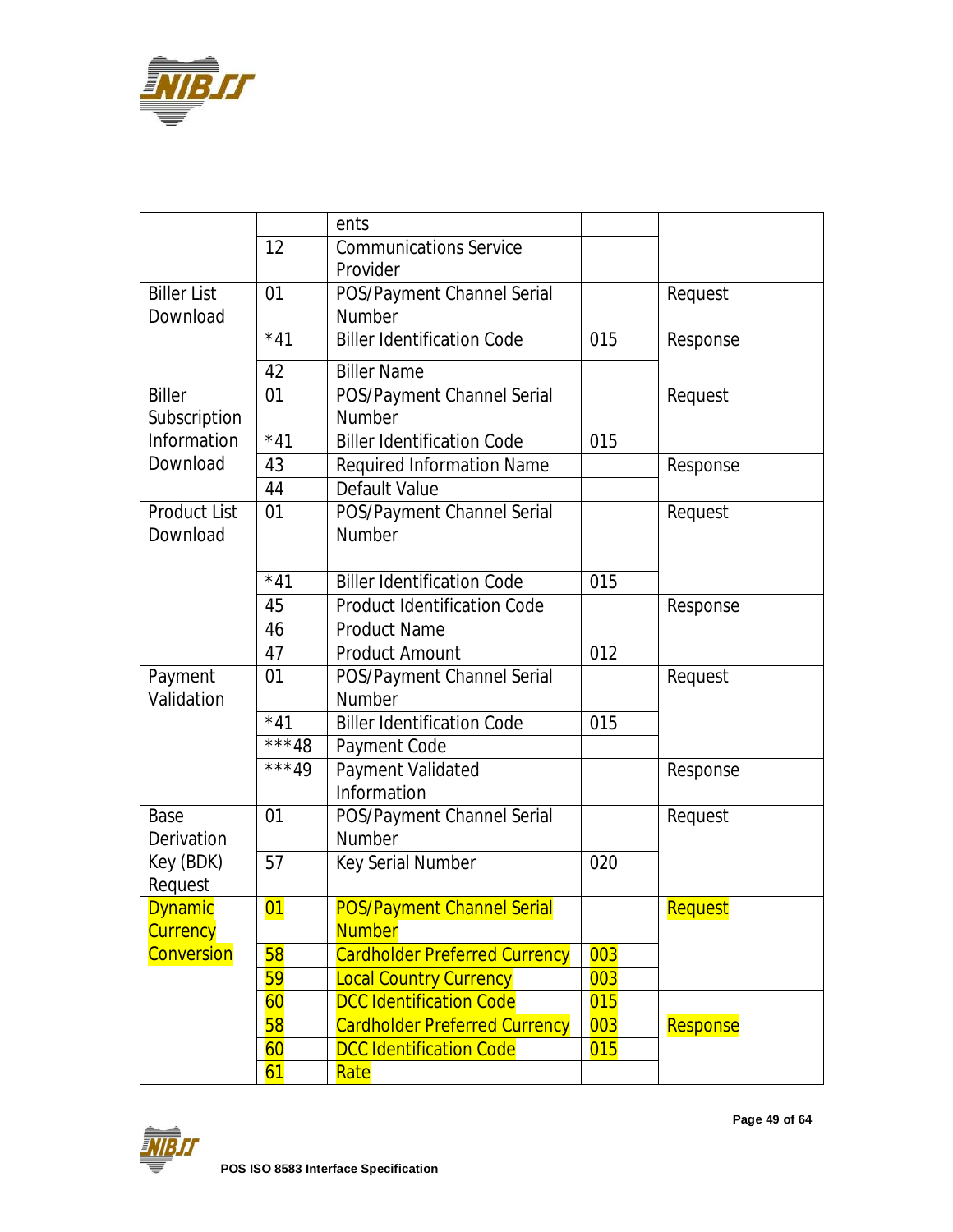

*Note:*

*\*Tag 41: Biller Identification Code is in the format below:*

 *st position – transaction type the biller is setup for: 4 – Token (e.g. Recharge Card) Sales 5 – Bill Payments nd – 4 th position – VAS Provider Code th – 8 th position – Merchant Category Code th – 15th position – Unique Number identifying the Biller*

*\*\*Tag 50: Customer Subscription Information, if more than one, it should be separated by '||' e.g. name=Halima Eze Ajayi||customerid=00001||prod1=3||prod2=4*

*From the example, name and customerid are values downloaded during Biller Subscription Information Download request and the values the customer entered are after the equals signs. prod1 and prod2 are products while values 3 and 4 after the equals signs are the quantities.*

*\*\*\*Tag 48: Payment Code and \*\*\*Tag 49: Payment Validated Information can be used inter – changeably. Format is same as tag 50.*

*Note: For receipt printing of mCash Transactions on POS, send the Customer Information in the format of Tag 50 as above. For example: SellerCode=0731170253||Phone=07069302232||RefNo=10012344546567||Amount=1000.23*

*\*\*\*\*51: Token, if more than one, should be separated by comma ','*

#### **Field #63 – Private Field, Management Data 2**

| <b>Field No</b> | Format         | Attr    |
|-----------------|----------------|---------|
| 63              | <b>IIIIVAR</b> | ans9999 |

This data element carries tagged data items. The tags defined for this data element are listed in the table below. Tagged data items are structured in the following manner: a tag identifying the type of data, followed immediately by a three-digit length (LLL) identifying the length of the data, followed immediately by the data itself. Each block of data is separated by "~".

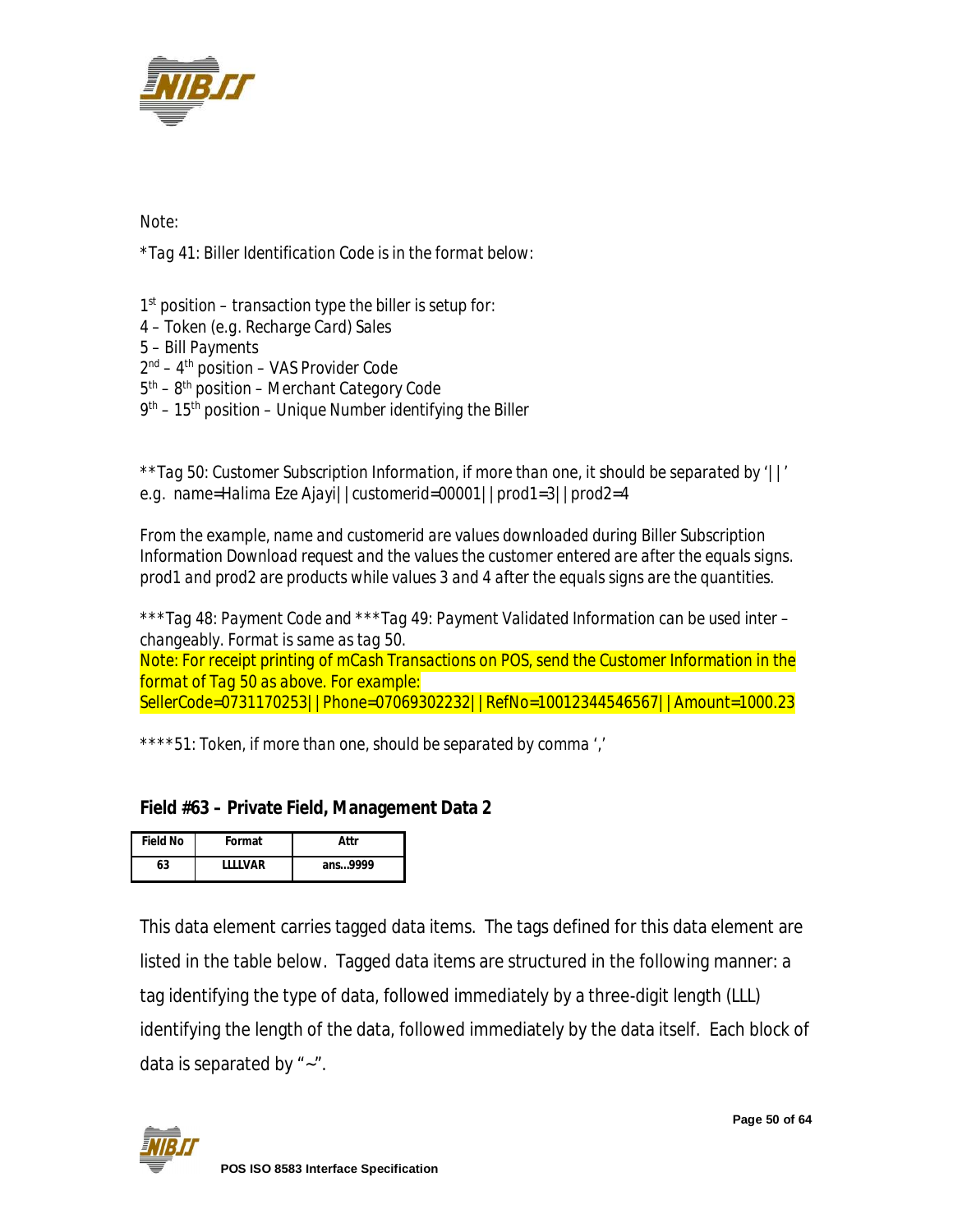

Tag + LLL + data.

| <b>Transaction</b>        | Tag | <b>Description</b>                       | Length | <b>Request/Response</b> |
|---------------------------|-----|------------------------------------------|--------|-------------------------|
| <b>Type</b>               |     |                                          |        |                         |
| <b>EMV</b>                | 01  | POS/Payment Channel Serial               |        | Request                 |
| Application<br><b>AID</b> |     | <b>Number</b>                            |        |                         |
| Download                  |     |                                          |        |                         |
|                           | 13  | AID Index                                |        | Response                |
|                           | 14  | Application Internal Reference<br>Number |        |                         |
|                           |     |                                          |        |                         |
|                           | 15  | Application Identification               |        |                         |
|                           |     | Number (EMV AID)                         |        |                         |
|                           | 16  | Match                                    | 001    |                         |
|                           | 17  | <b>EMV Application Name</b>              |        |                         |
|                           | 18  | <b>EMV Application Version</b>           |        |                         |
|                           | 19  | <b>EMV Application Selection</b>         |        |                         |
|                           |     | Priority                                 |        |                         |
|                           | 20  | <b>EMV DDOL</b>                          |        |                         |
|                           | 21  | <b>EMV TDOL</b>                          |        |                         |
|                           | 22  | <b>EMV TFL Domestic</b>                  |        |                         |
|                           | 23  | <b>EMV TFL International</b>             |        |                         |
|                           | 24  | <b>EMV Offline Threshold</b>             |        |                         |
|                           |     | Domestic                                 |        |                         |
|                           | 25  | <b>EMV Max Target Domestic</b>           |        |                         |
|                           | 26  | <b>EMV Max Target International</b>      |        |                         |
|                           | 27  | <b>EMV Target Percentage</b>             |        |                         |
|                           |     | Domestic                                 |        |                         |
|                           | 28  | <b>EMV Target Percentage</b>             |        |                         |
|                           |     | International                            |        |                         |
|                           | 29  | Default EMV TAC Value                    |        |                         |
|                           | 30  | <b>EMV TAC Denial</b>                    |        |                         |
|                           | 31  | <b>EMV TAC Online</b>                    |        |                         |
| <b>CA Public</b>          | 01  | POS/Payment Channel Serial               |        | Request                 |
| Key                       |     | Number                                   |        |                         |
| Download                  |     |                                          |        |                         |
|                           | 32  | Certificate Authority (CA) Key           |        | Response                |
|                           |     | Index                                    |        |                         |

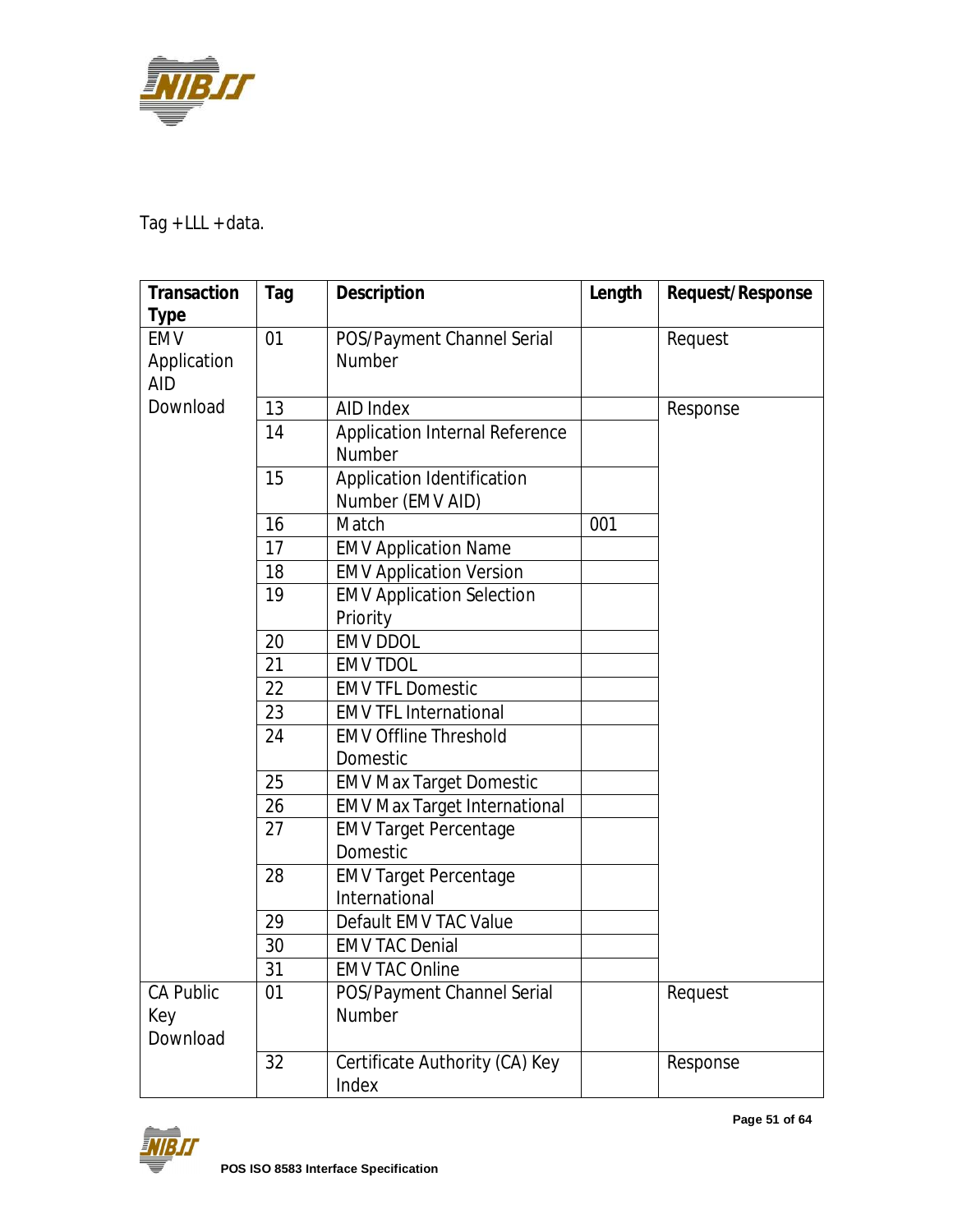

|             | 33 | CA Key Internal Reference        |          |
|-------------|----|----------------------------------|----------|
|             |    | <b>Number</b>                    |          |
|             | 34 | CA Key Name                      |          |
|             | 35 | <b>EMV RID</b>                   |          |
|             | 36 | Hash Algorithm                   |          |
|             | 37 | <b>EMV CA PK Modulus</b>         |          |
|             | 38 | <b>EMV CA PK Exponent</b>        |          |
|             | 39 | <b>EMV CA PK Hash</b>            |          |
|             | 40 | Public Key Algorithm             |          |
| Daily       | 01 | POS/Payment Channel Serial       | Request  |
| Transaction |    | <b>Number</b>                    |          |
| Report      | 53 | <b>Transaction Date and Time</b> | Response |
| Download    | 54 | Response Code                    |          |
|             | 55 | Amount                           |          |
|             | 56 | <b>Transaction Type</b>          |          |

#### **Field #64 – Primary Message Hash Value**

| <b>Field No</b> | Format | Attr |
|-----------------|--------|------|
| 64              | ΔN     | 64   |

This data element carries the hash value for the messages subject to no secondary data elements (DE65 through DE128) are included in the message. The algorithm is SHA-256. If the message contains secondary data elements, data element DE128 is used to carry the hash value. If the hash value is carried in data element DE128, data element DE64 is not included in the message.

## **Field #67 – Extended Payment Code**

| <b>Field No</b> | Format | Attr |
|-----------------|--------|------|
| 67              |        | n 2  |

The number of months that the cardholder prefers to pay for this item if permitted by the card issuer.



**Page 52 of 64**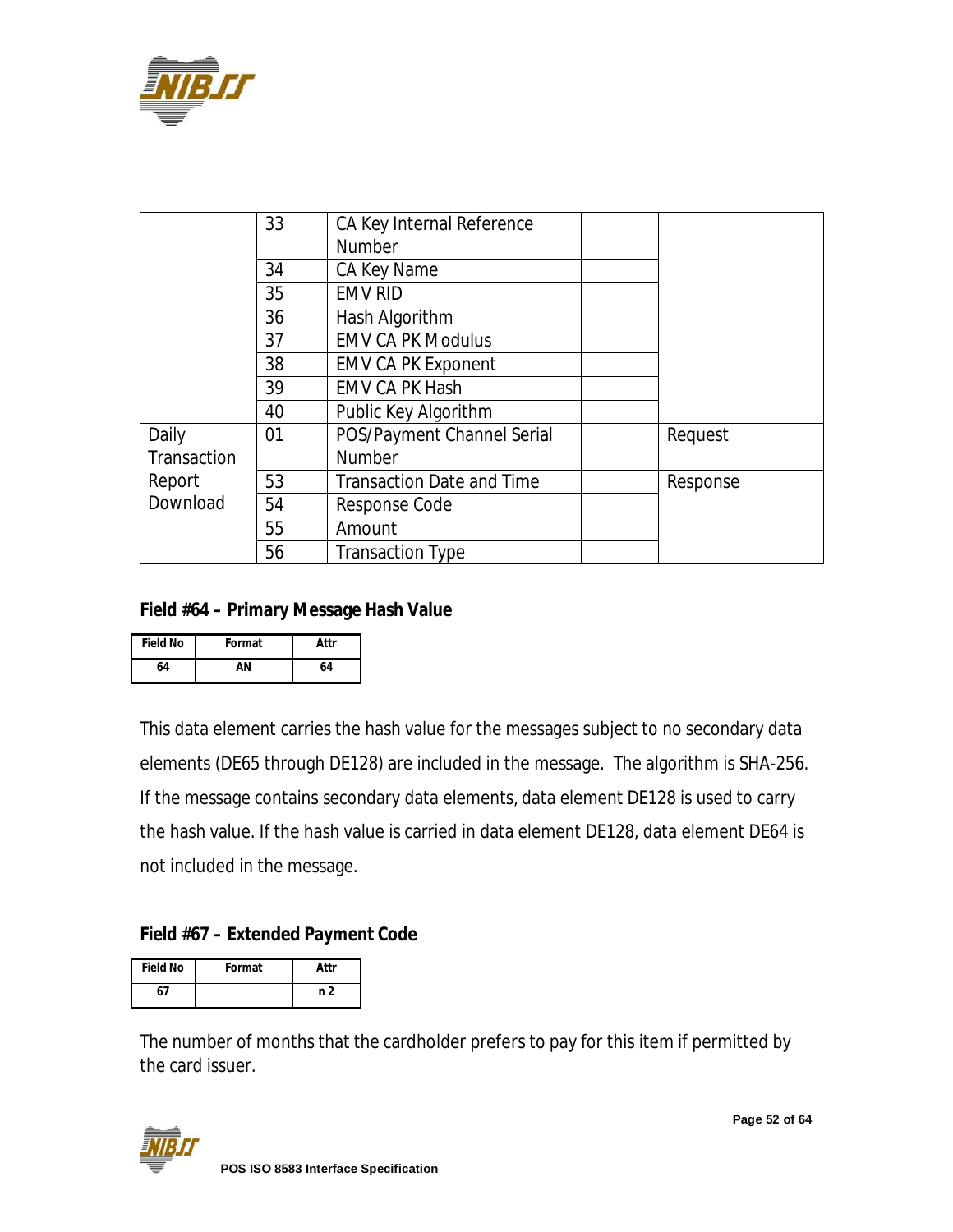

#### **Field #90 – Original Data Elements**

| <b>Field No</b> | Format | Attr |
|-----------------|--------|------|
| 90              |        | n 42 |

The data elements contained in the original message intended for transaction matching (e.g. to identify a transaction for correction or reversal). It is a fixed length field consisting of 5 data elements:

- Original message type (positions 1 4) the message type identifier of the original message of the transaction being reversed.
- Original systems trace audit number (positions 5 10) the system trace audit number of the original message.
- Original transmission date and time (positions 11 20) the transmission date and time of the original message
- Original acquirer institution ID code (position 21 31) the acquirer institution ID code of the original message (right justified with leading zeroes).
- Original forwarding institution ID code (position 32 42) the forwarding institution ID code of the original message (right justified with leading zeroes).

#### **Field #95 – Replacement Amounts**

| <b>Field No</b> | Format | Attr |
|-----------------|--------|------|
|                 |        | n 42 |

The corrected amounts of a transaction in a partial or full reversal (or the final amounts for the transaction). It is a fixed length field consisting of 4 data elements:

 Actual amount, transaction (positions 1 - 12) - the corrected, actual amount of the customer's transaction, in the currency of the transaction.

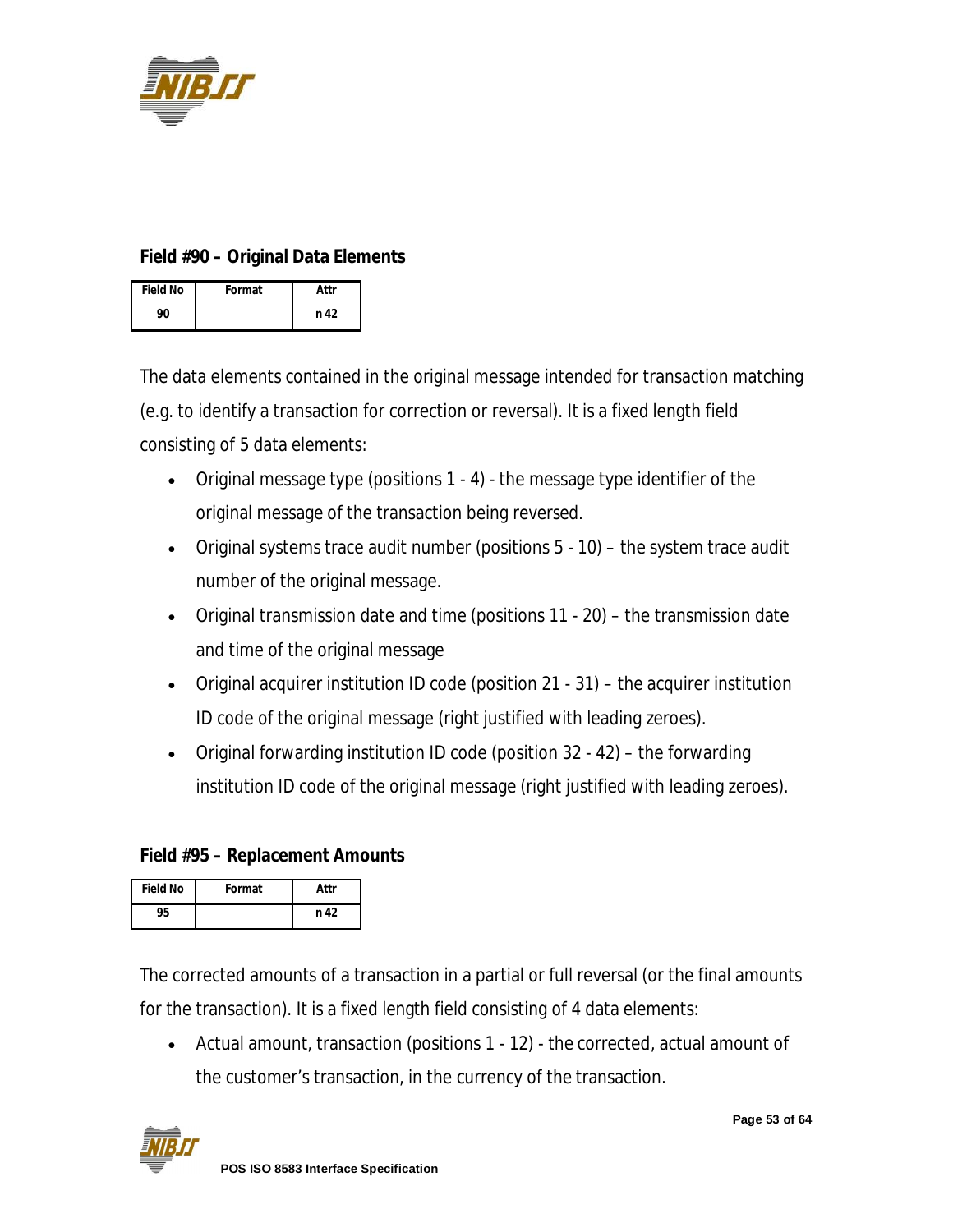

- Actual amount, settlement (positions 13 24) the corrected, actual amount of the customer's transaction, in the settlement currency.
- Actual amount, transaction fee (positions 25 33) the corrected, actual amount of the fee (in format  $x + n8$ ) for this customer transaction, in the currency of the transaction.

 Actual amount, settlement fee (positions 34 - 42) - the corrected, actual amount of the fee (in format  $x + n8$ ) for this customer transaction, in the settlement currency.

**Field #98 – Payee**

| <b>Field No</b> | Format | Attr              |
|-----------------|--------|-------------------|
| 98              |        | ans <sub>25</sub> |

A code or ID identifying the payee (recipient) of a payment transaction. This field is used in a payment transaction when the payee is an Institution defined payee. Customer defined payees do not have a payee ID.

When using this field with the NCS Payments Engine, however, it contains the ID of the payee as maintained in the payee list for a cardholder. Because the Payments Engine assigns an ID to both institution and customer defined payees, this field can be used to refer to either type of payee.

#### **Field #100 – Receiving Institution ID Code**

| <b>Field No</b> | Format  | Attr           |
|-----------------|---------|----------------|
| 100             | I I VAR | $n_{\cdots}11$ |

A code identifying the financial institution that should receive a request or advice. This identification code is used when it is not possible to route a message using the account

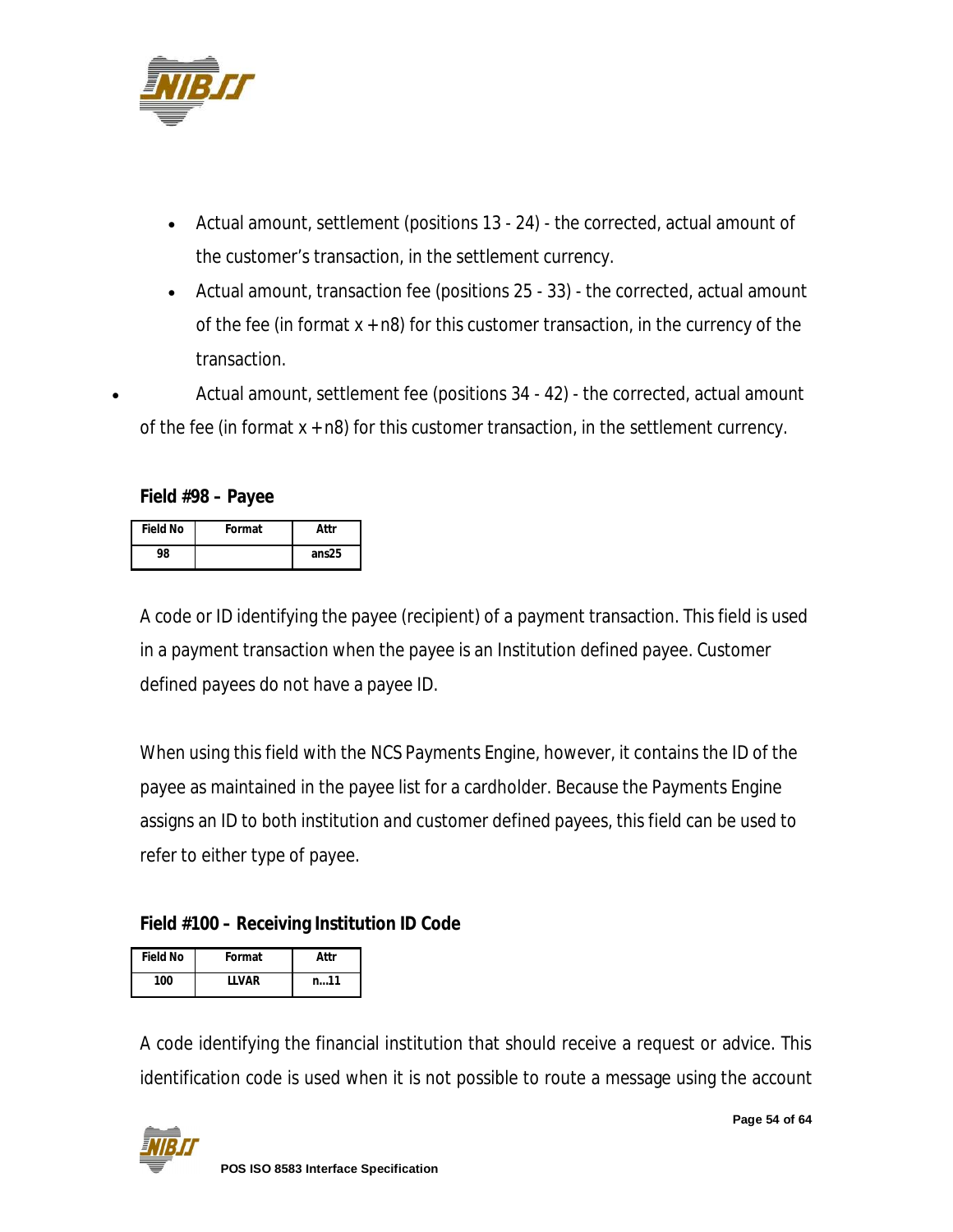

number field in the message, e.g. in a check verification message. When this field is included in a request or advice, it takes precedence over all account number fields for routing.

#### **Field #102 – Account Identification 1**

| <b>Field No</b> | Format       | Attr  |
|-----------------|--------------|-------|
| 102             | <b>IIVAR</b> | n. 28 |

A series of digits and/or characters used to identify a specific account held by the cardholder at the card issuer and if present, shall remain unchanged for the life of the transaction. This field usually contains the description of the "from" account.

#### **Field #103 – Account Identification 2**

| <b>Field No</b> | Format  | Attr |
|-----------------|---------|------|
| 103             | I I VAR | n28  |

A series of digits and/or characters used to identify a specific account held by the cardholder at the card issuer and if present, shall remain unchanged for the life of the transaction. This field usually contains the description of the "to" account. When used in payment transactions, this field specifies the bank account number of the payee.

#### **Field #123 – POS Data Code**

| <b>Field No</b> | Format  | Attr  |
|-----------------|---------|-------|
| 123             | I I VAR | an 15 |

The field is used to identify terminal capability, terminal environment and presentation security data. It is used to indicate specific conditions that were present at the time a

**Page 55 of 64**

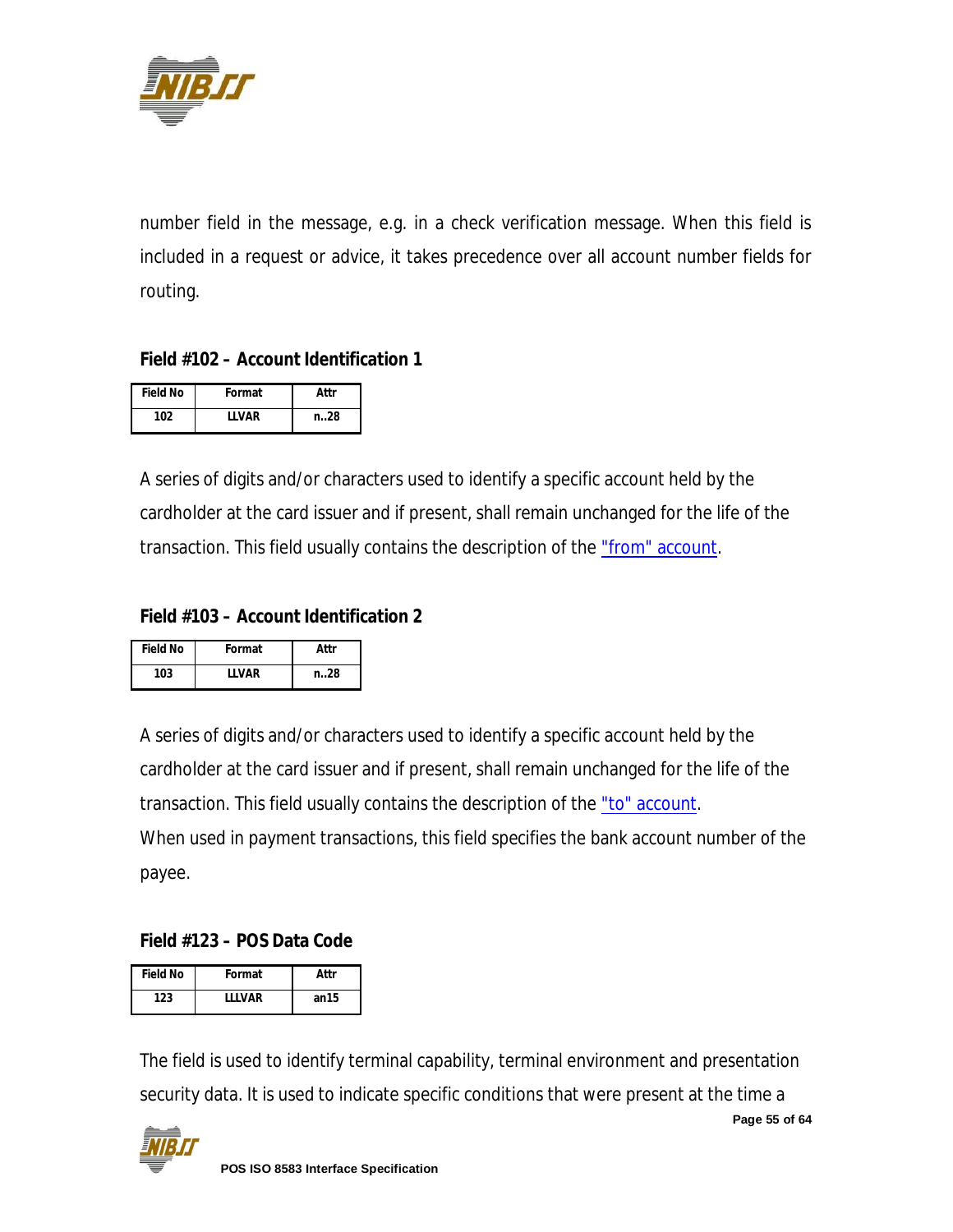

transaction took place at the Point-of-Service. This field consists of the following subfields:

- The card data input capability (position 1) of the terminal. Possible values are:
	- 0 Unknown
	- 1 Manual, no terminal
	- 2 Magnetic Stripe
	- 3 Barcode
	- $4 OCR$
	- 5 Magnetic Stripe, Key Entry and ICC
	- 6 Key Entry
	- 7 Magnetic Stripe and Key Entry
	- 8 Magnetic Stripe and ICC
	- $9 I$ CC
	- A Contactless ICC
	- B Contactless Magnetic Strip
- The cardholder authentication capability (position 2) of the terminal. Possible values are:
	- 0 No electronic authentication
	- $1 PIN$
	- 2 Electronic signature analysis
	- 3 Biometric
	- 4 Biographic
	- 5 Electronic authentication inoperative
	- 6 others
- The card capture capability (position 3) of the terminal.

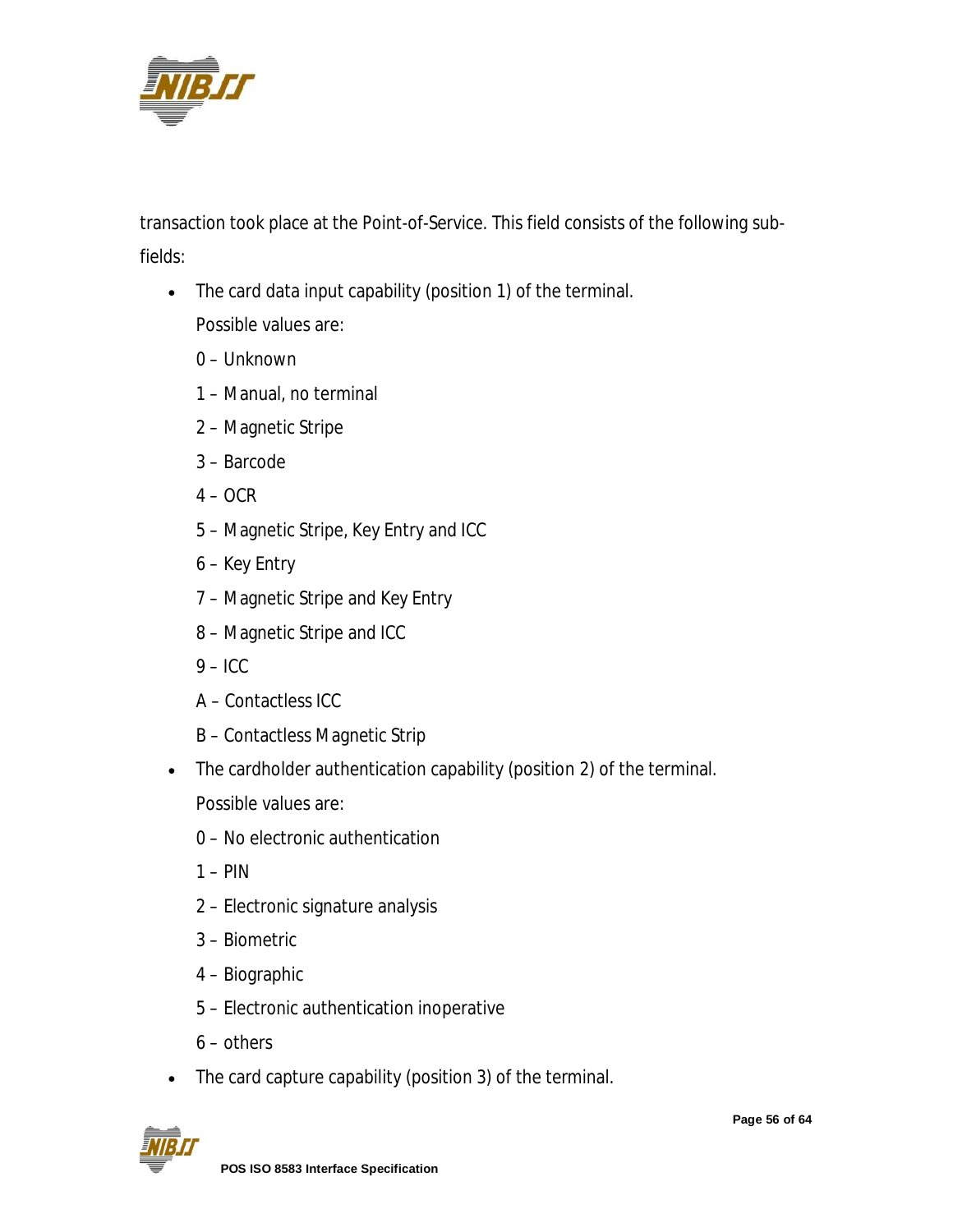

Possible values are:

- 0 None
- 1 Capture
- The operating environment (position 4) of the terminal. Possible values are:
	- 0 No terminal use
	- 1 On premise of card acceptor, attended
	- 2 On premise of card acceptor, unattended
	- 3 Off premise of card acceptor, attended
	- 4 Off premise of card acceptor, unattended
	- 5 On premise of cardholder, unattended
- Indicates whether the cardholder is present (position 5).
	- Possible values are:
	- 0 Cardholder present
	- 1 Cardholder not present, unspecified
	- 2 Cardholder not present, mail order
	- 3 Cardholder not present, telephone
	- 4 Cardholder not present, standing authorization/recurring transaction
	- 5 Cardholder not present, electronic order
- Indicates whether the card is present (position 6)
	- Possible values are:
	- 0 Card not present
	- 1 Card present
- The actual card data input mode (position 7) of the transaction Possible values are:
	- 0 Unknown

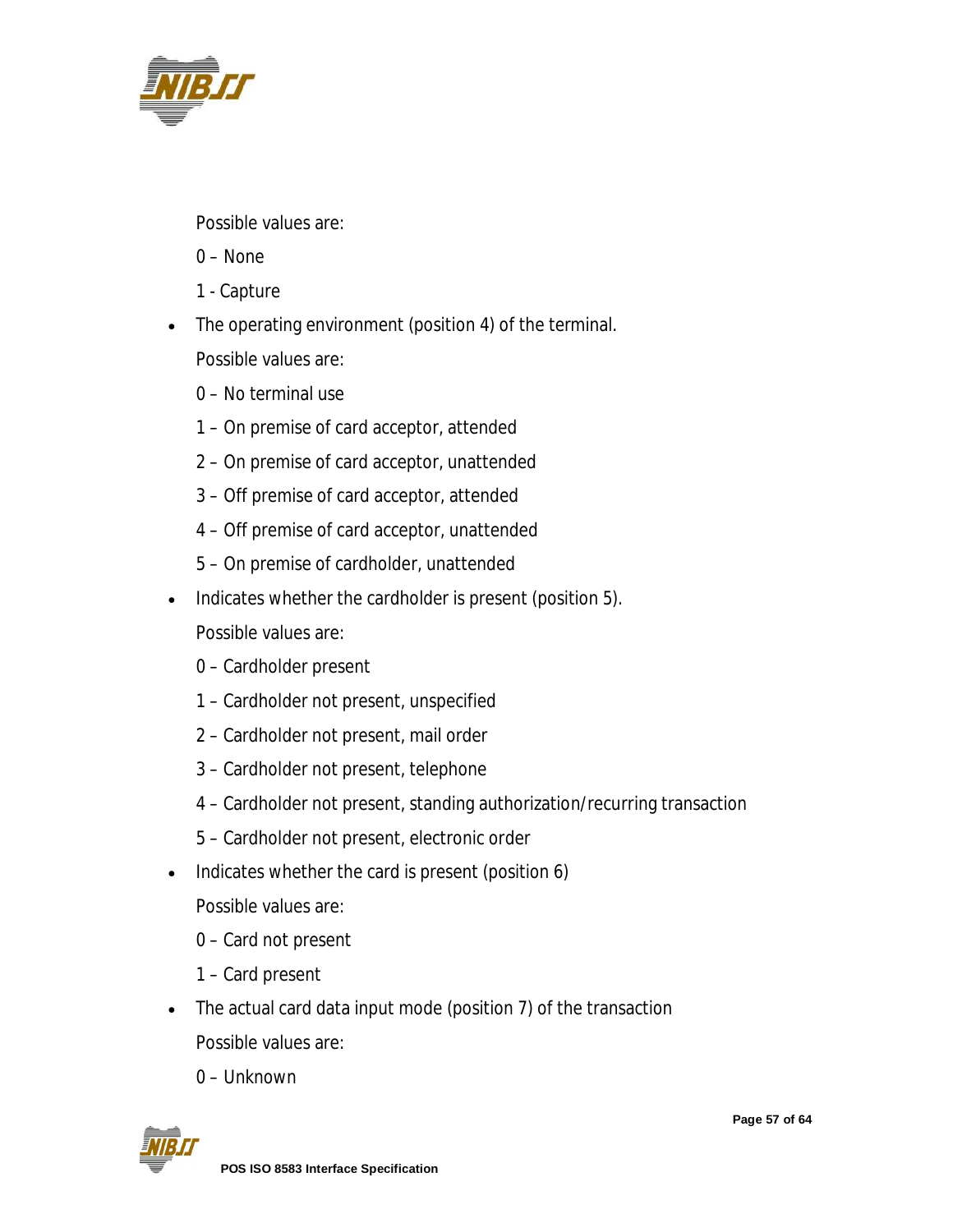

- 1 Manual, no terminal
- 2 Magnetic Stripe
- 3 Barcode
- $4 OCR$
- $5 -$ ICC
- 6 Key Entry
- 7 Contactless, ICC
- 8 Contactless, magnetic stripe
- The actual cardholder authentication method (position 8) of the transaction.

Possible values are:

- 0 no electronic authentication
- $1 PIN$
- 2 Electronic signature analysis
- 3 Biometric
- 4 Biographic
- 5 Manual
- 6 Others
- The cardholder authentication entity (position 9) of the transaction
	- Possible values are:
	- 0 not authenticated
	- $1 -$ ICC
	- 2 Terminal
	- 3 Authorizing agent
	- 4 Merchant
	- 5 Others
- The card data output capability (position 10) of the terminal.

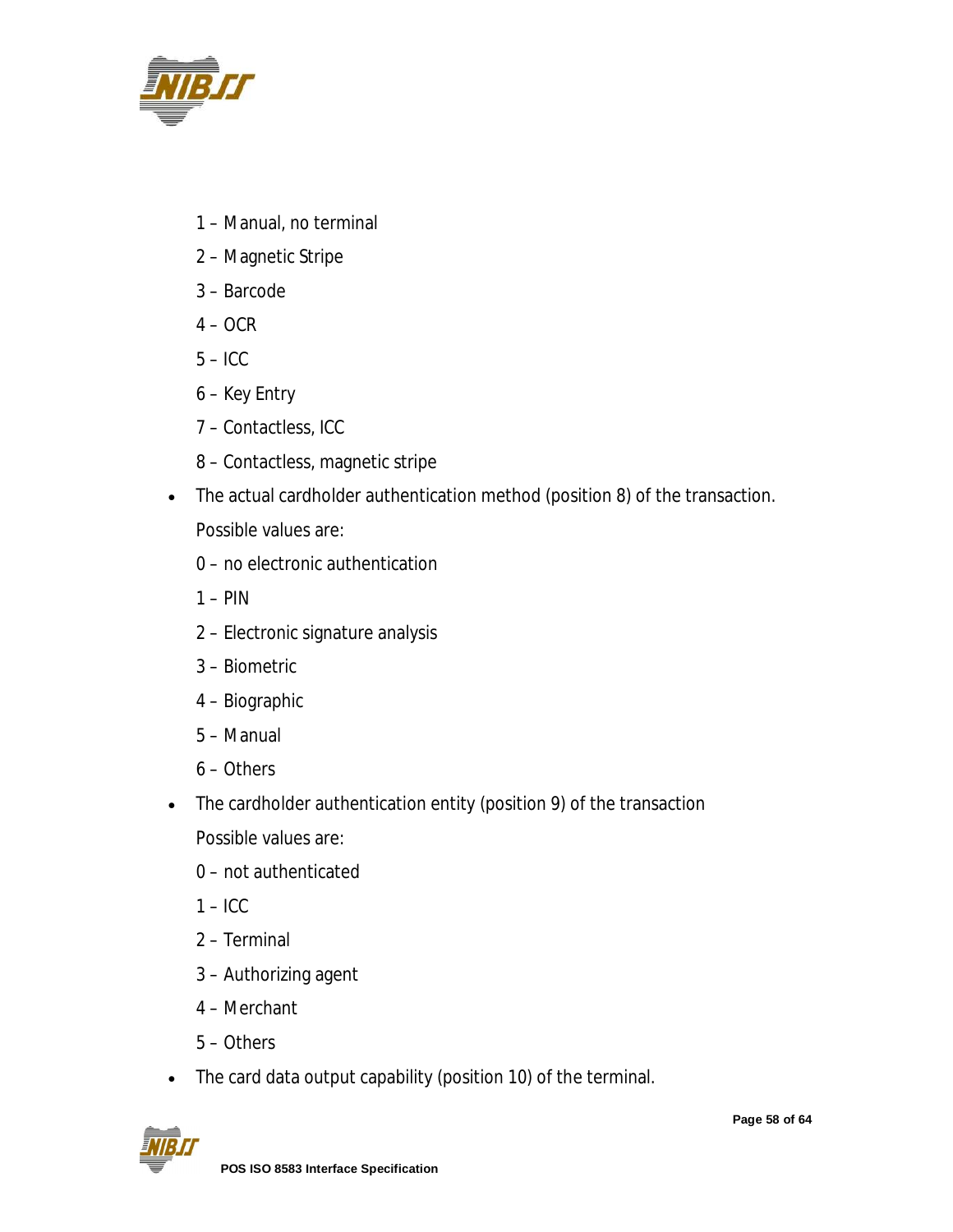

Possible values are:

- 0 Unknown
- 1 None
- 2 Magnetic Stripe write
- $3 -$ ICC
- The terminal output capability (position 11) of the terminal.
	- Possible values are:
	- 0 Unknown
	- 1 None
	- 2 Printing
	- 3 Display
	- 4 Printing and display
- The PIN capture capability (position 12) of the terminal.
	- 0 No PIN capture capability
	- 1 Device PIN capture capability unknown
	- 4 Four characters
	- 5 Five characters
	- 6 Six characters
	- 7 Seven characters
	- 8 Eight characters
	- 9 Nine characters
	- A Ten characters
	- B Eleven characters
	- C Twelve characters
- The terminal operator (position 13).
- Possible values are:

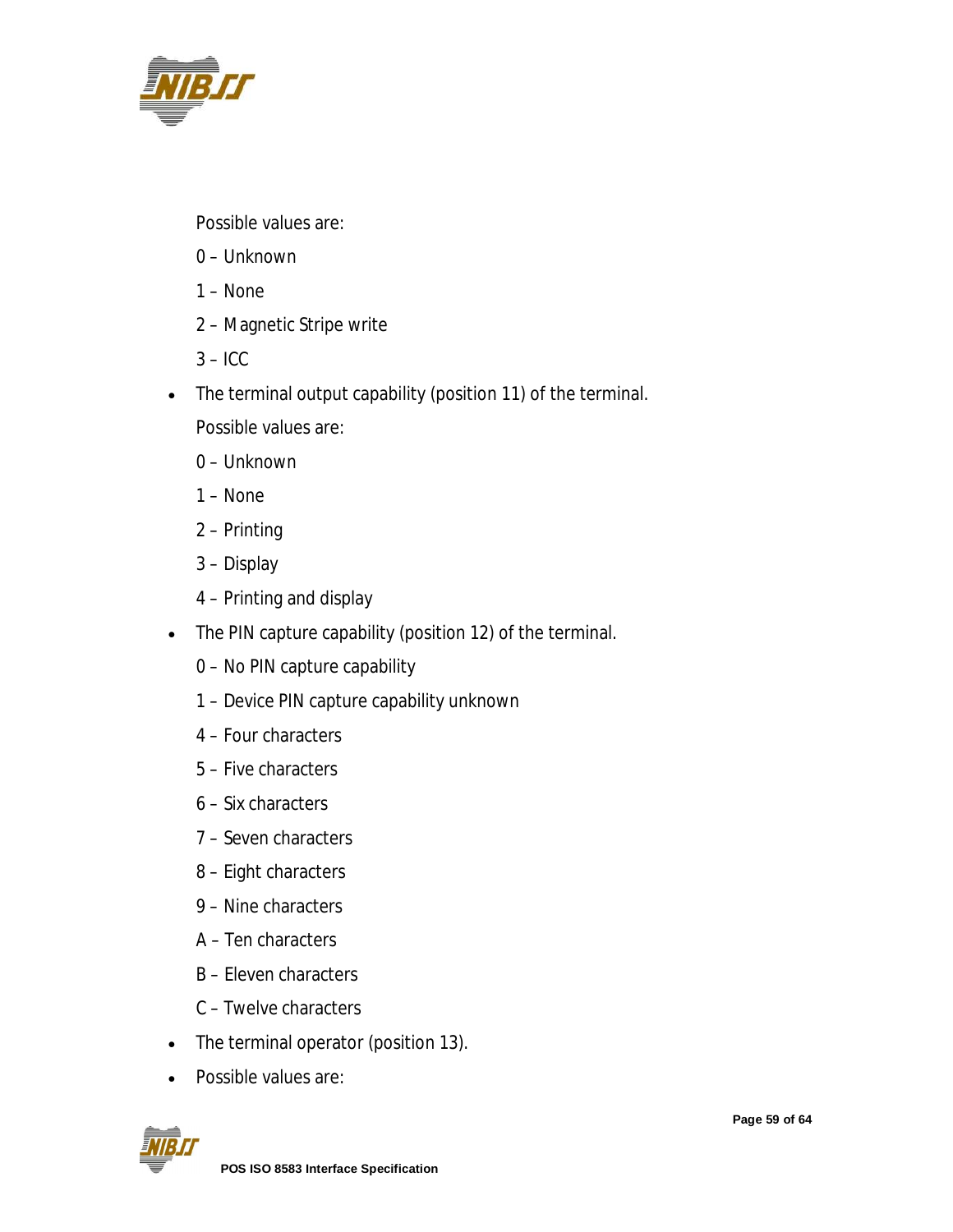

- 0 Customer operated
- 1 Card acceptor operated
- Terminal Type (position 14 and 15)
	- 00 Administrative Terminal
	- 01 POS
	- 02 ATM
	- 03 Home Terminal
	- 90 E commerce no encryption (no authentication)

91 – E – commerce – FET/3D Secure Encryption: cardholder certificate not used (non authentication)

92 – E – commerce – FET/3D Secure Encryption: cardholder certificate used (authentication)

93 – E – commerce – FET/3D Secure Encryption: Chip Cryptography used:

cardholder certificate not used

94 – E – commerce – FET/3D Secure Encryption: cardholder certificate used

95 – E – commerce – FET/3D Secure Encryption: channel encryption (SSL):

cardholder certificate not used (non – authentication)

96 – E – commerce – FET/3D Secure Encryption: Chip cryptography used:

cardholder certificate not used

- 21 Smart Phone
- 16 Vending
- 15 Public Utility
- 13 Franchise Teller
- 09 Coupon Machine
- 07 Fuel Machine

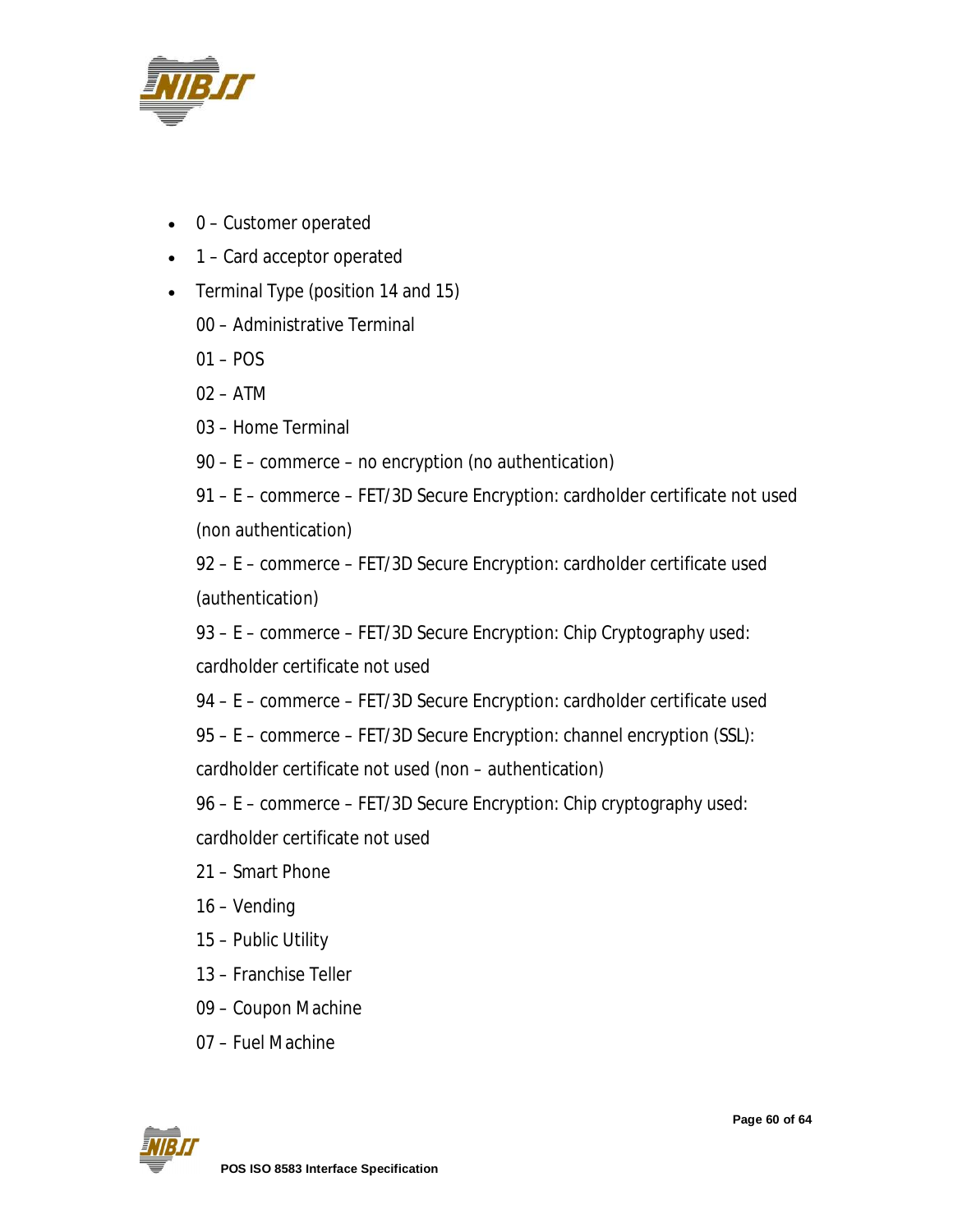

#### **Field #124 – Near Field Communication Data**

| <b>Field No</b> | <b>Format</b> |         |
|-----------------|---------------|---------|
|                 | <b>VAP</b>    | ans9999 |

This data element carries NFC Data. This would be transmitted to the processing system as received from POS Terminal.

#### **Field #128 – Secondary Message Hash Value**

| <b>Field No</b> | Format | Attr |
|-----------------|--------|------|
| 128             | ΔN     | 64   |

This data element carries the message hash value for the message, subject to at least one other secondary data element (DE65 through DE128) being included in the message. The algorithm is SHA-256.

If the message does not contain at least one other secondary data element, the hash value is placed in data element DE64.

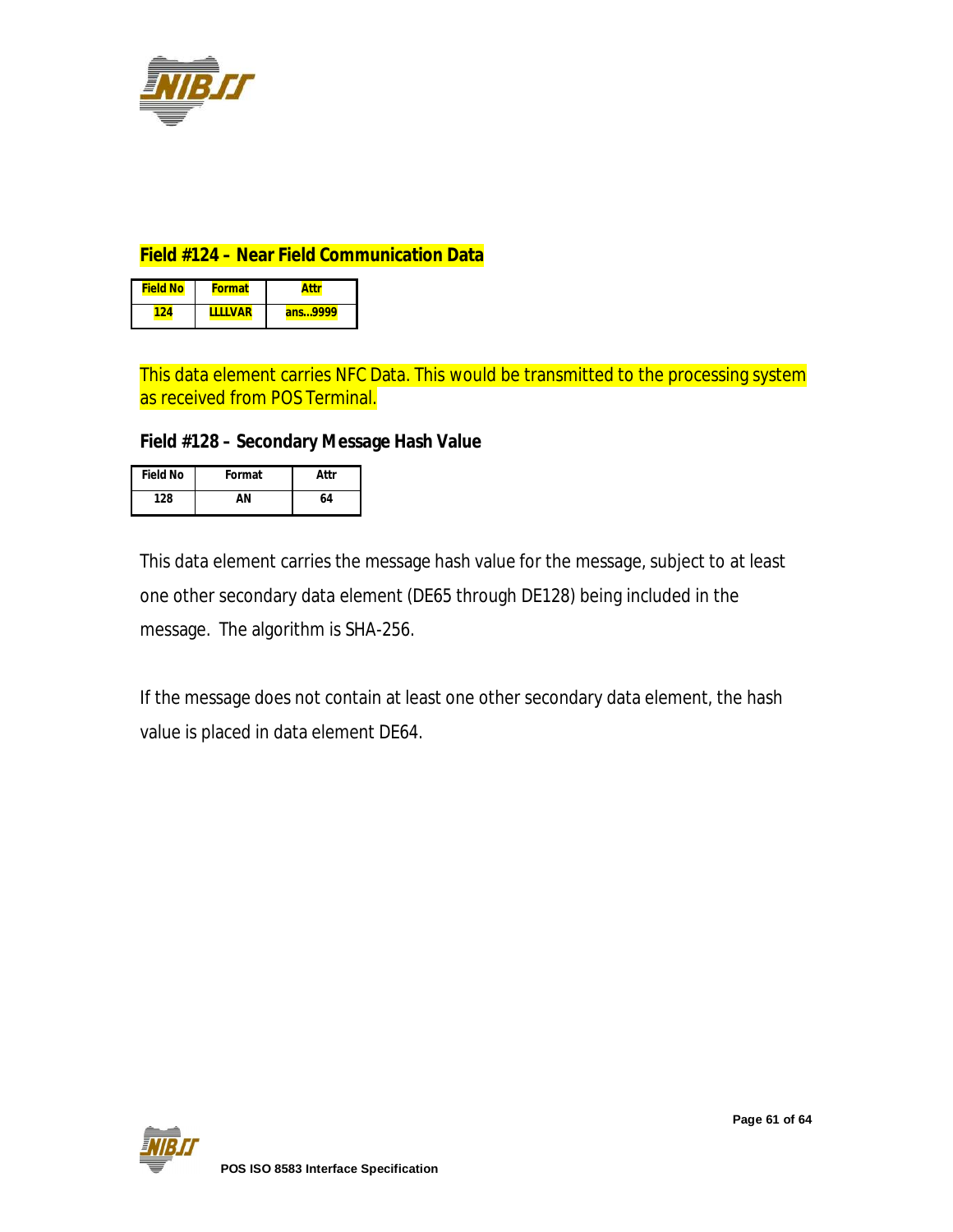

## **5. Key Management**

This section discusses how keys are managed between POS Terminals or other Payment Channels. The system has support for Master Key Session and Derived Unique Key Per Transaction (DUKPT).

For Master Key session, the following are the keys to be exchanged:

- **1. Clear Terminal Master Key (CTMK):** This key is transmitted in clear form and injected into the POS Terminal or other Payment Channels. This can be generated for a group of POS Terminals. A group could be a logical grouping by Payment Terminal Service Provider (PTSP) or Merchant Acquirers.
- **2. Encrypted Terminal Master Key (TMK):** This key is transmitted in encrypted form to the POS Terminal or other Payment Channels. This is not injected into terminal manually. This is requested for online by the POS Terminal when it is being setup or if it is suspected that the key has been compromised. TMK is encrypted with CTMK.
- **3. Encrypted Terminal PIN Key (TPK):** This key is usually transmitted in encrypted form to the POS Terminal or other Payment Channels. This is not injected into the terminal manually. POS terminal requests online for this key at predefined time from the CTMS. TPK is encrypted with the TMK. At transaction, this key is used to encrypt the PIN block if it is sent in the message.
- **4. Encrypted Terminal Session Key (TSK):** This key is usually transmitted in encrypted form to the POS Terminal or other Payment Channels. This is not injected into terminal manually. POS Terminal requests online for this key at predefined time from the CTMS. TSK is encrypted with TMK.

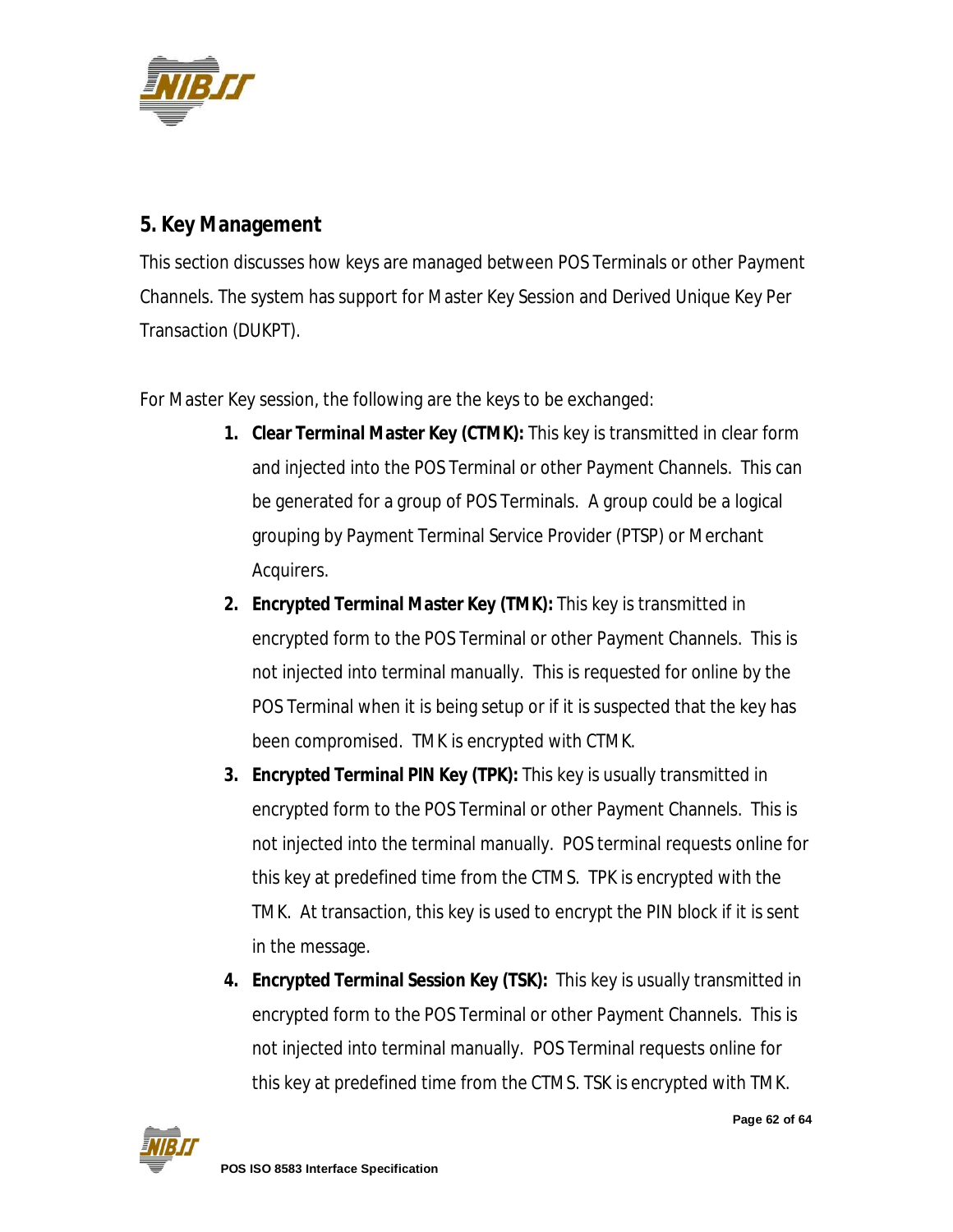

At transaction, this key is used for seeding the algorithm for generating hash value in DE64 or DE128.

For DUKPT, the following are the keys to be exchanged:

- **1. Clear Terminal Master Key (CTMK):** This key is transmitted in clear form and injected into the POS Terminal or other Payment Channels. This can be generated for a group of POS Terminals. A group could be a logical grouping by Payment Terminal Service Provider (PTSP) or Merchant Acquirers.
- **2. Encrypted Terminal Master Key (TMK):** This key is transmitted in encrypted form to the POS Terminal or other Payment Channels. This is not injected into terminal manually. This is requested for online by the POS Terminal when it is being setup or if it is suspected that the key has been compromised. TMK is encrypted with CTMK.
- **3. Base Derivation Key (BDK):** This key is NOT transmitted to the POS Terminal. In clear form it is injected into the POS Terminal or other Payment Channels in two components manually. This can be generated for a group of POS Terminals.
- **4. Encrypted Terminal Session Key (TSK):** This key is usually transmitted in encrypted form to the POS Terminal or other Payment Channels. This is not injected into terminal manually. POS Terminal requests online for this key at predefined time from the CTMS. TSK is encrypted with TMK. At transaction, this key is used for seeding the algorithm for generating hash value in DE64 or DE128.
- **5. Encrypted Initial PIN Encryption Key (IPEK) for Track 2 Data:** This key is usually transmitted in encrypted form to the POS Terminal or other